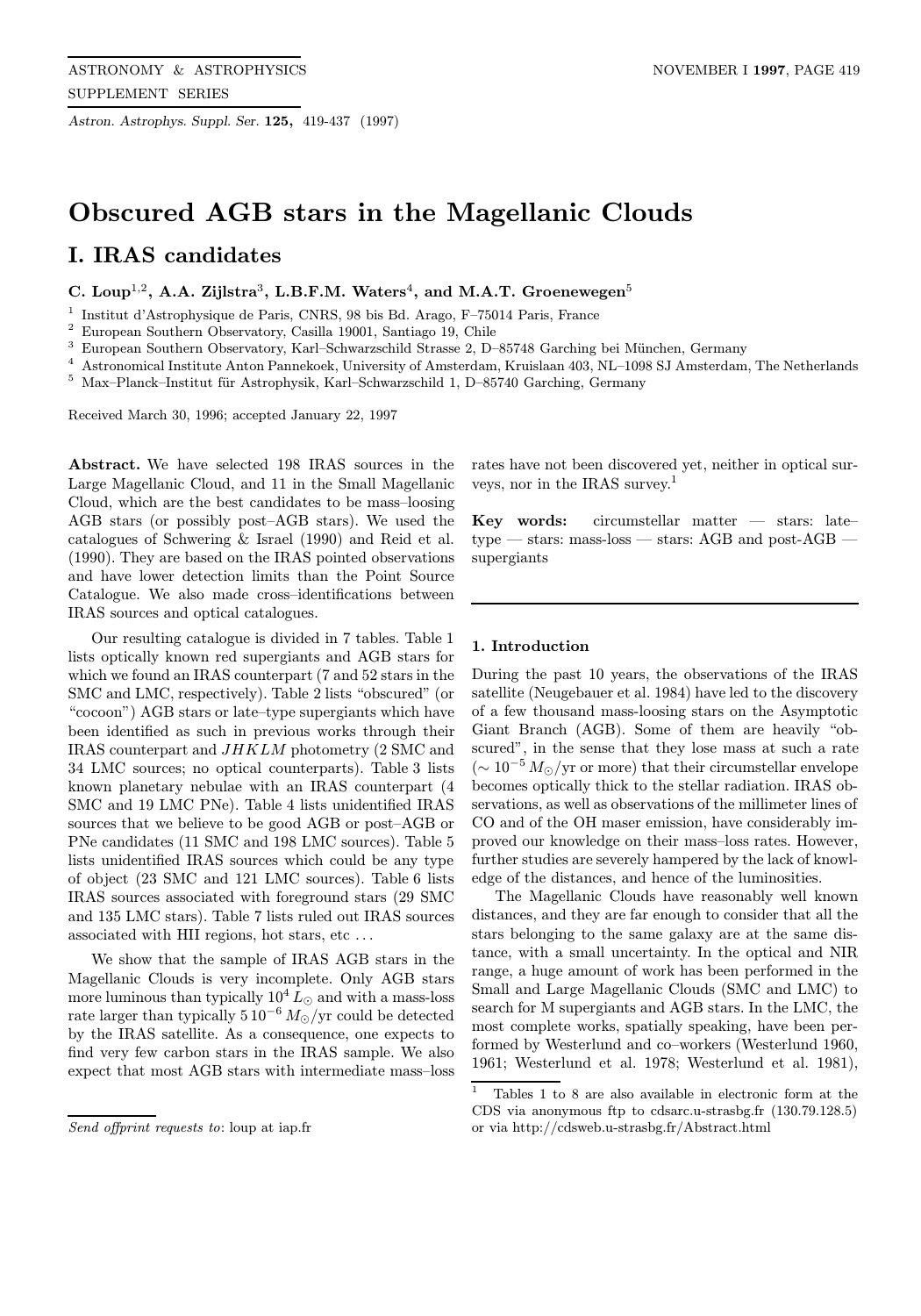Sanduleak & Philip (1977), and Rebeirot et al. (1983), leading to the discovery of several hundred M stars and a few hundred C stars. These surveys were, however, limited in sensitivity and could only detect the brightest stars  $(I < 13.5)$ . A deeper survey  $(I < 17)$ , but spatially limited, has been performed by Blanco and co–workers (Blanco et al. 1980; Blanco & McCarthy 1983; Frogel & Blanco 1990). The SMC has been less studied. The work of Blanco et al. (1980) was the first objective prism survey of this galaxy. This, and the subsequent work of Blanco & McCarthy (1983) turned up a few hundred carbon and M–type stars. Reid & Mould (1990) selected AGB star candidates from V and I–band photometry in a  $0.8°^2$ area. Recent works concentrated mainly on carbon stars (Westerlund et al. 1986; Rebeirot et al. 1993) and lead to the discovery of about 2000 of them.

Complementary to previous surveys, people started to search for long–period variables (LPVs) through  $IJIHK(L)$  photometry (see e.g. Feast et al. 1980; Glass & Lloyds Evans 1981; Glass & Feast 1982; Wood et al. 1983; Wood et al. 1985; Glass & Reid 1985; Reid et al. 1988; Hughes 1989; Feast et al. 1989; Hughes & Wood 1990). There are now about 1000 LPVs known in the LMC. The most important result of these works is certainly the relations between the luminosity and the period.

As previous studies were based on optical or nearinfrared observations, the resulting samples of stars do not contain optically very thick sources which would be hardly detectable at such wavelengths. In the following we will distinguish between optically identified stars, i.e. stars with optically thin dust shells (typically  $J-K > 2.5$ ) easily detectable in the optical range, and "obscured" stars, i.e. stars with optically thick dust shells (typically  $J - K > 2.5$ ) and without optical counterpart. Note that such a separation between optical and obscured stars is partly arbitrary as the transition between optically thin and thick dust shells is of course continuous. The separation is more historical as, complementary to optical surveys, people started to search for AGB stars with high mass–loss rates selecting candidates in the IRAS survey, and confirming (or not) the nature of the selected IRAS sources through  $JHKLM$  photometry.

In 1986, Elias et al. selected IRAS sources from the Point Source Catalogue (PSC) with a 12  $\mu$ m flux density,  $S_{12}$ , larger than 2 Jy, and among them discovered two supergiants similar to Galactic OH/IR stars, PSC 04553 − 6825 and PSC 05346 − 6949. The same year, Wood et al. selected IRAS–PSC sources with  $S_{25} \gtrsim 0.7$  Jy and a  $S_{25}/S_{12}$  ratio similar to those of Galactic OH/IR stars. They detected the maser emission of OH in PSC 04553 − 6825. This star has an optical counterpart with spectral type M7.5 (Elias et al. 1986). Its optical counterpart was in fact previously known, one can find it as number 64 in Table II of Westerlund et al. (1981). Wood et al. (1992) extended the previous study and detected OH emission in 5 IRAS–PSC sources. They also determined the period of 9 objects in the LMC. In total, they present a list of 3 SMC and 16 LMC sources that they believe to be late–type stars with thick dust shells. However, in Sect. 4.2. we show that, among these 19 sources, only 9 are actually good candidates being obscured AGB stars or late–type supergiants, the others beeing associated with optically known M supergiants, or with blue supergiants, or even with an HII region or a galaxy. The work by Whitelock et al. (1989) in the SMC is also based on the Point Source Catalogue. They monitored in the  $JHK(L)$ bands 5 sources with  $S_{25}/S_{12}$  ratios corresponding to a colour temperature of a few 100 K. Among these 5 sources, 2 are long–period variables without optical counterparts, 1 is associated with an M star, 1 is a peculiar carbon star, and 1 is associated with a blue supergiant.

In addition to the survey observations, IRAS also made pointed observations, with orthogonal scan directions, notably in the direction of the Magellanic Clouds. The corresponding detection limits are fainter than those of the PSC. The IRAS pointed observations cover the major part of the SMC and the LMC, except the outer regions. These data have been reduced and published in a catalogue by Schwering & Israel (1990). Part of these data in the LMC has also been reduced by Reid et al. (1990) with the aim of searching for obscured AGB stars. They also made photographic I plates and give possible optical counterparts of some IRAS sources. With additional JHK observations, Reid (1981) discovered 10 "cocoon" stars, i.e. AGB stars with optically thick dust shells, associated with IRAS sources. He also showed that, for these "cocoon" stars, the optical counterpart proposed by Reid et al. was in fact not associated with the IRAS source as he found a much redder object close to the IRAS position. More recently, based on the source selections presented here, Zijlstra et al. (1996), in the second paper of this series (hereafter called Paper II), identified 16 additional AGB stars with optically thick dust shells and estimated their mass–loss rates.

In this paper, we will first adress the question: "What are the properties of AGB stars detected by IRAS in the LMC?" (Sect. 2). In Sect. 3, we present our selection of IRAS sources, from the catalogues of Schwering & Israel (1990) and Reid et al. (1990) in order to find AGB stars candidates. We systematically searched for optical identifications of all the selected IRAS sources. In Sect. 4 we present final tables, optical stars with an IRAS counterpart in Table 1, obscured AGB stars or supergiants without optical counterpart in Table 2, planetary nebulae in Table 3, unidentified IRAS sources that we think to be good obscured AGB (or post–AGB) stars candidates in Table 4, and foreground stars in Table 6. In Sect. 5 we discuss on the reliability of IRAS observations at flux levels close to the detection limits and compare both catalogues.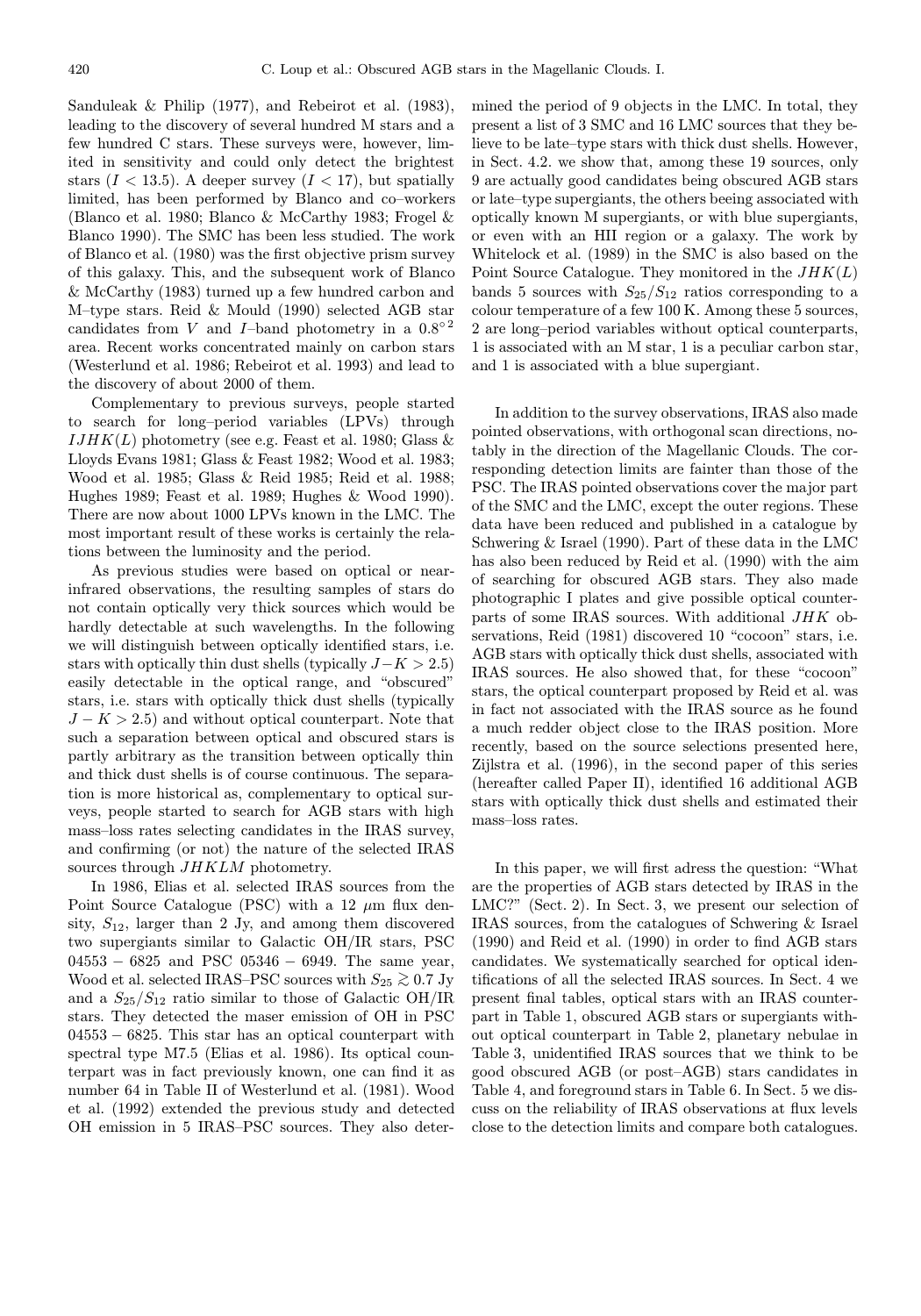# 2. What are the properties of AGB stars detected by IRAS in the LMC?

Previous works by Elias et al. (1986), Wood et al. (1986, 1992), Reid et al. (1990), and Reid (1991) have shown that some red supergiants and AGB stars have been detected by IRAS in the LMC, at least at  $12 \mu m$ . As the distance of the LMC is about 50 kpc, one may however be surprised that IRAS could detect AGB stars so far away. A comparison with stars of our Galaxy could allow us to answer this question and to define the physical properties of such stars. Reid et al. give part of the answer based on the most optically thick OH/IR stars known in the Galaxy, and on the "prototype" of optically thick carbon stars, IRC+10216. They conclude that AGB stars with similar physical properties should "be detected with ease" in the IRAS survey.

Lets consider as an example one of the most extreme carbon star AFGL 3068 (Price & Walker 1976), and the well known O–rich star WX Psc. AFGL 3068 is particularly optically thick as  $[K - L] = 7$  (le Bertre 1992). WX Psc has a known optical counterpart but is not optically thin as the 10  $\mu$ m silicate feature is slightly self-absorbed. Assuming an intrinsic luminosity of  $10^4 L_{\odot}$ , their distances would be 0.95 and 0.54 kpc respectively (see e.g. Loup et al. 1993). At 50 kpc, such stars would have 12  $\mu$ m IRAS flux densities of 0.25 and 0.13 Jy, and 25  $\mu$ m IRAS flux densities of 0.28 and 0.11 Jy, respectively. The sensitivity limit of the IRAS–PSC is 0.25 Jy at 12 and 25  $\mu$ m, and 0.15 and 0.22 Jy in the catalogue of Schwering & Israel (1990). Therefore a source like AFGL 3068 could be detected in the LMC, but not easily, and WX Psc would not be detected (or by chance as Schwering & Israel report a few 12 and 25  $\mu$ m detections at a level of 0.07 Jy). The intrinsic luminosity of these 2 stars could be larger than  $10^4 L_{\odot}$ , but also smaller, and in addition their luminosity varies by more than a factor 2.

In an attempt to get a more complete overview, we have used the sample of Galactic sources whose CO emission in the rotational transitions  $J = 1-0$  or/and  $J = 2-1$ has been detected (Loup et al. 1993). Though this sample is strongly observationally biased, it contains all the chemical types (O–rich, C–rich, and S stars), and covers the whole range of mass loss rates (10<sup>-7</sup> to 10<sup>-4</sup>  $M_{\odot}$  yr<sup>-1</sup>). This sample contains about 400 AGB stars and a few M supergiants. Their bolometric luminosities have been calculated from optical,  $JHKL(M)$ , and IRAS photometry, when enough data were available; ortherwise they were estimated using the bolometric correction to IRAS data of van der Veen & Rugers (1989). Distances have been estimated assuming an intrinsic luminosity of  $10^4 L_{\odot}$  for the AGB stars, and  $10^5 L_{\odot}$  for the supergiants, corresponding to bolometric luminosities of  $-5.25$  and  $-7.75$ , respectively.

Figure 1 shows their IRAS color  $C_{21}$  = log  $(12S_{25}/25S_{12})$  as a function of their 12  $\mu$ m IRAS flux density scaled to 50 kpc. The dashed lines indicate the IRAS–PSC and Schwering & Israel sensitivity limits, 0.25 and 0.15 Jy. Note that the faintest sources at 12  $\mu$ m in Schwering & Israel have  $S_{12} = 0.07$  Jy. The two correlations appearing in Fig. 1 for O–rich and C–rich stars only reflect the bolometric correction of van der Veen & Rugers (1989) and are not real. It appears clearly that, whatever the value of  $C_{21}$ , very few AGB stars could be detected in the PSC if they are not more luminous than  $10^4 L_{\odot}$ . The situation is a little better with the IRAS pointed observations, but we still expect that most AGB stars with  $L \leq 10^4 L_{\odot}$  have not been detected by IRAS. The faintest "obscured" AGB star discovered until now actually has a bolometric luminosity of  $-5.1$  (8700  $L_{\odot}$ ), and a 12  $\mu$ m flux density of 0.13 Jy (Reid 1991; Reid et al. 1990). The IRAS color  $C_{21}$  can be considered as a rough estimator of the total dust opacity in the circumstellar shell, and hence as a rough estimator of the mass–loss rate (see e.g. Rowan– Robinson et al. 1986; Bedijn 1987; Chan & Kwok 1990). As expected, one sees in Fig. 1 that only optically thick AGB stars could be detected by IRAS as the value of  $S_{12}$  decreases drastically when  $C_{21}$  decreases. Comparing Fig. 1 with Fig. 9b in Loup et al. (1993), we conclude that most AGB stars detected by IRAS in the LMC should have a mass–loss rate larger than  $5 10^{-6} M_{\odot}$  yr<sup>-1</sup>. Sources with intermediate mass-loss rates are probably still almost totally undiscovered in the MCs as they would already be too faint for optical surveys, but not optically thick enough to have been seen by IRAS. This is very well illustrated for carbon stars in the Fig. C1 of Groenewegen & de Jong (1993) where they show the theoretical relation between  $S_{12}$  and the I magnitude for various bolometric luminosities and mass–loss rates.

The sample of sources detected in CO (Loup et al. 1993) contains only a few supergiants, which does not allow a statistical overview. We consider the example of  $\alpha$ Ori, VY CMa, and VX Sgr. If their luminosity is  $10^5 L_{\odot}$ , their mass-loss rates estimated from CO observations are  $\sim 10^{-6}$ , 410<sup>-6</sup>, and 510<sup>-6</sup>  $M_{\odot}$  yr<sup>-1</sup>, respectively. Their  $12 \mu m$  IRAS flux densities scaled to 50 kpc are 0.07, 1.7, and 0.18 Jy. So even LMC red supergiants should have a relatively optically thick dust envelope to be detected by IRAS.

From the previous considerations we expect the IRAS sample of LMC AGB stars to be very incomplete, strongly biased towards luminous (more than  $10^4 L_{\odot}$ ) and optically thick sources (without optical counterpart; mass–loss rate larger than  $5 10^{-6} M_{\odot} \text{ yr}^{-1}$ ). Most AGB stars with a bolometric luminosity fainter than about −5.2, even if very optically thick, have probably not been detected by IRAS. In particular, we therefore expect to find far fewer C–rich stars than O–rich stars in the IRAS sample, though carbon stars are more numerous than late M stars in the MCs (Blanco et al. 1980). Groenewegen & de Jong (1993) reach the same conclusion through a theoretical approach.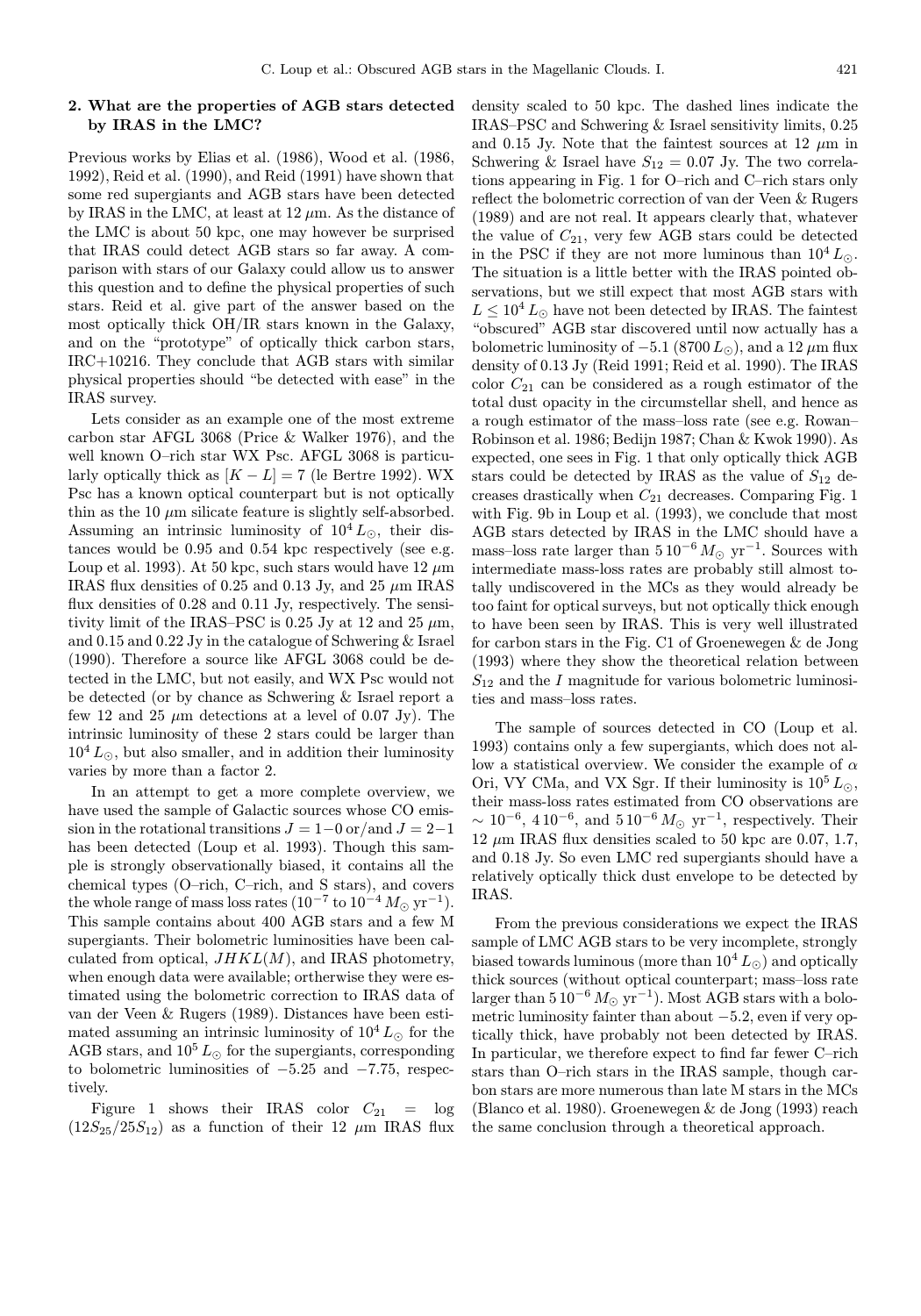

Fig. 1. Location of galactic AGB stars and M supergiants detected in the CO  $(1-0)$  or CO  $(2-1)$  lines (Loup et al. 1993) in a  $[C_{21}, S_{12}]$  diagram as if they were located in the LMC. Distances were calculated from bolometric fluxes and assuming a luminosity of  $10^4 L_{\odot}$  for AGB stars,  $10^5 L_{\odot}$  for M supergiants.  $S_{12}$  was then scaled to 50 kpc. Symbols are defined in the figure. The two correlations seen for M and C stars come from the bolometric correction of van der Veen & Rugers and are not real (see also Sect. 2). The two dashed lines correspond to the detection limit of the PSC (0.25 Jy at 12  $\mu$ m) and of Schwering  $\&$  Israel (0.15 Jy). Also plotted in Fig. 1 are the foreground stars listed in Table 6. One can see that, for most of them, their location in the diagram would be sufficient to determine that they do not belong to the LMC

#### 3. Selection criteria

The location of AGB stars, post–AGB stars, planetary nebulae, HII regions, and galaxies, in the IRAS two–colour diagram (12–25–60) has been described by many authors (see e.g. van der Veen & Habing 1988). In this paper we use the work by Pottasch et al. (1988, their Fig. 1) which gives an overview. We are not only interested in AGB stars and M supergiants, we also would like to include possible post–AGB objects and planetary nebulae. Therefore the problem is mainly to eliminate HII regions and galaxies. According to Fig. 1 in Pottasch et al., most HII regions have  $(S_{12}/S_{25})$  < 0.4  $(C_{21}$  > +0.08) and  $(S_{25}/S_{60})$  < 0.3  $(C_{32} = \log(25S_{60}/60S_{25}) > +0.14$ , and most galaxies have  $(S_{12}/S_{25}) < 1$   $(C_{21} > -0.32)$  and  $(S_{25}/S_{60}) < 0.3$ . The knowledge of the 12, 25, and 60  $\mu$ m IRAS flux densities would allow us to select AGB stars, post–AGB stars and planetary nebulae with great confidence.

The sensitivity limits given by Schwering & Israel (1990) are 0.15, 0.22, and 0.41 Jy at 12, 25, and 60  $\mu$ m respectively. From the discussion in section 2, or from the work by Reid (1991), we expect that most AGB stars detected by IRAS in the LMC will not be detected at  $60 \mu m$ , and often will be detected only in one band, at 12 or 25  $\mu$ m. The selection of sources is then not so straightforward, and we have to use limits on the IRAS flux ratios. In practice, we have to consider two possibilities at 12  $\mu$ m: detected or not detected, and three possibilities at 25, 60, and 100  $\mu$ m: detected, not detected, or contaminated by

the surroundings. Non detections provide us upper limits on the IRAS flux densities. Contaminated fluxes do not give us any information.

As a first selection, we have removed all the sources that Schwering & Israel find extended (23 sources in the LMC, 49 sources in the SMC). Next we have removed all the sources with  $S_{100} > 2S_{60}$  (945 sources in the LMC, 58 sources in the SMC); note that this eliminates all the sources detected at 100  $\mu$ m but not detected at 60  $\mu$ m. This criterion removes many HII regions and galaxies which are "cold" objects, preferentially detected at long wavelengths. It could, however, also remove some planetary nebulae.

From these two first selections, we obtained a sample of 923 sources in the LMC, and 142 sources in the SMC. We also added 24 LMC sources, with  $S_{100} < 2S_{60}$ or not detected at 60 and 100  $\mu$ m, listed in Reid et al. (1990) which have not been found by Schwering & Israel (conversely some sources mentioned in Schwering & Israel have not been found by Reid et al.). Then we applied the following selection criteria:

$$
(S_{12}/S_{25}) > 1
$$
, whatever  $(S_{25}/S_{60})$ 

or  $(S_{12}/S_{25})$  < 1 and  $(S_{25}/S_{60})$  > 0.3.

There are several cases where we do not have any information on one of the flux ratios, or where the limit derived on one of the flux ratios is not significant, so we cannot conclude anything. We have divided the initial sample into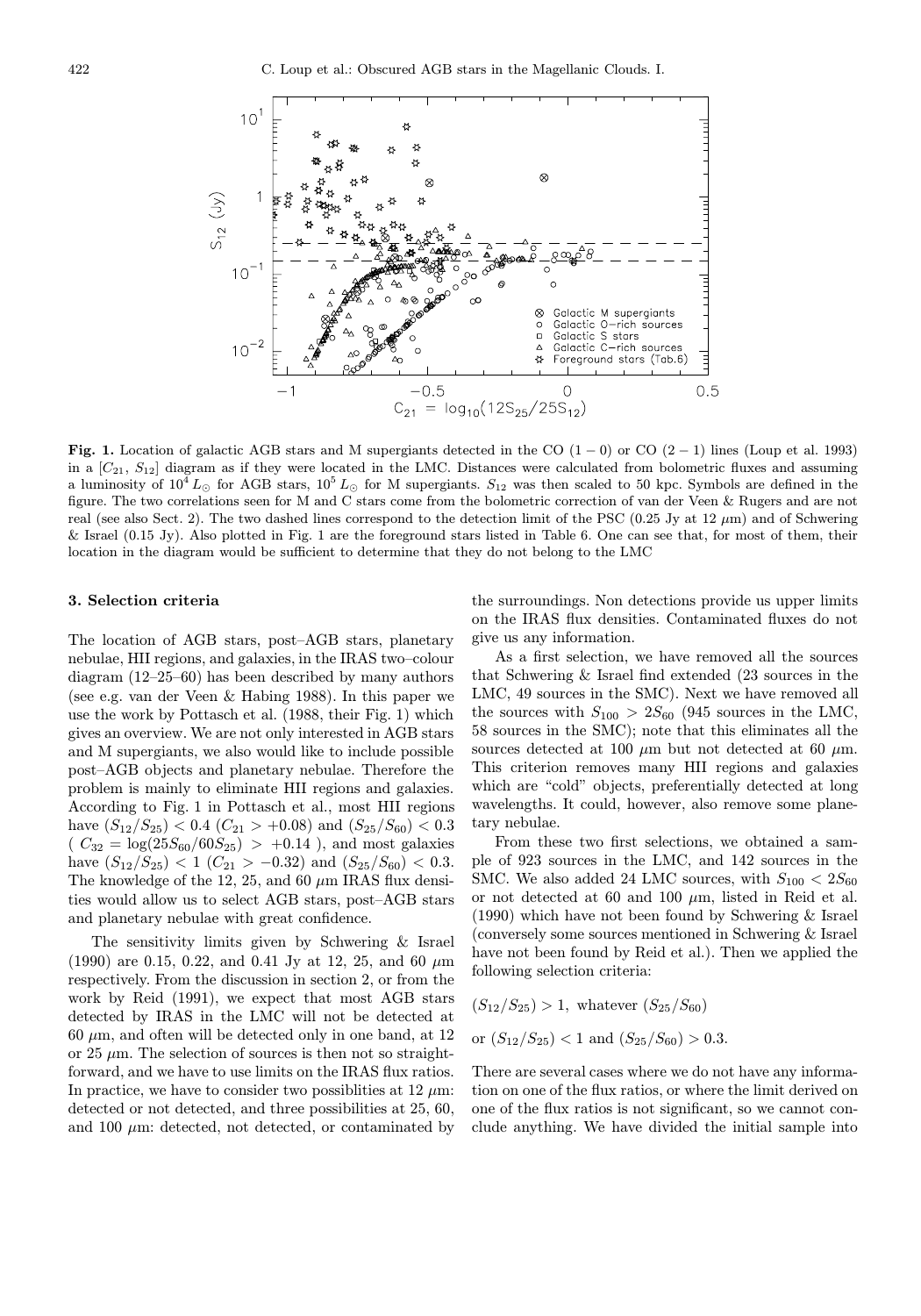three groups. Group 1 contains 256 LMC and 37 SMC sources following the selection criteria, and expected to be red supergiants, AGB stars, post–AGB stars, or PNe candidates. Group 3 contains 415 LMC and 62 SMC sources which do not follow the selection criteria, expected to be HII regions or galaxies. Group 2 contains 276 LMC and 43 SMC sources for which the available IRAS data are not conclusive, they can be a priori anything.

#### 4. Description of tables

The previous selection based only on IRAS data is a first step to get a global list of candidates. However we expect to find in this list many foreground stars as well as some star clusters, and some IRAS candidates could be associated with optically known red supergiants. We also have to remove from this first list IRAS sources which have been identified in previous works as obscured AGB stars or late–type supergiants, through JHKLM photometry. We therefore tried to find counterparts to the IRAS sources of groups 1 and 2. For that purpose we have extensively used the Simbad database, as well as a compilation of most works on AGB stars and M supergiants in the Magellanic Clouds (see references), as some of them have not been entered in the Simbad database (in particular the surveys by Blanco et al. 1980; Westerlund et al. 1978, 1981). Cross–identifications are mainly based on the positions of the objects, but also on the consistency between the optical magnitudes and the IRAS fluxes and colours. For IRAS sources already listed in the PSC, we have searched around  $30''$  from the IRAS– PSC position; for new IRAS sources not discovered in the PSC we have searched around  $60''$  as the position given by Schwering & Israel is not more accurate. The IRAS–PSC uncertainty is in principle smaller than  $30''$ . However, as the IRAS flux densities of our sources are often close to the sensitivity limit, the position might be less accurate than usual. In addition, we notice that positions given by Schwering & Israel and Reid et al. sometimes disagree by more than  $60''$ . On the other hand, the JHKL counterpart of obscured AGB stars is generally close (within  $20''$ ) to the IRAS–PSC position (see Reid 1991; Zijlstra et al. 1996, Paper II).

Finally, we have divided the IRAS sources into 7 tables which will be described below:

#### 4.1. Tables 1, 2, and 3: identified objects

Optically known red supergiants and AGB stars are listed in Table 1, obscured AGB stars and late–type supergiants without optical counterparts in Table 2, and planetary nebulae in Table 3. Column 1 lists the LI number as given in Schwering & Israel, and Col. 2 the TRM number as given in Reid et al. A " $x$ " in front of the LI number means that the IRAS source was also found in the PSC. Columns 3 and 4 list the coordinates as found in Schwering

& Israel or in Reid et al. (when the TRM source has not been found by Schwering & Israel); note that Schwering & Israel provide coordinates more accurate than  $60''$  only when the source is also in the PSC, and then they just give the IRAS–PSC coordinates. Columns 5, 6, 7, and 8 list the IRAS flux densities at 12, 25, 60, and 100  $\mu$ m, respectively, as found in Schwering & Israel (or in Reid et al.); "C" means contaminated, and ":" means that the value is uncertain. Column 9 and 10 list the IRAS colours,  $C_{21} = \log(12S_{25}/25S_{12})$  and  $C_{32} = \log(25S_{60}/60S_{25})$ . Column 11 gives the group  $(1, 2 \text{ or } 3)$  of the IRAS source as defined in Sect. 3. When we give two possibilities for the group, the second value corresponds to the group found by using the Reid et al.'s values if the group is different from the one derived from the Schwering & Israel values (see also Table 8). The last column gives the identification: source name, some observational information (between bracket), and a code for references (between square brackets). The list of references is given at the end of the tables, as well as, for Table 1, an overview of the various optical identifications. Table 1 lists 52 LMC and 7 SMC optical stars. Table 2 contains 34 LMC and 2 SMC sources. Among the 34 LMC obscured AGB stars (or late–type supergiants), 16 have been identified recently by Zijlstra et al. (1996, Paper II) on the basis of the present work (for selection) and infrared observations in the  $JHKL'$  bands and at 10  $\mu$ m.

The reader will notice that Table 1 contains 2 sources known to be optically thick, in particular the famous PSC 04553 − 6825 (LI–LMC 181) discovered by Elias et al. (1986) and Wood et al. (1986). This source has an optical counterpart (WOH G064 in Westerlund et al. 1981, spectral type M7.5 in Elias et al. 1986) and is therefore listed in Table 1. PSC 00350−7436 (LI–SMC 5) has an optically thick dust shell as well. As Whitelock et al. (1989) could determine its spectral type, a peculiar carbon star, we list it in Table 1. Other sources in Table 1 do not have optically very thick dust envelopes.

#### 4.2. Comments on the Wood et al.'s (1992) list

Wood et al. monitored in JHKL 3 sources in the SMC and 16 in the LMC. The results are presented in their Tables 3 and 5. Among the 16 LMC sources, we found that PSC 04553 − 6825 (LI–LMC 181), possibly PSC 05247 − 6941 (LI–LMC 976), PSC 05261 − 6614 (LI–LMC 1033), and PSC 05389 − 6922 (LI–LMC 1470), have a known optical counterpart of spectral type M: WOH G064, WOH SG264, WOH SG281, and WOH SG455, respectively (Westerlund et al. 1981, see Table 1 caption). They are listed here in Table 1. PSC 04571−6954 (LI–LMC 225) can be identified with the well know S Dor variable HD 268835 of spectral type B8Ia and is listed in Table 7. PSC 05244 − 6832 (LI– LMC 961) and PSC 05325  $-$  6743 (LI–LMC 1274) have extremely red IRAS colours and fall in our group 3. They can be identified with the HII regions LHA 120–N 138D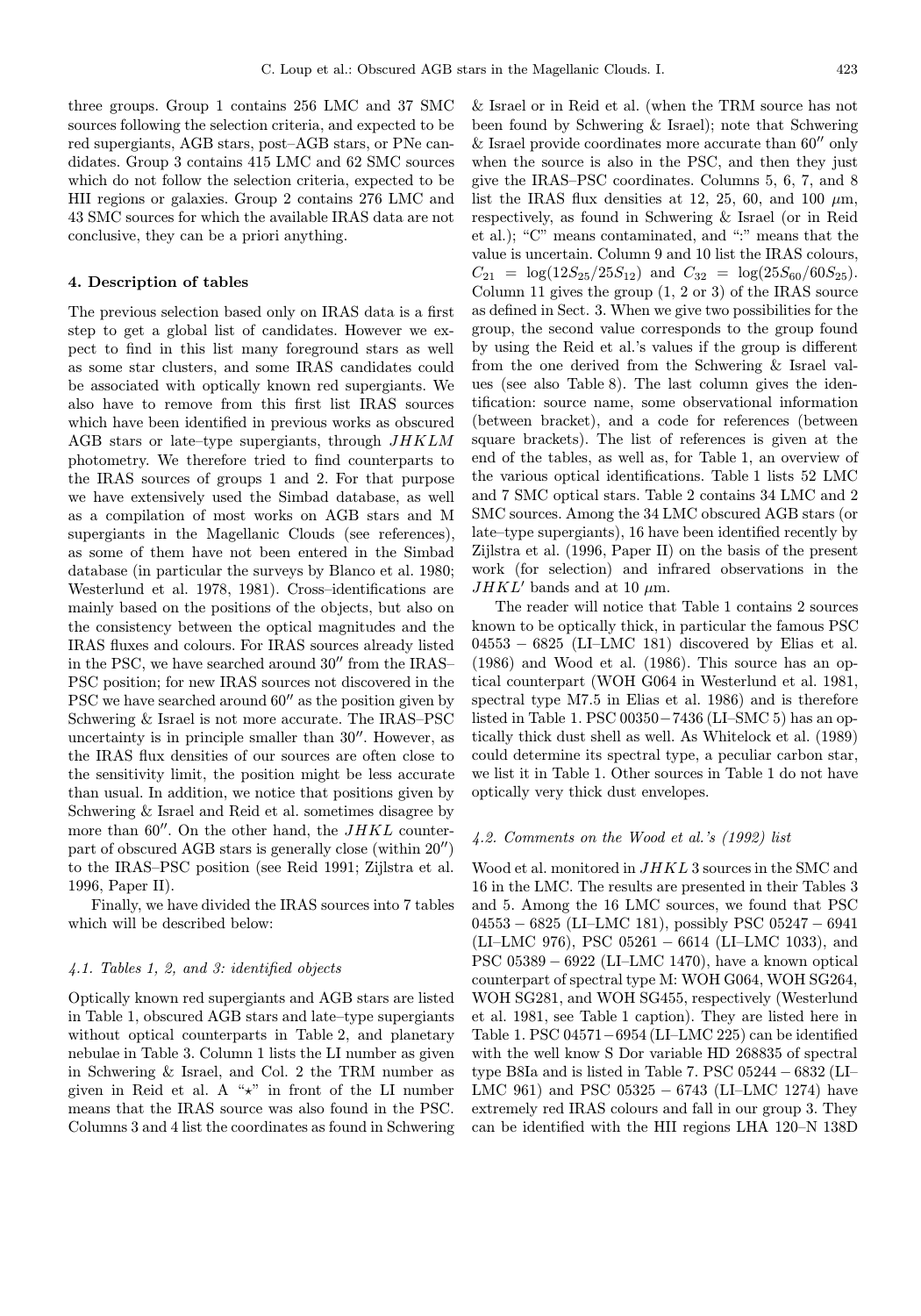and LHA 120–N 57A, respectively (Henize 1956), and are listed in Table 7. The 3 SMC sources all have very red IRAS colours and fall in group 3 too. There is a probable M supergiant close to PSC  $00477 - 7343$  (LI–SMC 57), so we list this source in Table 1. However we think that the association between the IRAS source and the optical star is doubtful. PSC  $00521 - 7054$  is identified with a galaxy and is listed in Table 7. Finally, for PSC 01039−7305 (LI– SMC 173) we could not find any identification. However, in addition to its unusual IRAS colours, it also has unusual JHKL colours for an AGB star, so we again list it in Table 7.

Wood et al. also list 14 sources in their Table 4 that they could detect in  $JHK$ . Among them, PSC 05027 – 7124 (LI–LMC 346), PSC 05198 − 6941 (LI–LMC 816), and PSC  $05280 - 6910$  (LI–LMC 1100), belong to groups 1 or 2. They are however in Table 7 as associated with the blue supergiant HD 269006, two hot stars, and NGC 1984, respectively. The other objects all belong to group 3 and have very red IRAS colors. We list all of them in Table 7, either because they are associated with hot stars, or with HII regions, or because the NIR colors are much too blue compared to the IRAS colors. We do not exclude that the NIR colors actually correspond to an AGB star, however the association with the IRAS source is unlikely.

#### 4.3. Tables 4 and 5: unidentified IRAS sources

Unidentified IRAS sources from group 1 are listed in Table 4 (AGB stars, post–AGB stars, and PNe candidates), and those from group 2 in Table 5 (IRAS data insufficient to conclude on their nature). Columns 1 to 10 are the same as in Tables 1, 2, 3. For some sources we found one or several objects close to the IRAS position, but we think that the association with the IRAS source is unlikely. In particular, we found some IRAS sources close to optical C stars or LPVs, but the IRAS flux densities are much too bright compared to what one expects from the optical and JHKL properties of the stars. Such cases are listed at the end of the Tables. Table 4 contains 198 LMC and 11 SMC sources, so about 6 times more new obscured AGB stars candidates than what is already known as listed in Table 2.

#### 4.4. Table 6: foreground stars

It contains all the sources from groups 1 and 2 found or believed to be foreground stars. The columns are the same as in Tables 1, 2, and 3. Identifications of foreground stars are based on the  $V$  (or  $I$ ) magnitude of the star, and/or its spectral type, and/or its heliocentric velocity. Most of them have M, K, F, G giant or dwarf types. For three sources in the LMC, we did not find any optical star at the location of the IRAS source. However, their location in Fig. 1 shows that they are very likely foreground stars.

Table 6 contains 135 and 29 stars in the fields of the LMC and the SMC, respectively.

#### 4.5. Table 7: ruled out objects

It contains all the sources, from groups 1 and 2, that we have ruled out after the selection described in Sect. 3. They are mostly associated with star clusters, or/and hot stars, Wolf–Rayet stars, or blue luminous variables; there are also a few HII regions and galaxies. Table 7 contains 76 LMC and 15 SMC sources, including the group 3 sources from Wood et al. (1992, see Sect. 4.2).

#### 5. Discussion

Despite the selection criteria we use, there are 6 stars of group 3 in Table 1, and 3 in Table 2. All these sources have  $S_{100}$  larger than  $S_{60}$ , or a very large  $S_{60}/S_{25}$  ratio, which is normally characteristic of HII regions and galaxies. A look at the IRAS maps show that these sources are located in regions with a high background at 100 and 60  $\mu$ m, and that  $S_{100}$  and/or  $S_{60}$  are contaminated. Three sources, LI-LMC 932, 1107, and 528, are also found by Reid et al. (1990). They do not give any 100  $\mu$ m flux, and find no or a fainter 60  $\mu$ m flux. Using the fluxes determined by Reid et al., these sources would belong to group 1 or 2 (see Table 8). We expect that probably a few good AGB candidates have been ruled out of our list for similar reasons, rejected because of a high 100 or/and 60  $\mu$ m flux due to contamination. There is however no systematic way to pick up such sources, the only way would be a careful examination of IRAS maps for all of them. The case of planetary nebulae is more marginal. In Table 3, 9 sources belong to group 3. However, they are normally very cold objects and their IRAS flux ratios are close to the limits of our selection criteria.

Conversely there are several rejected sources in Table 7 belonging to group 1. Most of them are, however, associated with star clusters, or hot stars, which is not contradictory with belonging to group 1. There are a few very interesting sources, blue luminous variables and Wolf–Rayet stars which deserve more studies. The few sources of group 1 associated with HII regions all have very cold IRAS colors, close to the limits of our selection criteria.

In Fig. 2, we have plotted the location of optically known stars (Table 1, Fig. 2a), obscured AGB stars (Table 2, Fig. 2b), and planetary nebulae (Table 3, Fig. 2c), in the same kind of diagram as the one presented in Fig. 1 for galactic sources and foreground stars (Table 6). One would expect that optical stars have  $C_{21}$ smaller than  $-0.3$  ( $S_{12} \sim S_{25}$ ), however in Fig. 2a 28% of the sources have  $C_{21} > -0.3$ . Most stars in Table 1 are M supergiants. In our Galaxy, it is known that some M supergiants have a "cold" circumstellar envelope though not optically thick. To model their energy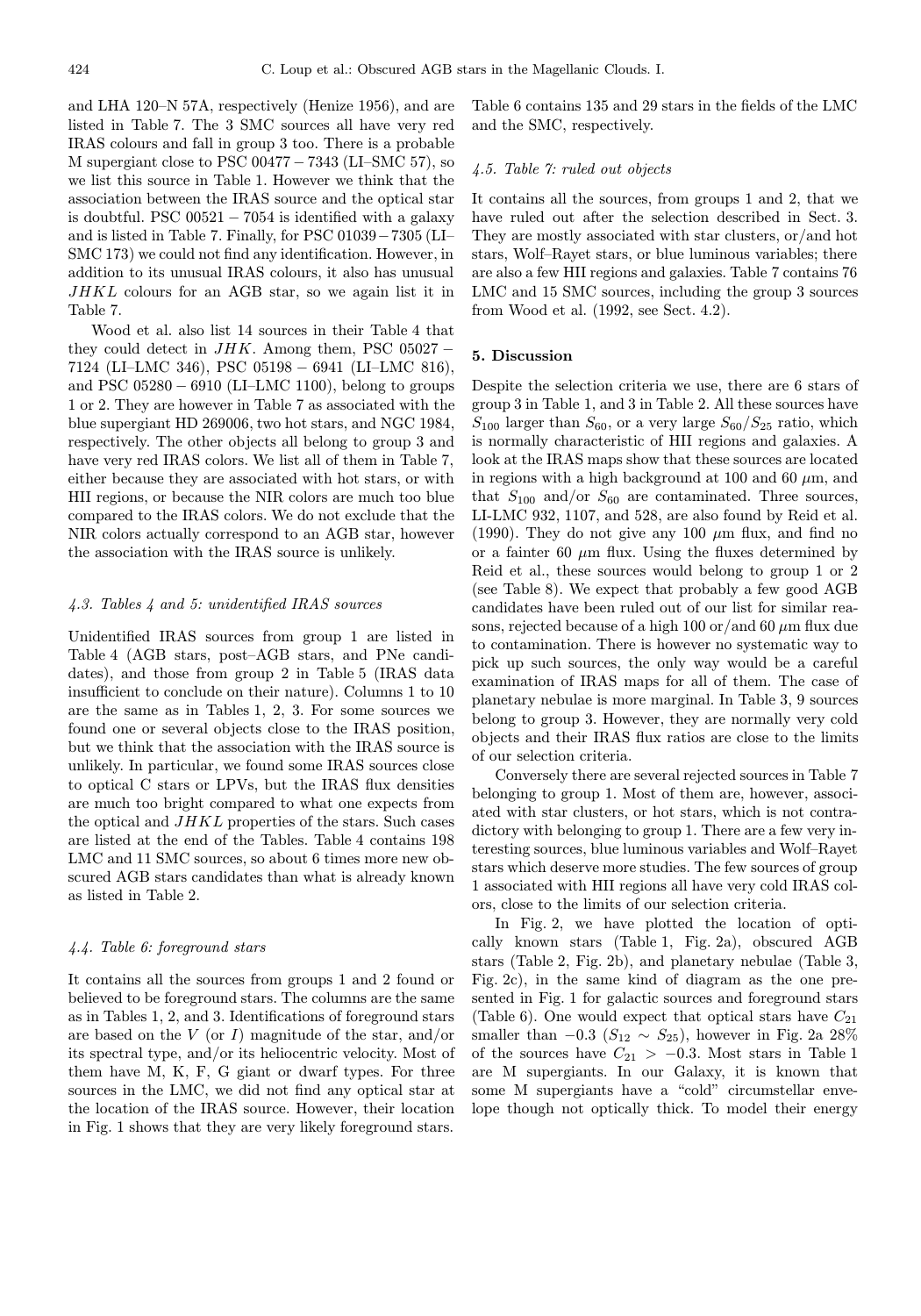

Fig. 2. Location of sources found in Table 1 (Fig. 2a), Table 2 (Fig. 2b), and Table 3 (Fig. 2c) in the  $[C_{21}, S_{12}]$  diagram. Full dots correspond to the IRAS fluxes determined by Schwering & Israel, open triangles correspond to IRAS fluxes determined by Reid et al. One can see that the disagreement between both determinations is often much larger than the "standard" adopted calibration uncertainty of 15% on IRAS fluxes (corresponding to  $\pm 0.13$  on  $C_{21}$ ). On average, taking into account the large uncertainty on IRAS fluxes (see Sect. 5), obscured AGB stars are colder than sources with optical counterparts, as expected

distribution, Rowan–Robinson & Harris (1983) had to use a dust temperature at the inner radius of the dust shell of only typically 500 K, far below the dust condensation temperature. This would reflect either a peculiar mass– loss history, or the fact that the dust condensates much further from the star than in M giants. It might be that the same phenomenon occurs in some M supergiants of the LMC.

However, here we work with fluxes close to the detection limit and we should first invoke the uncertainty of these fluxes. Both Schwering & Israel and Reid et al. give a typical calibration uncertainty of 15%, leading to an uncertainty of  $\pm 0.13$  on  $C_{21}$ , though Reid et al. note that this uncertainty can be much larger for some sources. In Table 8, for sources in common to Schwering & Israel and Reid et al., we present a comparison of the various determinations of IRAS fluxes. Clearly, the disagreement between Schwering & Israel and Reid et al. is often much larger than 15%. In fact, as noted by Reid et al., there is a systematic disagreement for  $S_{12}$  and  $S_{25}$ . Reid et al. underestimate  $S_{12}$  and  $S_{25}$  by typically 25% compared to Schwering & Israel, and by 10% compared to the PSC. Reid et al. say that 10% is acceptable as it is inside the admitted 15% uncertainty. This is correct when one considers one source, but in a statistical sample they should not find any systematic deviations. Clearly, IRAS fluxes have not been determined with the same method by Schwering & Israel and by Reid et al. As a consequence, there is also a systematic deviation in the value of  $C_{21}$  which is generally underestimated by Reid et al. compared to Schwering & Israel. The typical uncertainty on  $C_{21}$  that we derive from Table 8 is  $\pm 0.25$ , and hence only a few sources in Table 1 really have a cold  $C_{21}$  colour (Fig. 2a). For them, one could also doubt that the IRAS source is actually associated with the optically identified star.

With such uncertainties in IRAS fluxes, the list of obscured AGB star candidates given in Table 4 probably misses a few objects whose 60 and/or 100  $\mu$ m fluxes are contaminated. Conversely, a few sources in Table 4 might be associated with HII regions. However, we think that this list is the most complete one can make in a systematic way, and is quite reliable as it can be seen in Table 1 and 2 for identified objects. This list contains 6 times more sources than known obscured AGB stars listed in Table 2. Therefore further studies should be performed to clearly identify them. We expect that many of them will be identified through the  $IJK'$  observations of the DEep Near Infrared Survey of the southern sky (DENIS).

Acknowledgements. We are very grateful to P. Whitelock and B.E Westerlund for their helpful comments. This research has made use of the Simbad database, operated at CDS, Strasbourg, France.

#### References

- Blanco V.M., McCarthy M.F., Blanco B.M., 1980, ApJ 242, 938 (BMB)
- Blanco V.M., McCarthy M.F., 1983, AJ 88, 1442
- Blanco V.M., McCarthy M.F., 1990, AJ 100, 674 (BM)
- Catchpole R.M., Feast M.W., 1981, MNRAS 197, 385
- Elias J.H., Frogel J.A., Humphreys R.M., 1980, ApJ 242, L13
- Elias J.H., Frogel J.A., Humphreys R.M., 1985, ApJS 57, 91
- Elias J.H., Frogel J.A., Schwering P.B.W., 1986, ApJ 302, 675
- Feast M.W., Catchpole R.M., Carter B.S., Roberts G., 1980, MNRAS 193, 377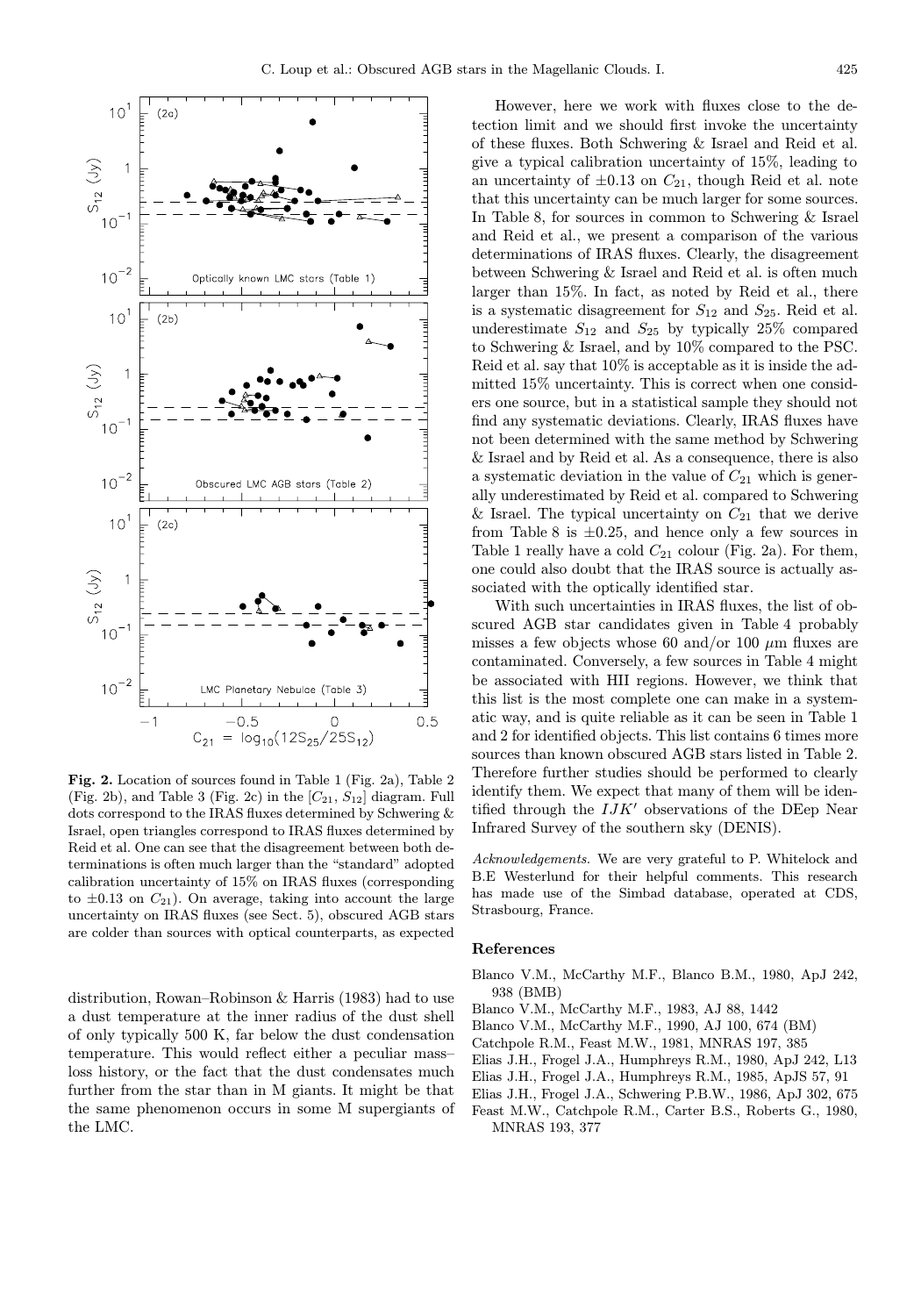- Frogel J.A., Blanco V.M., 1990, ApJ 365, 168 (BMB)
- Frogel J.A., Richer H.B., 1983, ApJ 275, 84
- Fouqu´e P., Le Bertre T., Epchtein N., Guglielmo F., Kerschbaum F., 1992, A&AS 93, 151
- Glass I.S., 1979, MNRAS 186, 317
- Glass I.S., Reid N., 1985, MNRAS 214, 405
- de Grijp M.H.K, Miley G.K., Lub J., 1987, A&AS 70, 95
- Groenewegen M.A.T., de Jong T., 1993, A&A 267, 410
- Henize K.G., 1956, ApJS 2, 315 (LHA)
- Hughes S.M.G., 1989, AJ 97, 1634 (SHV)
- Hughes S.M.G., Wood P.R., 1990, AJ 99, 784 (SHV)
- Humphreys R.M., 1979, ApJS 39, 389
- Israel F.P, Koorneef J., 1991, A&A 248, 404
- Jura M., Kleinmann S.G, 1990, ApJS 73, 769
- Le Bertre T., 1992, A&AS 94, 377
- Loup C., Forveille T., Omont A., Paul J.F., 1993, A&AS 99, 291
- Lundgren K., 1988, A&A 200, 85
- Meatheringham S.J., Dopita M.A., 1991a, ApJS 75, 407
- Meatheringham S.J., Dopita M.A., 1991b, ApJS 76, 1085
- Morgan D.H., Good A.R., 1992, A&AS 92, 571 (MG)
- Neugebauer G., et al., 1984, ApJ 278, L1
- Pottasch S.R., Bignell C., Olling R., Zijlstra A.A., 1988, A&A 205, 248
- Price S.D., Walker R.G., 1976, AFGL For Color Infrared Sky Survey, Environmental Research Papers, No. 576 (AFGL)
- Rebeirot E., Azzopardi M., Westerlund B.E., 1993, A&AS 97, 603 (RAW)
- Rebeirot E., Martin N., Mianes P., Prévot L., Robin A., Rousseau J., Peyrin Y., 1983, A&AS 51, 277 (RMMP)
- Reid N., 1991, ApJ 382, 143
- Reid N., Glass I.S., Catchpole R.M., 1988, MNRAS 232, 53 (GRV)
- Reid N., Hughes S.M.G, Glass I.S., 1995, MNRAS 275, 331 (RHV)
- Reid N., Tinney C., Mould J., 1990, ApJ 348, 98 (TRM)
- Roche P.F., Aitken D.K., Smith C.H., 1993, MNRAS 262, 301 Sanduleak N., 1989, AJ 98, 825
- Sanduleak N., MacConnell D.J., Philip A.G., 1978, PASP 90, 621 (SMP)
- Sanduleak N., Philip A.G., 1977, Pub. Warner and Swasey Obs. 2, No. 5 (SP)
- Schwering P.B.W., 1989, A&AS 79, 105 (LI-LMC, LI-SMC)
- Schwering P.B.W., Israel F.P., 1990, "Atlas and catalogue of infrared sources in the Magellanic Clouds". Kluwer Academic Publishers (LI-LMC, LI-SMC)
- Stencel R.E., Pesce J.E., Bauer, W.H., 1989, AJ 97, 1120
- Vassiliadis E., Dopita M.A., Morgan D.H., Bell F.J., 1992a, ApJS 83, 87
- Vassiliadis E., Meatheringham S.J., Dopita M.A., 1992b, ApJ 394, 489
- Westerlund B.E., 1961, Uppsala Ann. Band 5 No. 1
- Westerlund B.E., Olander N., Hedin B., 1981, A&AS 43, 267 (WOH)
- Westerlund B.E., Olander N., Richer A.B., Crabtree D.R., 1978, A&AS 31, 61 (WORC)
- Whitelock P.A., Feast M.W., Menzies J.W., Catchpole R.M., 1989, MNRAS 238, 769
- Wood P.R., Bessell M.S., Fox M.W., 1983, ApJ 272, 99
- Wood P.R., Bessell M.S., Whiteoack J.B., 1986, ApJ 306, L81
- Wood P.R., Whiteoack J.B., Hughes S.M.G., Bessell M.S., Gardner F.F., Hyland A.R., 1992, ApJ 397, 552
- Zijlstra A.A., Loup C., Waters L.B.F.M., Whitelock P.A., van Loon J.T., Guglielmo F., 1996, MNRAS 279, 32 (Paper II)
- Zijlstra A.A., van Hoof P.A.M., Chapman J.M., Loup C., 1994, A&A 290, 228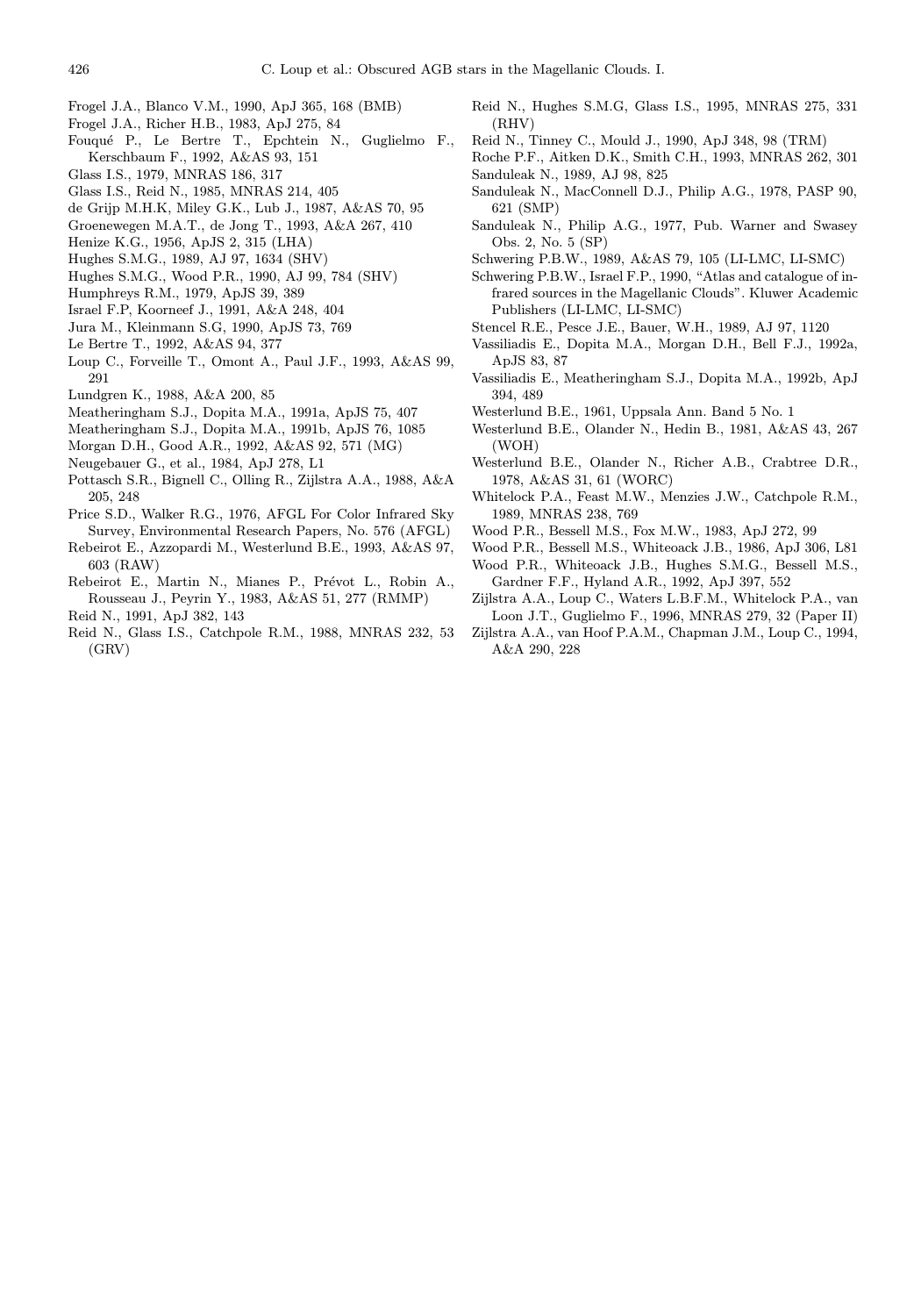Table 1. Optically known M and C stars

| IJ             | TRM             | RA(1950)                 | DEC(1950)             | $S_{12}$      | $\mathrm{S}_{25}$        | $\mathrm{s_{\texttt{60}}}$      | $S_{100}$                    | $C_{21}$         |                                      | $C_{32}$ group                   | identification                                                                                |
|----------------|-----------------|--------------------------|-----------------------|---------------|--------------------------|---------------------------------|------------------------------|------------------|--------------------------------------|----------------------------------|-----------------------------------------------------------------------------------------------|
| $*_{5}$        |                 | 00 35 04.2               | $-743617$             | 0.30          | 0.22                     | $\overline{\phantom{a}}$        | $\ddot{\phantom{1}}$         |                  | $-0.5 < -0.1$                        | $\mathbf{1}$                     | JHKL, $Ce(+?)$ , nvar, $V=14.6$ [3,7]                                                         |
| $*_{44}$       | $\ddotsc$       | 00 46 15.6               | $-733956$             | 0.11:         | 0.11:                    | 4.1                             | $\mathbf C$                  | $-0.3$           | $+1.2$                               | $\mathbf{1}$                     | SkKM 25 $(K/M$ ?, V=13.5)                                                                     |
| *57            | $\cdots$        | 00 47 42.8               | $-734304$             | 0.19          | 1.11                     | 14.0                            | 27.0                         | $+0.5$           | $+0.7$                               | 3                                | SkKM 47 ??? (K/M?) [5]                                                                        |
| 59             | $\ldots$        | 00 47 57                 | $-7319$               | 0.19:         | 0.11:                    | 2.5                             | С                            | $-0.6$           | $+1.0$                               | $\mathbf{1}$                     | SkKM 50 (K/M?, $V=13.5$ )                                                                     |
| 139            | $\ldots$        | 00 59 06                 | $-7307$               | 0.19          | 0.11:                    | 0.4                             | C                            | $-0.6$           | $+0.2$                               | $\mathbf{1}$                     | HV 11417 (M5e)                                                                                |
| 140            | $\cdots$        | 00 59 10                 | $-71.55$              | 0.19          | $\overline{\phantom{a}}$ | С                               | C                            | $<-0.3$          | $\overline{\phantom{m}}$             | $\overline{2}$                   | HV 11423 (M0Iab, B=12.5)                                                                      |
| *185           |                 | 01 07 27.8               | -71 40 06             | 0.41          | 0.44                     | $\blacksquare$                  |                              |                  | $-0.3 < -0.4$                        | $\mathbf{1}$                     | HV 12956 (M5e) [3]                                                                            |
| 143            | $\cdots$        | 04 53 58                 | -6903                 | 0.11          | 0.17:                    | $\bullet$                       |                              |                  | $-0.1 < +0.0$                        | 1                                | WOH SG061 (M0, I=13.9, P=857) [i,w]                                                           |
| *153           | $\ldots$        | 04 54 24 6               | $-684902$             | 0.30          | 0.17:                    | $\blacksquare$                  | $\blacksquare$               | $-0.6$           | $< +0.0$                             | $\mathbf{1}$                     | SP 30-6 (M8, V=13.4, P=728) [i,L,w]                                                           |
| *181           | $\ldots$        | 04 55 18.4               | $-682515$             | 7.07          | 11.21                    | 4.1                             | 10.4:                        | $-0.1$           | $-0.8$                               | 3                                | WOH G064 (M7.5, I=12.4, P=930, OH) [i,1,2,5,6]                                                |
| *183           | $\ldots$        | 04 55 20.5               | $-693353$             | 0.67          | 0.67                     | 2.1:                            | С                            | $-0.3$           | $+0.1$                               | $\mathbf{1}$                     | WOH SG071 (M2, $R=12.2$ ) [i,7]                                                               |
| $*253$         | $\ldots$        | 04 58 08.7               | -70 13 27             | 0.59          | 0.44                     | $\bullet$                       | $\blacksquare$               |                  | $-0.4 < -0.4$                        | $\mathbf{1}$                     | HV 2255 (M4, V=13.2, P=830) [d,g,i,j,l,L,7]                                                   |
| *383           | 048             | 05 04 15.9               | $-672027$             | 0.56          | 0.56                     | $\bullet$                       | $\blacksquare$               |                  | $-0.3 < -0.5$                        | $\mathbf{1}$                     | HV 888 (M3/4Ia, V=12.3, P=850) [d,e,i,l,L,o,q,v]                                              |
| $*_{425}$      | $\ldots$        | 05 05 53.8               | $-684304$             | 0.26          | 0.17:                    | $\overline{\phantom{a}}$<br>3.7 | $\overline{\phantom{a}}$     | $-0.4$           | $-0.5 < +0.0$<br>$+1.1$              | $\mathbf{1}$<br>1                | $HV 11977 (M1+, V=13.8) [i,L]$<br>WORC 90 (C?, $I=12.8$ ) [D]                                 |
| 482<br>*517    | $\ldots$        | 05 08 12<br>05 09 31.8   | $-6829$<br>$-652535$  | 0.15<br>0.15: | 0.11<br>0.22:            | $\overline{\phantom{a}}$        | 4.2<br>$\blacksquare$        |                  | $-0.2 < -0.1$                        | $\mathbf{1}$                     | $HV 12185 (M1, V=12.7) [i,L]$                                                                 |
| $*612$         | $\cdots$<br>043 | 05 12 49.6               | $-672308$             | 0.26          | 0.33                     | $\overline{\phantom{a}}$        | $\blacksquare$               |                  | $-0.2 < -0.3$                        | 1                                | HV 2360 (M2/4Ia, V=13.8, P=409) [d,e,i,l,L,o,q,r,v]                                           |
| $*663$         | 036             | 05 14 53.4               | $-673036$             | 0.26          | 0.44                     | 0.8:                            | C                            | $-0.1$           | $-0.1$                               | $\mathbf{1}$                     | HV 916 (M3Ia, V=12.6, P=743) [d,e,i,l,L,q,v]                                                  |
| *728           | $\ldots$        | 05 17 03.4               | -69 27 09             | 0.48          | 0.33:                    | 8.3:                            | с                            | $-0.5$           | $+1.0$                               | 1                                | WOH G255 $(M, I=12.1)$ [i]                                                                    |
| 833            | $\ldots$        | 05 20 42                 | -66 36                | 0.22          | $\sim$                   | $\blacksquare$                  | $\tilde{\phantom{a}}$        | $<-0.3$          | $\qquad \qquad -$                    | $\mathbf{1}$                     | WOH G278 (M3S, $V=15.6$ ) [i,r]                                                               |
| 869            | $\ldots$        | 05 21 50                 | -6933                 | 0.15:         | 0.11:                    | $\bullet$                       | $\tilde{\phantom{a}}$        | $-0.5$           | $< +0.2$                             | 1                                | HV 12017 (M1, $V=12.6$ ) [i,L]                                                                |
| $*_{932}$      | 108             | 05 23 35.7               | $-654435$             | 0.41          | 0.22                     | 0.8:                            | 8.3:                         | $-0.6$           | $+0.2$                               | 3,1                              | $HV 12793 (M3/4, I=11.2) [i, v, 4, 7]$                                                        |
| *976           | $\ldots$        | 05 24 45.0               | $-694130$             | 1.04          | 2.77                     | C                               | C                            | $+0.1$           | $\qquad \qquad \blacksquare$         | $\mathbf{2}$                     | WOH SG264 (M2, $V=13.3$ ) [i,L,5]                                                             |
| *1033          | 129             | 05 26 08.4               | $-66$ 14 34           | 0.56          | 0.78:                    | 8.3:                            | С                            | $-0.2$           | $\qquad \qquad \blacksquare$         | 3,1                              | WOH SG281 (M3, $V=11$ ) [i,r,v]                                                               |
| *1038          | $\ldots$        | 05 26 11.5               | -66 09 27             | 0.37:         | 0.56:                    | C                               | C                            | $-0.1$           | $\overline{\phantom{0}}$             | $\overline{\mathbf{2}}$          | WOH SG282 (M2, $V=14.2$ ) [i,L]                                                               |
| *1059          | $\ldots$        | 05 26 42.8               | -69 13 17             | 0.33          | 0.22:                    | $\blacksquare$                  | $\blacksquare$               |                  | $-0.5 < -0.1$                        | $\mathbf{1}$                     | HV 2532 (M4, V=13.4, P=650) [i,l,L,o]                                                         |
| $\ldots$       | 052             | 05 27 33.5               | $-671728$             | 0.15          | $\blacksquare$           | $\overline{\phantom{a}}$        | $\overline{a}$               | $<-0.2$          | $\qquad \qquad -$                    | 2                                | HV 5845 (M1Ia, V=12.7) [d,i,L,v]                                                              |
| $\cdots$       | 073             | 05 27 36.5               | $-665604$             | 0.18          | 0.15                     | $\overline{\phantom{a}}$        | $\overline{\phantom{a}}$     |                  | $-0.4 < +0.1$                        | $\mathbf{1}$                     | HV 963 (M2/3I, V=12.6) [i,l,L,q,v,7]                                                          |
| *1103          | $\ldots$        | 05 28 07.4               | -69 15 45             | 0.30          | 0.22                     | $\overline{\phantom{a}}$        | $\blacksquare$               |                  | $-0.5 < -0.1$                        | $\mathbf{1}$                     | SP $47-14$ (M1, V=12.9) [i,L,7]                                                               |
| 1107           | 065             | 05 28 15                 | $-6702$               | 0.19          | 0.11:                    | 0.4:                            | 2.1:                         | $-0.6$           | $\qquad \qquad \blacksquare$         | 3,2                              | HV 5854 (M3/4.5I, V=12.7, P=524) [g,i,l,L,n,o,q,v]                                            |
| 1121           | $\ldots$        | 05 28 40                 | $-7014$               | 0.19:         | 0.11                     | 4.1                             | 6.2:                         | $-0.6$           | $+1.2$                               | $\mathbf{1}$                     | WOH G351 (M, $I=12.4$ ) [i]                                                                   |
| *1125          | $\cdots$        | 05 28 40.6               | $-680932$             | 0.19          | 0.22                     | $\bullet$                       | $\blacksquare$               |                  | $-0.3 < -0.1$                        | $\mathbf{1}$                     | HV 2561 (M0Ia, $V=12.5$ ) [d,i,L,o]                                                           |
| 1145           | $\ldots$        | 05 29 20                 | $-6909$               | 0.15          | 0.22:                    | $\mathbf C$<br>$\blacksquare$   | C<br>$\blacksquare$          | $-0.2$<br>$-0.3$ | $\overline{\phantom{a}}$             | $\mathbf{2}$<br>$\mathbf{1}$     | HV 5870 (M5, V=14.3, P=627) [d,g,i,j,l,L,o]<br>HV 2586 (M1/3.5I, V=13.1, P=487) [g,i,l,L,o,v] |
| 1155<br>*1163  | 069             | 05 29 30<br>05 29 50.4   | $-66.58$<br>-69 11 25 | 0.19<br>0.44  | 0.22<br>0.22:            | 0.8:                            | $\blacksquare$               | $-0.6$           | $<-0.1$<br>$\qquad \qquad -$         | $\mathbf{1}$                     | SP 46-39 (M1Ia, V=10.6) [a,d,e,i,L,o]                                                         |
| *1170          | $\ldots$<br>049 | 05 29 59.9               | -67 20 44             | 0.19          | 0.22                     | $\blacksquare$                  | $\ddot{\phantom{1}}$         | $-0.3$           | $<-0.1$                              | 1                                | SP 45-34 (M1Ia +B <sup>2</sup> , V=12.1) [a,d,e,i,L,v,7]                                      |
| *1172          | $\ddotsc$       | 05 30 01.4               | -68 59 32             | 0.26          | 0.11                     | $\overline{\phantom{a}}$        | $\qquad \qquad \blacksquare$ |                  | $-0.7 < +0.2$                        | 1                                | SP 46-44 (M1Ia, V=11.7) [a,d,e,i,L,o,r,7]                                                     |
| *1190          | 046             | 05 30 25.8               | $-672223$             | 0.48          | 0.22                     | $\blacksquare$                  | $\bullet$                    |                  | $-0.7 < -0.1$                        | 1                                | HV 2595 (M1Ia, V=12.4) [a,d,e,i,L,o,7]                                                        |
| $*1212$        | $\ddotsc$       | 05 31 06.4               | $-691802$             | 0.22          | 0.11:                    | с                               | $\mathbf C$                  | $-0.6$           | $\overline{\phantom{a}}$             | $\mathbf{1}$                     | HV 2604 (M1, V=13.0, P=664) [g,i,l,L,o]                                                       |
| *1223          | $\ldots$        | 05 31 23.5               | $-692051$             | 0.37          | 0.22                     | 2.1                             | 6.2                          | $-0.5$           | $+0.6$                               | 3                                | $HV 12998 (M1, I=10.5) [i,L,7]$                                                               |
| *1234          | 089             | 05 31 35.4               | $-663152$             | 0.33          | 0.22:                    | $\blacksquare$                  | $\overline{\phantom{a}}$     |                  | $-0.5 < -0.1$                        | $\mathbf{1}$                     | HV 990 (M2I, V=12.6) [i,L,v,7]                                                                |
| *1238          | 101             | 05 31 41.5               | -66 04 53             | 0.41          | 0.44                     | $\overline{\phantom{a}}$        | $\blacksquare$               | $-0.3$           | $<-0.4$                              | $\mathbf{1}$                     | WOH SG374 (M6, V=14.8) [i,L,v,4,7]                                                            |
| 1241           | 087             | 05 31 51                 | $-6643$               | 0.11:         | 0.17:                    | ä,                              | $\overline{a}$               |                  | $-0.1 < +0.0$                        | $\mathbf{1}$                     | SP 52-1 (M3/4I, V=12.9) [i,L,v,7]                                                             |
| *1281          | 005             | 05 32 45.1               | $-675708$             | 0.41          | 0.56                     | $\blacksquare$                  | $\bullet$                    |                  | $-0.2 < -0.5$                        | $\mathbf{1}$                     | HV 996 (M4/5I, V=13.7, P=760) [d,i,l,L,q,v]                                                   |
| *1294          | 078             | 05 33 08.3               | $-665005$             | 0.26          | 0.11:                    |                                 |                              |                  | $-0.7 < +0.2$                        | 1                                | HV 12437 (M0.5/2, V=14.0, P=403) [i,l,L,q,v]                                                  |
| *1304          | 063             | 05 33 29.8               | $-670617$             | 0.37          | 0.22                     |                                 | $\overline{\phantom{a}}$     |                  | $-0.5 < -0.1$                        | $\mathbf{1}$                     | HV 5933 (M4I, V=11.9) [d,i,L,o,v,7]                                                           |
| 1306           | $\ddotsc$       | 05 33 30                 | $-6909$               | 0.19:         | $\overline{\phantom{a}}$ |                                 | $\overline{a}$               | $<-0.3$          | $\qquad \qquad -$                    | $\mathbf{2}$                     | RMMP 600 (M?, $V=13.9$ ) [L]                                                                  |
| 1360           | 062             | 05 35 20                 | $-6705$               | 0.19          | 0.11:                    |                                 |                              |                  | $-0.6 < +0.2$                        | 1                                | HV 2700 (M1/2Iab, V=13.3) [d,i,L,q,v,7]                                                       |
| 1364           | $\ldots$        | 05 35 25                 | $-6746$               | 0.11          | 0.22                     |                                 |                              |                  | $+0.0 < -0.1$                        | $\mathbf{1}$                     | HV 1001 (M4/5.5, V=14.7, P=590) [d,e,i,l,Lq]                                                  |
| *1366          | 068             | 05 35 30.0               | -66 57 53             | 0.33          | 0.22                     | $\overline{\phantom{a}}$        |                              |                  | $-0.5 < -0.1$                        | $\mathbf{1}$                     | WOH SG425 (M3I, $V=11.8$ ) [i,v,7]                                                            |
| *1399          | 067             | 05 36 27.8               | -66 57 25             | 0.33          | 0.33                     | $\tilde{\phantom{a}}$           | $\overline{\phantom{a}}$     | $-0.3$           | $<-0.3$                              | $\mathbf{1}$                     | HV 1004 (M3/5.5I, V=13.1, P=555) [e,i,l,L,q,v]                                                |
| 1458           | $\ldots$        | 05 38 30                 | -69 18                | 0.37:         | C                        | С                               | C                            | $\frac{1}{2}$    | -                                    | $\boldsymbol{2}$                 | RMMP 716 (M, $V=14.1$ ) [L]                                                                   |
| *1470          | $\ldots$        | 05 38 57.4               | -69 22 08             | 2.11          | 2.22                     | с                               | $\mathbf C$                  | $-0.3$           | -                                    | $\overline{2}$                   | WOH SG453 (M0.5, V=13.3) [i,5]                                                                |
| *1543          | $\ldots$        | 05 41 10.4               | $-692341$             | 0.26          | $\blacksquare$           | $\bullet$                       | $\ddot{\phantom{a}}$         | $<-0.4$          | -                                    | $\mathbf{1}$                     | RMMP 749 (M?, $V=13.8$ ) [L]                                                                  |
| *1553          | $\ldots$        | 05 41 22.9               | $-691958$             | 0.37          | 0.22:                    | С                               | C                            | $-0.5$           | $\rightarrow$                        | $\mathbf{1}$<br>$\boldsymbol{2}$ | HV 1017 (M2I, V=13.2) [d,i,L]<br>HV 5999 (M1, V=13.4) [i,L]                                   |
| *1559          | $\ldots$        | 05 41 34.3               | $-690013$             | 0.15:         | 0.33                     | C<br>0.8:                       | $\mathbf C$<br>С             | $+0.0$<br>$-0.1$ | $\qquad \qquad -$                    | 3                                | $(V=13.8)$ [v,7]                                                                              |
| *1602<br>*1799 | 135             | 05 43 18.6<br>05 57 07.3 | $-672856$             | 0.15          | 0.22:                    |                                 |                              | $-0.8$           | $+0.2$                               | $\mathbf{1}$                     | WOH G639 (M, $I=11.5$ ) [i]                                                                   |
|                | $\ldots$        | 06 06 55.7               | -68 27 44             | 0.33          | 0.11:                    | ٠                               | $\blacksquare$               |                  | $< +0.2$<br>$\overline{\phantom{0}}$ | $\mathbf{1}$                     | WOH SG532 (M4, $I=12.1$ ) [i]                                                                 |
| *1823          | $\ddotsc$       |                          | $-723826$             | 0.26:         | $\tilde{\phantom{a}}$    | $\blacksquare$                  | $\blacksquare$               | $<-0.4$          |                                      |                                  |                                                                                               |

Notes to Tables 1 and 2: WOH G352 is also very close to LI-LMC 1125. LI-SMC 61 (PSC00483-7347) was not selected because it is mentioned as slightly extend in Schwering & Israel; note that Whitelock et al. (1989) mention th near a nebulosity.

Reference codes []: a, Westerlund, 1961. D, Westerlund et al., 1978. d, Humphreys, 1979. e, Glass, 1979. g, Feast et al., 1980. i, Westerlund et al., 1981.<br>j, Catchpole & Feast, 1981. 1, Wood et al., 1983. L, Rebeirot et a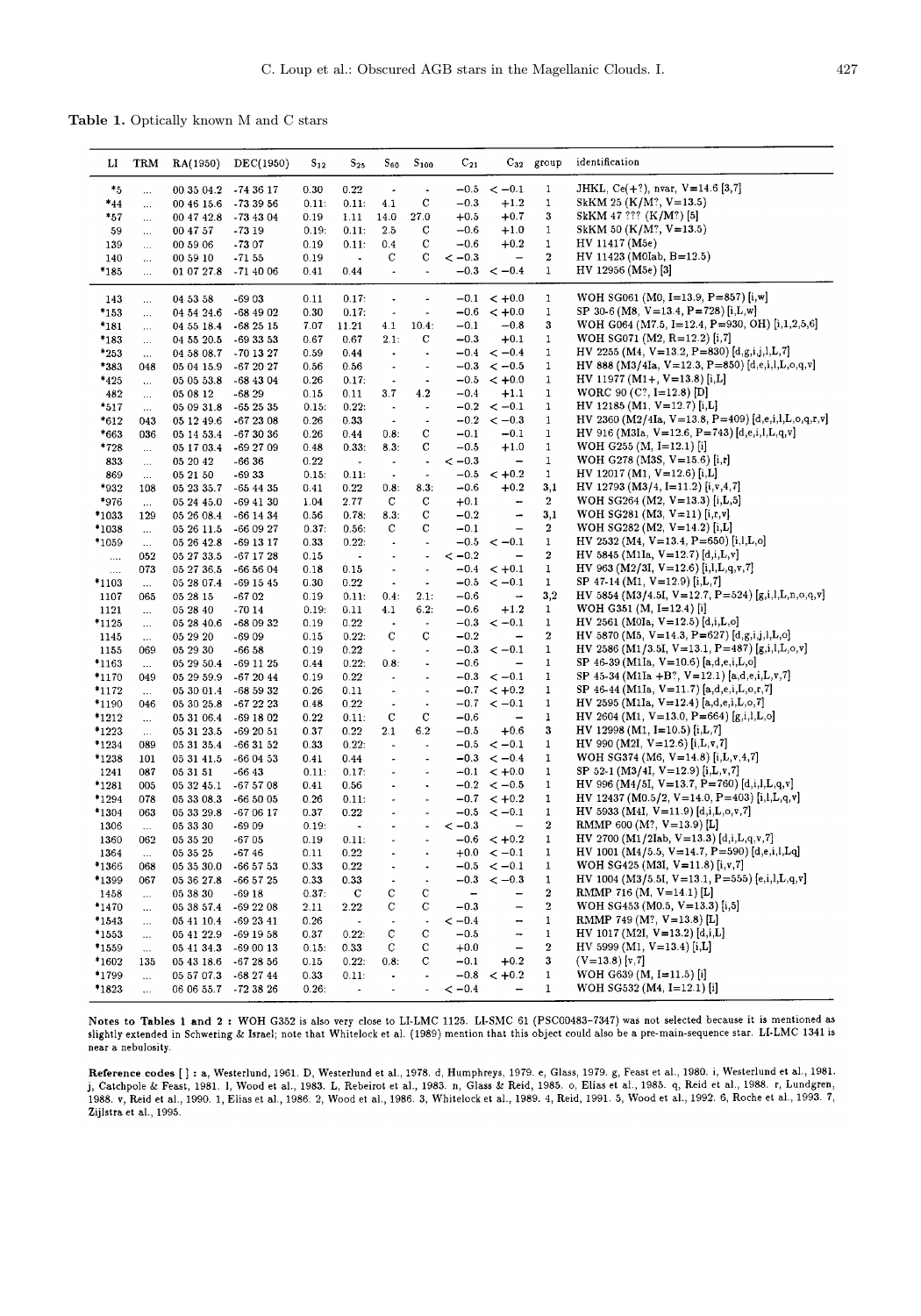Source name codes: SkKM, Sanduleak, 1989. SP, Sanduleak & Philip, 1977. WORC, Westerlund, Olander, Richer, & Crabtree, 1978. WOH (SG for supergiants candidates in Table I, G for giants candidates in Table II), Westerlund, Olander, & Hedin, 1981.<br>1978. WOH (SG for supergiants candidates in Table I, G for giants candidates in Table II), West Wood. 1990.

Additional names (Tab.1): LI-LMC 0143 : SHV0453582-690242; LI-LMC 0153 : WOH SG066 = RMMP 045 = SHV0454257-684856; LI-LMC 0253; WOH SG097 = RMMP 087; LI-LMC 0383; WOH SG140 = SP 29-33 = RMMP 151; LI-LMC 0425; WOH SG157 = RMMP 183; LI-LMC 0517 : SP 35-1 = WOH SG179 = RMMP 215; LI-LMC 0612 : SP 37-24 = WOH SG193  $\frac{1}{2}$  RMMP 239; LI-LMC 0663 : SP 37-35 = WOH SG204 = RMMP 256; LI-LMC 0869 : SP 47-6 = WOH SG241 = RMMP 308; LI-LMC 0932 : WOH SG257; LI-LMC 0976 : RMMP 339; LI-LMC 1038 : RMMP 358; LI-LMC 1059 : SP 46-16 = WOH SG287 = RMMP 364; TRM 052 : SP 45-16 = WOH SG299 = RMMP 383; TRM 073 : SP 45-18 = WOH SG301 = RMMP 384; LI-LMC 1103 : WOH SG306 = RMMP 390; LI-LMC 1107 : HV 5854 = SP 45-23 = WOH SG313 = RMMP 401; LI-LMC 1125 : SP 46-32 = WOH SG319 = RMMP 408; LI-LMC 1145 : SP 47-17 = WOH SG331 = RMMP 432; LI-LMC 1155 : WOH SG337 = RMMP 444; LI-LMC 1163 : SP 46-39 = WOH SG338 = RMMP 448; LI-LMC 1170 : WOH SG343 = RMMP 468 = R 108; LI-LMC 1172 : WOH SG341 = RMMP 462; LI-LMC 1190 : SP 45-38 = WOH SG349 = RMMP 482; LI-LMC 1212 : SP 47-20 = WOH SG358  $=$  RMMP 505; LLLMC 1223 : SP 47-22 = WOH SG369 = RMMP 519; LLLMC 1234 : SP 51-6 = WOH SG371 = RMMP 531; LI-LMC 1238 : RMMP 539; LI-LMC 1241 : WOH SG375 = RMMP 545; LI-LMC 1281 : SP 46-59 = WOH SG388 = RMMP 575; LI-LMC 1294 : WOH SG395 = RMMP 589 = GRV0533-6650; LI-LMC 1304 : SP 52-18 = WOH SG401 = RMMP 606; LI-LMC 1360 : SP 52-29 = WOH SG422 = RMMP 656; LI-LMC 1364 : WOH SG421 = RMMP 655; LI-LMC 1366 : SP 52-32 ??; LI-LMC 1399 : SP 52-35 = WOH SG432 = RMMP 683; LI-LMC 1553 : SP 54-34 = WOH SG467 = RMMP 753; LI-LMC 1559 : SP 54-40  $=$  WOH SG473 = RMMP 761;

Table 2. Infrared AGB stars or SGs

| п        | TRM                  | RA(1950)   | DEC(1950)     | $S_{12}$ | $S_{25}$                 | $S_{60}$                     | $S_{100}$                    | $\mathrm{C}_{21}$ |                          | $C_{32}$ group               | identification                         |
|----------|----------------------|------------|---------------|----------|--------------------------|------------------------------|------------------------------|-------------------|--------------------------|------------------------------|----------------------------------------|
| $*_{61}$ |                      | 00 48 22.1 | $-734748$     | 0.78     | 0.53                     | 0.9.                         | $\mathbf C$                  | $-0.5$            | $-0.1$                   | $\mathbf{3}$                 | JHKL [3]                               |
| *119     | $\ddotsc$            | 00 55 24.8 | -73 51 29     | 0.44     | 0.22                     | $\mathbf C$                  | $\mathbf C$                  | $-0.6$            | $\overline{\phantom{0}}$ | $\mathbf{1}$                 | JHKL, P=800 [3]                        |
|          |                      |            |               |          |                          |                              |                              |                   |                          |                              |                                        |
| *1825    |                      | 04 28 41.9 | -69 37 15     | 0.22     | 0.17                     |                              | $\qquad \qquad \blacksquare$ | $-0.4$            | $< +0.0$                 | $\mathbf{1}$                 | JHKL [7]                               |
| *1844    |                      | 04 37 27.3 | $-683110$     | 0.19     | 0.17                     | ÷                            | $\ddot{\phantom{a}}$         | $-0.4$            | $< +0.0$                 | $\mathbf{1}$<br>$\mathbf{1}$ | JHKL [7]                               |
| $*_{4}$  | $\cdots$             | 04 40 46.7 | $-700054$     | 0.81     | 0.67                     |                              | ä,                           | $-0.4$            | $<-0.6$                  |                              | JHKL [7]<br>JHKL [7]                   |
| $*_{57}$ |                      | 04 49 38.4 | $-695817$     | 0.37     | 0.33                     | ä,                           | $\blacksquare$               | $-0.4$            | $<-0.3$                  | 1                            |                                        |
| $*_{60}$ |                      | 04 49 50.3 | -68 42 53     | 1.18     | 1.11                     | $\overline{\phantom{a}}$     | $\frac{1}{2}$                | $-0.3$            | $<-0.8$                  | $\mathbf{1}$                 | JHKL [7]                               |
| $*77$    |                      | 04 50 55.7 | -69 22 32     | 0.74     | 1.00                     | $\mathbf C$                  | $\mathbf c$                  | $-0.2$            |                          | $\mathbf{2}$<br>$\mathbf 1$  | JHKL, $P=1290$ [5]<br>JHKL, P=1090 [5] |
| $*_{92}$ |                      | 04 51 41.3 | $-690249$     | 0.63     | 0.78                     | 1.2:                         | $\mathbf C$                  | $-0.2$            | $-0.2$                   |                              |                                        |
| $*121$   |                      | 04 53 00.4 | $-691643$     | 2.07     | 5.11                     | 24.8                         | 39.5                         | $+0.1$            | $+0.3$                   | $\mathbf{3}$                 | JHKL, $P=1260: [5]$                    |
| $*141$   |                      | 04 53 54.2 | $-682111$     | 0.19     | 0.22                     | $\blacksquare$               | $\bullet$                    | $-0.3$            | $<-0.1$                  | $\mathbf{1}$                 | <b>JHKL</b> [7]                        |
| *159     | $\ddotsc$            | 04 54 32.0 | $-700044$     | 0.44     | 0.89                     | 0.8:                         | 4.2:                         | $-0.0$            | $-0.1$                   | 3                            | JHKL, P=1270, OH [5]                   |
| *198     | $\ddot{\phantom{a}}$ | 04 55 42.1 | -67 53 25     | 0.26     | 0.22                     | $\overline{\phantom{a}}$     | $\bullet$                    | $-0.4$            | $<-0.1$                  | $\mathbf{1}$                 | JHKL [7]                               |
| *297     |                      | 05 00 18.6 | $-671221$     | 0.44     | 0.44                     | 0.8.                         | 2.1:                         | $-0.3$            | $<-0.1$                  | $\mathbf{1}$                 | JHKL [7]                               |
| *310     | $\cdots$             | 05 00 57.2 | $-66$ 16 58   | 0.26     | 0.22                     | $\overline{\phantom{a}}$     | $\bullet$                    | $-0.4$            | $<-0.1$                  | $\mathbf{1}$                 | JHKL [7]                               |
| *528     | 023                  | 05 09 59.6 | $-674019$     | 0.19     | 0.44                     | 0.8                          | 4.2                          | $+0.0$            | $-0.1$                   | 3,1                          | JHKL [7]                               |
| *570     | 004                  | 05 11 17 3 | $-675549$     | 0.41     | 0.33                     | 1.2                          | 2.1:                         | $-0.4$            | $+0.2$                   | $\mathbf{1}$                 | IJHKL $[4,7]$                          |
| *571     | 024                  | 05 11 18.4 | $-673957$     | 0.33     | 0.17                     | $\frac{1}{2}$                | $\tilde{\phantom{a}}$        | $-0.6$            | $< +0.0$                 | $\mathbf{1}$                 | <b>JHKL</b> [4,7]                      |
| 578      | 072                  | 05 11 30   | $-66.56$      | 0.19     | 0.11:                    | $\mathbf C$                  | С                            | $-0.6$            | $\overline{\phantom{0}}$ | 1,2                          | IJHK [4,7]                             |
| *1880    | $\ddots$             | 05 12 50.1 | $-645503$     | 0.15     | 0.22                     | ÷.                           | $\ddot{\phantom{a}}$         | $-0.2$            | $<-0.1$                  | $\mathbf{1}$                 | JHKL [7]                               |
| *793     | 020                  | 05 19 03.5 | $-674823$     | 0.30     | 0.22                     | L,                           | $\overline{\phantom{a}}$     | $-0.5$            | $<-0.1$                  | $\mathbf{1}$                 | <b>JHKL</b> [4,7]                      |
|          | 088                  | 05 20 19.5 | $-663853$     | 0.16     | $\blacksquare$           | ٠                            | ٠                            | $<-0.2$           | -                        | $\boldsymbol{2}$             | IJHKL $[4,7]$                          |
| *861     | 011                  | 05 21 37.4 | $-675355$     | 3.22     | 13.43                    | 26.1                         | 20.8:                        | $+0.3$            | $-0.1$                   | $\mathbf{1}$                 | JHKL [5]                               |
|          | 045                  | 05 28 21.3 | $-672313$     | 0.13     | $\overline{\phantom{a}}$ | ٠                            | $\overline{a}$               | $<-0.1$           | $\overline{\phantom{m}}$ | $\mathbf{2}$                 | IJHK $[4]$                             |
| *1137    |                      | 05 29 08.1 | $-670003$     | 0.07:    | $\,0.22$                 | 1.2                          | 4.2:                         | $+0.2$            | $+0.4$                   | $\bf 3$                      | JHKL [7]                               |
| *1153    |                      | 05 29 27.1 | $-710444$     | 0.74     | 0.78                     | $\mathbf C$                  | Ċ                            | $-0.3$            | $\overline{\phantom{m}}$ | $\overline{2}$               | JHKL, P=1040 [5]                       |
| *1157    |                      | 05 29 31.6 | $-712141$     | 0.19     | 0.17                     | $\blacksquare$               | $\ddot{\phantom{0}}$         | $-0.4$            | $< +0.0$                 | $\mathbf{1}$                 | JHKL [7]                               |
| *1164    |                      | 05 29 52.2 | -69 57 27     | 0.85     | 1.33                     | 1.2:                         | C                            | $-0.1$            | $-0.4$                   | 1                            | JHKL, P=1280, OH [5]                   |
| *1177    | 079                  | 05 30 05.6 | $-665115$     | 0.26:    | 0.22                     | $\qquad \qquad \blacksquare$ | $\blacksquare$               | $-0.4$            | $<-0.1$                  | $\mathbf{1}$                 | <b>JHKL</b> [4,7]                      |
| *1286    | 060                  | 05 32 54.7 | $-670854$     | 0.85     | 1.83                     | 0.4:                         | $\overline{\phantom{a}}$     | $+0.0$            | $-1.0$                   | $\mathbf{1}$                 | JHKL, P=1260, OH [4,5,7]               |
| *1341    |                      | 05 34 41.0 | -69 49 13     | 7.40     | 21.09                    | 20.7                         | 20.8                         | $+0.1$            | $-0.4$                   | $\mathbf{1}$                 | $KLM$ [1,2,6]                          |
| *1345    |                      | 05 34 48.4 | $-702448$     | 0.48     | 0.28                     | $\bullet$                    | $\blacksquare$               | $-0.6$            | $<-0.2$                  | $\mathbf{1}$                 | HK [7]                                 |
| *1382    | 077                  | 05 36 00.8 | $-66$ 48 $26$ | 0.22     | 0.22                     | 0.8:                         | $\frac{1}{2}$                | $-0.3$            | $+0.2$                   | $\mathbf 1$                  | <b>JHK</b> [4,7]                       |
| *1506    |                      | 05 40 13.2 | -69 56 46     | 0.63     | 0.89                     | $\mathbf C$                  | C                            | $-0.2$            | $\overline{a}$           | $\overline{2}$               | JHKL, $P=1390$ , OH [5]                |
| *1756    |                      | 05 50 36.1 | -70 53 58     | 0.63     | 0.44                     | $\overline{\phantom{a}}$     | $\blacksquare$               | $-0.5$            | $<-0.4$                  | $\mathbf{1}$                 | JHKL [7]                               |
| *1790    | .                    | 05 55 50.7 | -70 00 24     | 0.74     | 0.67                     | $\ddot{\phantom{1}}$         | $\ddot{\phantom{1}}$         | $-0.4$            | $<-0.6$                  | $\mathbf{1}$                 | JHKL [7]                               |
|          |                      |            |               |          |                          |                              |                              |                   |                          |                              |                                        |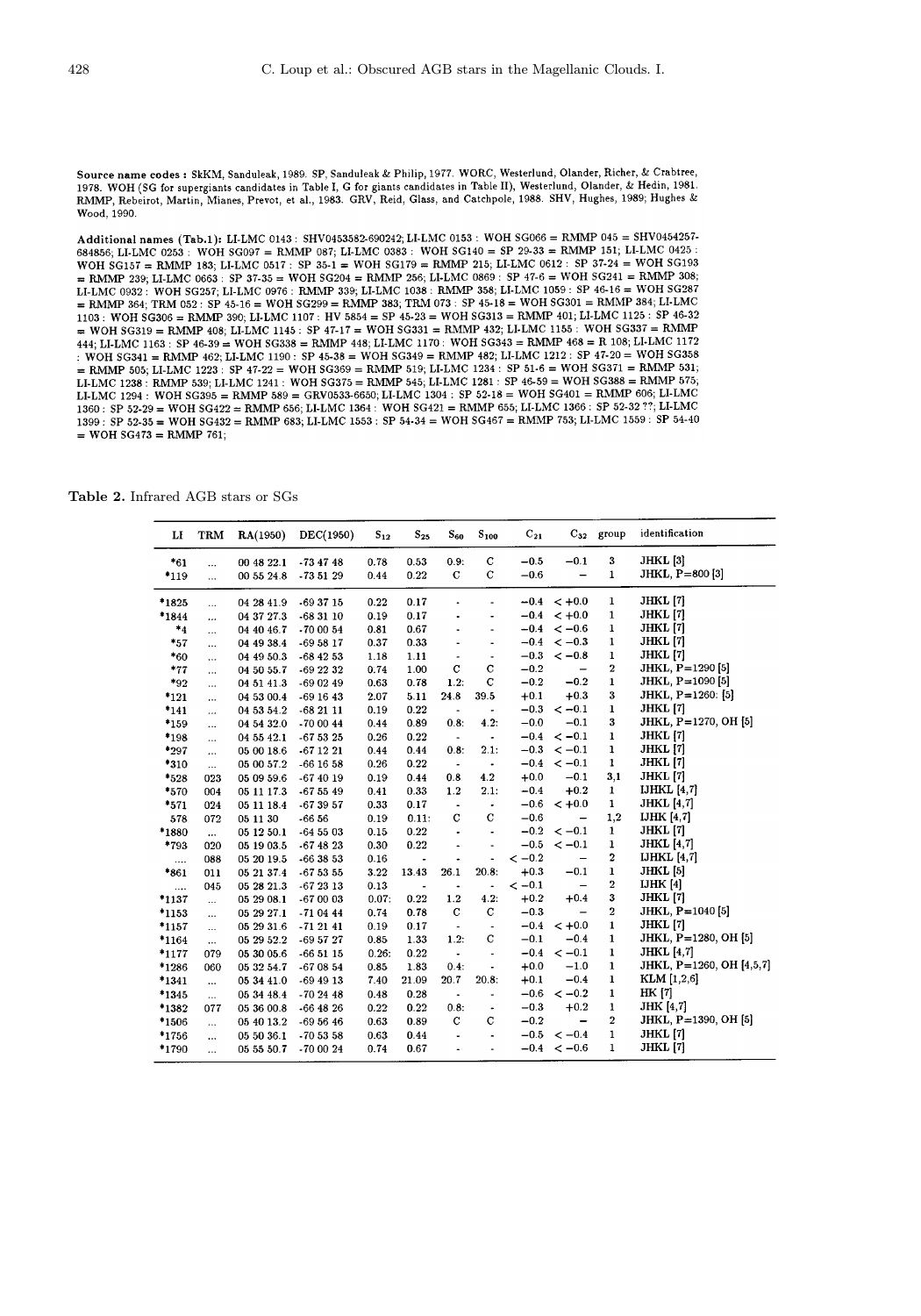Table 3. Planetary Nebulae

| ы                              | TRM                               | RA(1950)                               | DEC(1950)                           | $S_{12}$                            | $S_{25}$              | $S_{60}$    | $S_{100}$      | $C_{21}$          |                                      | $C_{32}$ group | identification                       |
|--------------------------------|-----------------------------------|----------------------------------------|-------------------------------------|-------------------------------------|-----------------------|-------------|----------------|-------------------|--------------------------------------|----------------|--------------------------------------|
| $*229$<br>$*_{12}$<br>$*_{50}$ | $\cdots$<br>$\cdots$<br>$\ddotsc$ | 00 21 53 8<br>00 39 33 7<br>00 46 47.2 | $-735400$<br>$-740345$<br>$-731430$ | $\bullet$<br>$\blacksquare$<br>0.19 | 0.22<br>0.22:<br>1.00 | 0.4:<br>4.5 | C<br>4.2       | $>-0.2$<br>$+0.4$ | $>-0.2$ < $-0.1$<br>$-0.1$<br>$+0.3$ | 1.<br>1<br>3   | $SMP 2-1$<br>SMP $2-6$<br>SMP $2-11$ |
| 91                             | $\ddotsc$                         | 00 51 24                               | $-7301$                             | $\blacksquare$                      | 0.44                  | C           | C              | $> +0.1$          |                                      | $\overline{2}$ | SMP 2-19                             |
| $^*2$                          | $\cdots$                          | 04 38 49.4                             | $-704247$                           | 0.11:                               | 0.33                  | 0.2:        | 1.0:           | $+0.2$            | $-0.6$                               | 3              | $SMP 1-01$                           |
| $*72$                          | $\ddotsc$                         | 04 50 30.0                             | $-693845$                           | 0.15:                               | 0.56                  | 2.1:        | C              | $+0.2$            | $+0.2$                               | 3              | SMP $1-08$                           |
| *89                            | $\dddotsc$                        | 04 51 35.4                             | $-671014$                           | 0.33                                | 0.56                  | C           | $\mathbf C$    | $-0.1$            | $\overline{\phantom{0}}$             | $\overline{2}$ | $SMP 1-11$                           |
| 303                            | $\ddotsc$                         | 05 00 30                               | $-70.32$                            | 0.22                                | $\sim$                | $\bullet$   |                | $<-0.3$           |                                      |                | SMP 1-13                             |
| *438                           | $\ddotsc$                         | 05 06 39.0                             | -69 03 12                           | 0.07:                               | 0.11:                 | 1.7         | 4.2            | $-0.1$            | $+0.8$                               | 3              | SMP $1-24$                           |
| *481                           | $\dddotsc$                        | 05 08 11.9                             | $-685533$                           | $\bullet$                           | 0.44                  | 2.1:        | C              | $> +0.1$          | $+0.3$                               | 3              | SMP 1-28                             |
| *483                           | $\dddotsc$                        | 05 08 15.5                             | $-684421$                           | 0.07:                               | 0.11                  | 2.1:        | C              | $-0.1$            | $+0.9$                               | 3              | SMP 1-29                             |
| 513                            | 012                               | 05 09 25.7                             | $-675103$                           | 0.15:                               | 0.44                  | $\sim$      |                | $+0.1$            | $<-0.4$                              | 1              | SMP 1-31                             |
| 557                            | $\ddotsc$                         | 05 10 52.9                             | $-683934$                           | 0.33                                | 0.22                  | 3.3.        | C              | $-0.5$            | $+0.8$                               | 1              | SMP 1-36                             |
| $*823$                         | $\cdots$                          | 05 20 16.4                             | $-665549$                           | 0.37                                | 2.55                  | 27.3        | 39.5           | $+0.5$            | $+0.6$                               | 3              | MG 36                                |
| 836                            | $\dddotsc$                        | 05 20 45                               | $-6958$                             | 0.07:                               | 0.33                  |             |                | $+0.4$            | $<-0.3$                              | 1              | SMP 1-48                             |
| $\ldots$                       | 143                               | 05 21 35.7                             | $-670248$                           | 0.08                                | $\blacksquare$        | ٠           | $\blacksquare$ | $< +0.1$          |                                      | 2              | $SMP$ 1-53                           |
| 924                            | $\ddotsc$                         | 05 23 20                               | $-7123$                             | 0.11                                | 0.22:                 | 1.7         | 4.2            | $-0.0$            | $+0.5$                               | 3              | SMP 1-55                             |
| *982                           | $\dddotsc$                        | 05 24 50.6                             | $-700741$                           | 0.15                                | 0.22                  |             |                | $-0.2$            | $<-0.1$                              | 1              | SMP 1-58                             |
| $*1014$                        |                                   | 05 25 42.1                             | $-713545$                           | 0.19:                               | 0.44                  | C           | $\mathbf C$    | $+0.0$            |                                      | 2              | SMP 1-62                             |
| *1149                          | 054                               | 05 29 20.7                             | $-671544$                           | 0.41                                | 0.33                  |             |                | $-0.4$            | $<-0.3$                              | 1              | SMP 1-69                             |
| 1280                           | 058                               | 05 32 40                               | $-6710$                             | 0.52                                | 0.44                  |             |                | $-0.4$            | $<-0.4$                              | 1              | MG 58                                |
| $*1513$                        | 148                               | 05 40 28.1                             | $-66$ 1903                          | $\bullet$                           | 0.44                  |             |                | $> +0.1$          | $<-0.4$                              |                | SMP 1-85                             |
| 1707                           | $\ddotsc$                         | 05 47 25                               | $-6928$                             | 0.30                                | 0.30                  | 8.3         | 29.1           | $-0.3$            | $+1.1$                               | 3              | SMP 1-92                             |

Notes to Table 3: "SMP" comes from Sanduleak, McConnell, and Philip (1978), and "MG" from Morgan & Good (1992). We have systematically searched for IRAS counterparts of PNe listed in Meatheringham and Dopita (1991a,<br>1991b), Vassiliadis et al. (1992a, 1992b), and Morgan and Good (1992). Zijlstra et al. (1994) find in addition counterparts to the PNe SMP 1-66, SMP 1-61, SMP 1-98, MG 45 and MA 18; these sources are not listed in Table 3 because they are located in the outer parts of the LMC and are outside the area studied by Schwering & Israel.

Table 4. Unidentified sources from group 1

l,

| LI           | TRM                  | RA(1950)   | DEC(1950)   | $S_{12}$ | $S_{25}$              | $S_{60}$                 | $C_{21}$ | $C_{32}$                     | ы         | <b>TRM</b> | RA(1950)   | DEC(1950)   | $S_{12}$       | $S_{25}$ | $S_{60}$                 | $C_{21}$ | $C_{32}$                 |
|--------------|----------------------|------------|-------------|----------|-----------------------|--------------------------|----------|------------------------------|-----------|------------|------------|-------------|----------------|----------|--------------------------|----------|--------------------------|
| 223          | $\ldots$             | 00 16 21   | $-7328$     | 0.22     |                       |                          | $<-0.3$  | $\qquad \qquad \blacksquare$ | 256       | $\cdots$   | 04 58 10   | $-6909$     | 0.15           | 0.11     | 0.8:                     | $-0.4$   | $+0.5$                   |
| 224          | $\ldots$             | 00 16 21   | $-7403$     |          | 0.33                  |                          | $> +0.0$ | $<-0.3$                      | 263       | $\cdots$   | 04 58 30   | $-6857$     | 0.26           | 0.22     | 3.3                      | $-0.4$   | $+0.8$                   |
| *233         | $\cdots$             | 00 26 03.0 | $-73$ 15 18 | 0.22     | 2.20                  | 6.6                      | $+0.7$   | $+0.1$                       | *273      | $\cdots$   | 04 58 48.1 | $-681139$   | 0.30           | 0.33     |                          | $-0.3$   | $<-0.3$                  |
| 235          | $\cdots$             | 00 26 37   | $-73.56$    |          | 0.22                  | $\ddot{\phantom{1}}$     | $>-0.2$  | $<-0.1$                      | *293      | $\cdots$   | 05 00 02.0 | $-692145$   | 0.15           | 0.11     | C                        | $-0.5$   | $\overline{\phantom{a}}$ |
| $*25$        | $\ddotsc$            | 00 42 59.9 | $-73$ 13 58 |          | 0.67                  | 1.7                      | > 0.3    | $+0.0$                       | $*312$    |            | 05 01 01.7 | -67 39 20   | 0.22           | 0.17:    | $\blacksquare$           | $-0.4$   | $< +0.0$                 |
| 34           | $\ddotsc$            | 00 44 36   | $-7408$     | 0.33:    |                       |                          | $<-0.5$  | $\overline{\phantom{m}}$     | 335       | $\ldots$   | 05 02 12   | $-7126$     | 0.11:          | 0.22:    | $\blacksquare$           | $+0.0$   | $<-0.1$                  |
| 37           | $\ldots$             | 00 44 51   | $-73.44$    | 0.22     | 0.22                  | 2.1                      | $-0.3$   | $+0.6$                       | *347      | $\cdots$   | 05 02 45.2 | $-690900$   | 0.33           | 0.33     | 2.9.                     | $-0.3$   | $+0.6$                   |
| 40           | $\ldots$             | 00 45 36   | $-72.57$    | 0.30     | $\bullet$             |                          | $<-0.5$  | $\qquad \qquad -$            | *372      | $\cdots$   | 05 03 52.5 | -68 57 15   | 0.37           | 0.33     | C                        | $-0.4$   |                          |
| 48           | $\cdots$             | 00 46 34   | $-7301$     | 0.19     | 0.11:                 | $\mathbf{C}$             | $-0.6$   | $\qquad \qquad \blacksquare$ | *382      | $\ddots$   | 05 04 13.7 | $-682945$   | 0.15:          | 0.11:    | 1.7                      | $-0.4$   | $+0.8$                   |
| $*_{53}$     | $\ddotsc$            | 00 47 26.1 | $-735007$   | 0.11:    | 0.11:                 | 0.4:                     | $-0.3$   | $+0.2$                       | *384      | $\cdots$   | 05 04 16.6 | $-682755$   | 0.15:          | 0.33     | 0.8:                     | $+0.0$   | $+0.0$                   |
| 180          |                      | 01 05 45   | $-7404$     | 0.26:    | $\overline{a}$        | $\blacksquare$           | $<-0.4$  | $\qquad \qquad -$            | *416      | 134        | 05 05 27.0 | $-673919$   | $\overline{a}$ | 0.33     |                          | $> +0.0$ | $<-0.3$                  |
|              |                      |            |             |          |                       |                          |          |                              | *436      | $\cdots$   | 05 06 20.6 | $-690808$   | 0.11:          | 0.33     |                          | $+0.2$   | $<-0.3$                  |
| $\mathbf{1}$ | $\ddotsc$            | 04 38 36   | $-70.53$    | 0.48     | $\blacksquare$        |                          | $<-0.7$  | $\overline{\phantom{a}}$     | 444       | $\cdots$   | 05 06 40   | $-69.41$    | 0.22           | 0.17:    |                          | $-0.4$   | $< +0.0$                 |
| 6            | $\cdots$             | 04 41 36   | $-71.28$    | 0.22     | $\ddot{\phantom{a}}$  | $\ddot{\phantom{0}}$     | $<-0.3$  | $\qquad \qquad \blacksquare$ | *463      | 009        | 05 07 20.0 | $-675243$   | 0.22           | 0.44     | 0.8:                     | $+0.0$   | $-0.1$                   |
| $*31$        | $\ldots$             | 04 47 22.0 | $-682943$   | 0.30     | 0.22:                 | $\ddot{\phantom{0}}$     | $-0.5$   | $<-0.1$                      | $\cdots$  | 133        | 05 07 51.3 | -65 42 27   | 0.17           | 0.22     | $\blacksquare$           | $-0.2$   | $<-0.1$                  |
| $*_{61}$     | $\ldots$             | 04 49 52.2 | $-712122$   | 0.15:    | 0.11:                 | 0.2                      | $-0.5$   | $-0.1$                       | *478      | $\ldots$   | 05 08 03.9 | $-685956$   | 0.41           | 0.33     | 5.0                      | $-0.4$   | $+0.8$                   |
| $*_{62}$     | $\ldots$             | 04 49 53.0 | $-692509$   | 0.11:    | 0.78                  | 2.1:                     | $+0.5$   | $+0.0$                       | $*_{484}$ | $\ldots$   | 05 08 19.6 | $-705543$   | 0.11:          | 0.11:    | 0.8                      | $-0.3$   | $+0.5$                   |
| *66          | $\cdots$             | 04 50 22.7 | $-69$ 45 32 | 0.26     | 0.22:                 | 0.8:                     | $-0.4$   | $+0.2$                       | 493       | $\cdots$   | 05 08 40   | $-68.57$    | 0.11:          | 0.11:    | $\mathbf C$              | $-0.3$   | $\qquad \qquad -$        |
| 88           | $\cdots$             | 04 51 30   | $-6847$     | 0.22     | 0.11:                 | $\tilde{\phantom{a}}$    | $-0.6$   | $< +0.2$                     | 499       | $\ldots$   | 05 08 50   | $-70.35$    | 0.15           | 0.11     | 1.2                      | $-0.4$   | $+0.7$                   |
| 96           | $\cdots$             | 04 51 50   | $-6704$     | 0.37     | 0.33                  | с                        | $-0.4$   | $\overline{\phantom{m}}$     | 507       | $\ddotsc$  | 05 09 10   | $-6832$     | 0.26           | 0.22     | 1.7:                     | $-0.4$   | $+0.5$                   |
| 97           | $\ldots$             | 04 51 50   | $-70.30$    | 0.26     | $\tilde{\phantom{a}}$ | $\bullet$                | $<-0.4$  | $\overline{\phantom{0}}$     | *508      | $\cdots$   | 05 09 10.3 | $-690433$   | 0.26           | 0.22     | C                        | $-0.4$   |                          |
| *99          |                      | 04 51 51.1 | $-685223$   | 0.37     | 0.22                  | $\overline{\phantom{a}}$ | $-0.5$   | $<-0.1$                      | 512       | $\ldots$   | 05 09 25   | $-7010$     | 0.19           | 0.17:    | $\bullet$                | $-0.4$   | $< +0.0$                 |
| 100          | $\ldots$<br>$\ldots$ | 04 51 55   | $-6715$     | 0.26     | 0.11:                 | C                        | $-0.7$   | $\qquad \qquad -$            | 530       | $\ldots$   | 05 10 00   | $-6928$     | 0.22           | 0.22     |                          | $-0.3$   | $<-0.1$                  |
| 109          | $\ddotsc$            | 04 52 20   | $-6727$     | 0.22     | 0.22:                 | $\overline{\phantom{a}}$ | $-0.3$   | $<-0.1$                      | *535      | $\cdots$   | 05 10 08.8 | $-690558$   | 0.11           | 0.11:    | 2.1:                     | $-0.3$   | $+0.9$                   |
| 116          | $\cdots$             | 04 52 45   | $-6702$     | 0.22     | 0.22                  | 2.9                      | $-0.3$   | $+0.7$                       | 541       | $\ldots$   | 05 10 25   | $-6916$     | 0.26           | 0.22     | 0.8:                     | $-0.4$   | $+0.2$                   |
| 129          | $\cdots$             | 04 53 20   | $-6809$     | 0.33     | 0.22                  | 0.8                      | $-0.5$   | $+0.2$                       | *567      | 100        | 05 11 05.5 | $-66$ 16 35 | 0.19           | 0.33     | $\blacksquare$           | $-0.1$   | $<-0.3$                  |
| *136         | $\ldots$             | 04 53 35.3 | $-66$ 16 31 | 0.19     | 0.33                  | 0.4:                     | $-0.1$   | $-0.3$                       | *568      | $\ldots$   | 05 11 10   | $-6845$     | 0.22           | 0.22     | 5.0                      | $-0.3$   | $+1.0$                   |
| 155          | $\cdots$             | 04 54 30   | $-6640$     | 0.22     | 0.22                  | 1.2:                     | $-0.3$   | $+0.4$                       | 569       | $\cdots$   | 05 11 15   | $-6941$     | 0.26           | 0.17:    | $\blacksquare$           | $-0.5$   | $< +0.0$                 |
| $*175$       | $\cdots$             | 04 55 10.1 | $-692841$   | 0.33:    | 0.22:                 | 1.2:                     | $-0.5$   | $+0.4$                       | *575      | $\ldots$   | 05 11 20.1 | -69 39 07   | 0.30           | 0.22     | 1.7:                     | $-0.4$   | $+0.5$                   |
| *176         | $\cdots$             | 04 55 13.1 | $-660558$   | 0.15:    | 0.33                  | 0.8                      | $+0.0$   | $+0.0$                       | 576       | $\cdots$   | 05 11 24   | $-7113$     | 0.22           |          |                          | $<-0.3$  |                          |
| 179          | $\ldots$             | 04 55 15   | $-6624$     | 0.22     | 0.22                  | 8.3                      | $-0.3$   | $+1.2$                       | *584      | $\ldots$   | 05 11 48.4 | $-701837$   | 0.22           | 0.22     | 1.7:                     | $-0.3$   | $+0.5$                   |
| 197          | $\cdots$             | 04 55 40   | $-6837$     | 0.33     | 0.11                  | C                        | $-0.8$   | $\overline{\phantom{m}}$     | 595       | $\ldots$   | 05 12 10   | $-6753$     | 0.15           | 0.11:    | $\overline{\phantom{a}}$ | $-0.5$   | $< +0.2$                 |
| $*203$       | $\cdots$             | 04 55 57.3 | $-693122$   | 0.44     | 0.44                  | 0.8:                     | $-0.3$   | $-0.1$                       | $*603$    | $\ldots$   | 05 12 32.4 | $-703552$   | 0.41           | 0.44     | 0.8:                     | $-0.3$   | $-0.1$                   |
| 206          | $\cdots$             | 04 56 20   | $-6620$     | 0.37     | 0.33                  | 4.1                      | $-0.4$   | $+0.7$                       | $*615$    | $\ldots$   | 05 12 52.7 | -69 19 27   | 0.22           |          |                          | $<-0.3$  |                          |
| 207          | $\ldots$             | 04 56 20   | $-6938$     | 0.19     | 0.17                  | C                        | $-0.4$   | $\overline{\phantom{m}}$     | 622       | $\ldots$   | 05 13 10   | $-70.36$    | 0.22           | 0.22     | 0.8                      | $-0.3$   | $+0.2$                   |
| 212          | $\cdots$             | 04 56 25   | $-6911$     | 0.15     | 0.11                  | 0.8                      | $-0.4$   | $+0.5$                       | $*623$    | $\ddotsc$  | 05 13 12.0 | $-694108$   | 0.26.          | 0.22:    | C                        | $-0.4$   |                          |
| $*_{218}$    | $\ddotsc$            | 04 56 43.5 | -68 57 19   | 0.19     | 0.11                  | c                        | $-0.6$   | $-$                          | 633       | $\ldots$   | 05 13 30   | $-6944$     | 0.22           | 0.22     | 1.2                      | $-0.3$   | $+0.4$                   |
| 220          | $\ddots$             | 04 56 50   | $-6650$     | 0.19     | 0.11:                 | $\blacksquare$           | $-0.6$   | $< +0.2$                     | 634       | $\cdots$   | 05 13 35   | $-6939$     | 0.48           | 0.44     | 2.1:                     | $-0.4$   | $+0.3$                   |
| 237          | $\cdots$             | 04 57 30   | $-6913$     | 0.30     | 0.11:                 | $\mathbf C$              | $-0.8$   |                              | 644       | $\cdots$   | 05 14 00   | $-6909$     | 0.15           | 0.22:    | $\blacksquare$           | $-0.2$   | $<-0.1$                  |
|              |                      |            |             |          |                       |                          |          |                              |           |            |            |             |                |          |                          |          |                          |
|              |                      |            |             |          |                       |                          |          |                              |           |            |            |             |                |          |                          |          |                          |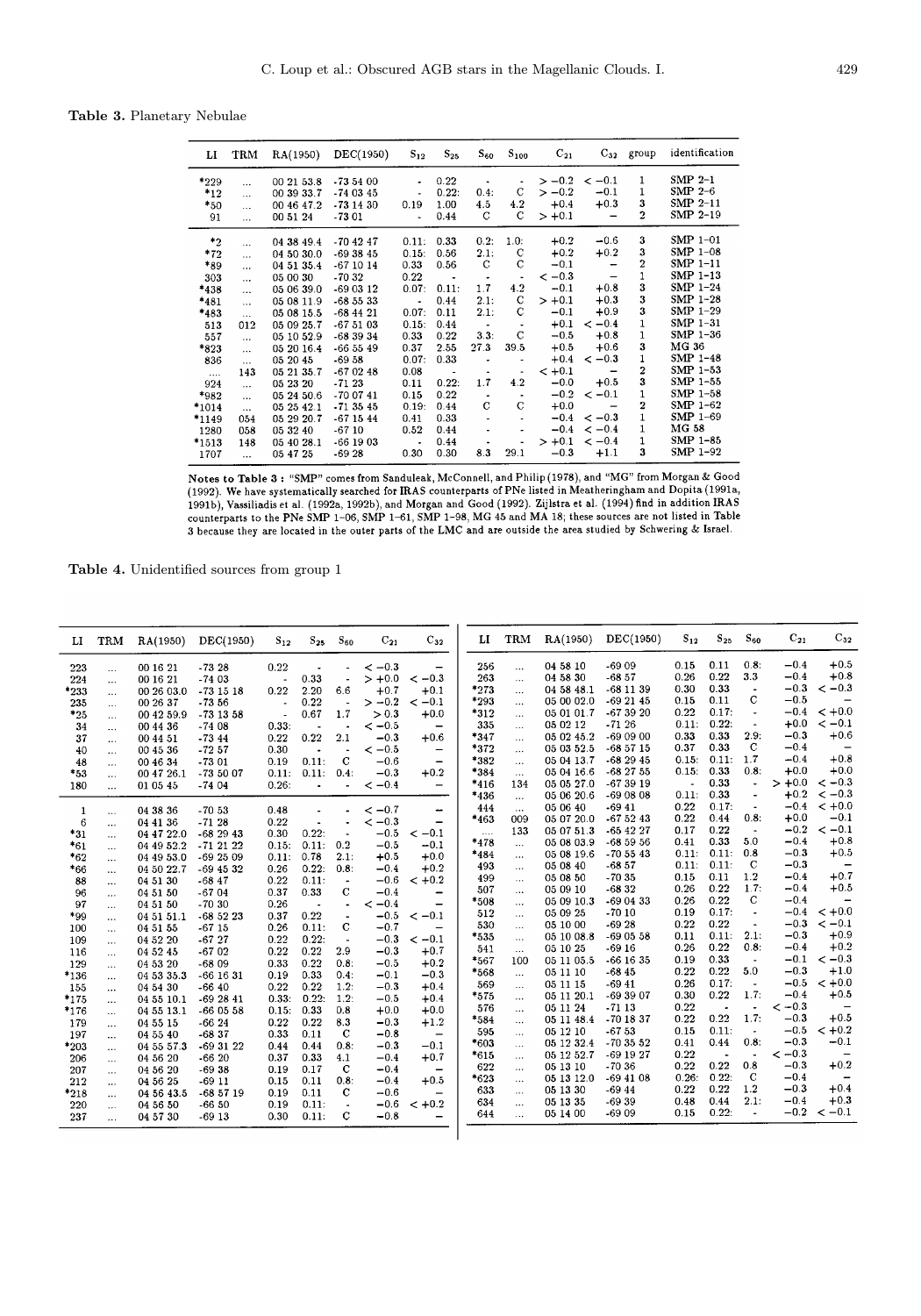### Table 4. continued

| ы                | TRM                  | RA(1950)             | DEC(1950)            | $\mathrm{s}_{12}$    | $\mathbf{S_{25}}$        | $S_{60}$                 | $C_{21}$  | $C_{32}$                 | и       | TRM                   | RA(1950)              | DEC(1950)     | $S_{12}$                 | $S_{25}$             | $S_{60}$             | $C_{21}$   | $C_{32}$                 |
|------------------|----------------------|----------------------|----------------------|----------------------|--------------------------|--------------------------|-----------|--------------------------|---------|-----------------------|-----------------------|---------------|--------------------------|----------------------|----------------------|------------|--------------------------|
| $\cdots$         | 156                  | 05 14 16 5           | $-662156$            | $\bullet$            | 0.31                     |                          |           | $> +0.0 < -0.3$          | 1197    | $\ldots$              | 05 30 40              | -66 45        | 0.11: 0.22               |                      | $\blacksquare$       | $+0.0$     | $<-0.1$                  |
| *671             | $\ldots$             | 05 15 03 5           | -69 42 36            | 0.30                 | 0.44                     |                          | $-0.2$    | $<-0.4$                  | *1198   | $\ldots$              | 05 30 40.3            | $-703252$     | 0.30                     | 0.33                 | $\blacksquare$       | $-0.3$     | $<-0.3$                  |
| 686              | $\cdots$             | 05 15 36             | -71 04               | 0.26                 |                          |                          | $<-0.4$   |                          | $*1202$ | $\ldots$              | 05 30 59.5            | $-680853$     | 0.15:                    | 0.11:                | $\mathbf c$          | $-0.5$     |                          |
| *687             | $\ddotsc$            | 05 15 37 6           | $-685224$            | 0.11                 | 0.11:                    |                          | $-0.3$    | $< +0.2$                 | 1217    | $\ldots$              | 05 31 15              | -69 46        | 0.19                     | 0.22:                |                      | $-0.3$     | $<-0.1$                  |
| 694              | $\ldots$             | 05 15 50             | $-6827$              | 0.11                 | 0.11                     | $\tilde{\phantom{a}}$    | $-0.3$    | $< +0.2$                 | 1227    | $\ldots$              | 05 31 30              | $-6759$       | 0.15                     | 0.11:                | 4.1                  | $-0.4$     | $+1.2$                   |
| 695              | $\cdots$             | 05 15 50             | -69 27               | 0.26                 | 0.22:                    | С                        | $-0.4$    |                          | *1243   | $\cdots$              | 05 31 52.3            | -72 47 56     | 0.44:                    | $\blacksquare$       |                      | $<-0.6$    |                          |
| 696              |                      | 05 15 50             | $-70.31$             | 0.19                 | 0.11:                    | $\bullet$                | $-0.6$    | $< +0.2$                 | 1245    | $\ldots$              | 05 31 55              | -68 06        | 0.22                     | 0.11:                | 2.5:                 | $-0.6$     | $+1.0$                   |
| 699              | $\cdots$             | 05 16 00             | $-6806$              | 0.26                 | 0.11:                    | $\blacksquare$           | $-0.7$    | $< +0.2$                 | $*1250$ | $\ldots$              | 05 32 01.6            | $-702018$     | 0.11                     | 0.56                 | 0.8:                 | $+0.4$     | $-0.2$                   |
| 700              | $\ddotsc$            | 05 16 00             | $-6811$              | 0.11                 | 0.11:                    | $\blacksquare$           | $-0.3$    | $< +0.2$                 | $*1278$ | $\ddotsc$             | 05 32 38.5            | -70 04 19     | $\overline{\phantom{a}}$ | 0.33                 |                      | $> +0.0$   | $<-0.3$                  |
| 713              | $\cdots$             | 05 16 30             | $-6950$              | 0.19                 | 0.11:                    | с                        | $-0.6$    |                          | 1283    | $\ldots$              | 05 32 51              | -71 13        | 0.26                     | $\ddot{\phantom{a}}$ | $\mathbf C$          | $<-0.4$    |                          |
| 721              | $\cdots$             | 05 16 50             | -68 03               | 0.22                 | 0.22                     | 1.7:                     | $-0.3$    | $+0.5$                   | *1284   | $\ldots$              | 05 32 52.5            | $-682708$     | 0.67                     | 0.56:                | C                    | $-0.4$     |                          |
| 722              | $\cdots$             | 05 16 50             | -69 57               | 0.26                 |                          | $\overline{\phantom{a}}$ | $<-0.4$   |                          | 1313    | $\ldots$              | 05 33 40              | -70 33        | 0.26                     | 0.11:                |                      | $-0.7$     | $< +0.2$                 |
| *726             | $\cdots$             | 05 17 01.1           | $-713711$            | $\ddot{\phantom{0}}$ | 0.44                     | $\overline{\phantom{a}}$ | $> +0.1$  | $<-0.4$                  | 1316    | $\ldots$              | 05 33 45              | $-69.44$      | 0.19                     | 0.22                 | $\blacksquare$       | $-0.3$     | $<-0.1$                  |
| 730              | $\ldots$             | 05 17 10             | $-6822$              | 0.19:                | 0.22:                    | $\tilde{\phantom{a}}$    | $-0.3$    | $<-0.1$                  | 1339    | $\ldots$              | 05 34 40              | -70 01        | 0.15:                    | 0.11:                | $\ddot{\phantom{a}}$ | $-0.5$     | $< +0.2$                 |
| *742             | $\cdots$             | 05 17 38 5           | $-692243$            | 0.37                 | 0.22:                    | С                        | $-0.5$    |                          |         | 031                   | 05 35 08.0            | -67 32 22     | 0.21                     | 0.24                 |                      | $-0.3$     | $\lt -0.1$               |
|                  | $\cdots$<br>083      | 05 17 41.0           | $-664458$            | 0.21                 | 0.20                     | $\ddot{\phantom{a}}$     | $-0.3$    | $<-0.1$                  | 1378    | $\ldots$              | 05 35 50              | -70 01        | 0.30                     | 0.11:                | $\ddot{\phantom{a}}$ | $-0.8$     | $< +0.2$                 |
| <br>751          |                      | 05 17 50             | $-6852$              | 0.15                 | 0.11                     | C                        | $-0.5$    |                          | 1384    | $\ddots$              | 05 36 05              | -69 04        | 0.22                     | 0.22                 | 4.1:                 | $-0.3$     | $+0.9$                   |
| 752              | $\cdots$             | 05 17 50             | $-7001$              | 0.19                 | 0.11                     | 0.8                      | $-0.6$    | $+0.5$                   | 1386    | 145                   | 05 36 10              | -66 37        | 0.26                     | 0.22                 | 5.0                  | $-0.4$     | $+1.0$                   |
| 767              | $\ldots$             | 05 18 15             | $-69.48$             | 0.15                 | 0.11                     | 0.8:                     | $-0.4$    | $+0.5$                   | *1424   | $\cdots$              | 05 37 04.5            | -70 19 23     | 0.22                     | 0.44                 | 1.2                  | $+0.0$     | $+0.1$                   |
| 770              | $\ddotsc$            | 05 18 20             | $-6933$              | 0.26                 | 0.33                     | $\overline{\phantom{a}}$ | $-0.2$    | $<-0.3$                  | *1435   |                       | 05 37 30.8            | $-700221$     | 0.33                     | 0.33                 | 4.1:                 | $-0.3$     | $+0.7$                   |
| 799              | $\cdots$             | 05 19 20             | $-7022$              | 0.15                 | 0.11:                    | 1.2                      | $-0.4$    | $+0.7$                   | 1454    |                       | 05 38 24              | -71 16        | 0.19                     | 0.17                 | 1.7                  | $-0.4$     | $+0.6$                   |
| 802              | $\ldots$             | 05 19 30             | $-6705$              | 0.19                 | 0.11:                    | 0.8                      | $-0.6$    | $+0.5$                   | *1888   | $\ldots$              | 05 39 03.8            | $-64$ 49 13   | 0.37                     |                      |                      | $<-0.5$    |                          |
|                  | $\ddotsc$            |                      |                      | 0.30                 | 0.22                     | с                        | $-0.5$    |                          | *1502   | $\ldots$              | 05 40 06.4            | $-702006$     | $\overline{\phantom{a}}$ | 0.22                 |                      | $>-0.2$    | $<-0.1$                  |
| 805<br>812       | $\ldots$<br>006      | 05 19 30<br>05 19 40 | $-69.53$<br>$-67.57$ | 0.15                 | 0.11                     | С                        | $^{+0.5}$ | $\overline{\phantom{0}}$ | 1505    | $\cdots$<br>$\ldots$  | 05 40 10              | -71 10        | 0.22                     | 0.22                 | с                    | $-0.3$     |                          |
|                  |                      |                      |                      | 0.33                 | 0.33                     | 4.1:                     | $-0.3$    | $+0.7$                   | *1889   |                       | 05 40 26.4            | $-645847$     | 0.22                     |                      | $\sim$               | $<-0.3$    |                          |
| *825             | $\sim$               | 05 20 20             | $-6913$              |                      | 0.22                     |                          | $-0.5$    |                          | 1515    | $\cdots$              | 05 40 30              | $-6839$       | 0.15                     | 0.11:                | $\mathbf C$          | $-0.5$     | $\overline{\phantom{0}}$ |
| 835              | $\ldots$             | 05 20 45<br>05 21 20 | $-6851$              | 0.37                 | 0.11:                    | С<br>С                   | $-0.6$    |                          | 1526    | $\ddotsc$             | 05 40 45              | -70 34        | 0.15                     | 0.44                 | 1.2:                 | $+0.1$     | $+0.1$                   |
| 849              | $\ldots$             |                      | $-7007$              | 0.19                 | 2.66                     | 6.2                      | $+0.5$    | $+0.0$                   | *1537   | $\ddotsc$             | 05 41 01.3            | $-652056$     | 0.15:                    | 0.11:                |                      | $-0.5$     | $< +0.2$                 |
| *855             | 014                  | 05 21 29.1           | -67 49 45            | 0.41                 |                          |                          | $-0.3$    |                          | *1540   | $\ldots$              | 05 41 05.1            | $-695416$     | 0.37                     | $\blacksquare$       | $\bullet$            | $<-0.5$    |                          |
| 868<br>886       | $\ddotsc$            | 05 21 50<br>05 22 20 | $-6841$<br>$-7013$   | 0.22                 | 0.22<br>0.11: 0.11:      | 1.7<br>0.8:              | $-0.3$    | $+0.5$<br>$+0.5$         | *1570   | $\cdots$<br>$\ddots$  | 05 42 01.5            | $-694333$     | 0.37                     | 0.33:                | С                    | $-0.4$     |                          |
| 890              | $\ldots$             | 05 22 30             | $-7009$              |                      | 0.11: 0.11:              | С                        | $-0.3$    |                          | 1604    |                       | 05 43 20              | $-70.32$      | 0.11                     | 0.11:                | $\sim$               | $-0.3$     | $< +0.2$                 |
| 904              | $\ddotsc$            | 05 22 55             | $-6721$              | 0.19                 | 0.11:                    | $\blacksquare$           | $-0.6$    | $< +0.2$                 | *1630   | $\ldots$<br>$\ddotsc$ | 05 44 11.7            | $-685312$     | 0.15:                    | 0.11:                | 2.1:                 | $-0.4$     | $+0.9$                   |
| 914              | $\cdots$<br>059      | 05 23 10             | $-6710$              | 0.37                 | 0.33                     | $\mathbf c$              | $-0.4$    |                          | 1641    | $\cdots$              | 05 44 30              | $-7023$       | 0.11                     | 0.11                 | 0.8                  | $-0.3$     | $+0.5$                   |
| *918             |                      | 05 23 13.8           | $-71$ 11 $25$        |                      | 0.22                     | 0.4                      | $>-0.2$   | $-0.1$                   | *1646   | $\cdots$              | 05 44 40.6            | $-694525$     | 0.37                     | 0.33:                |                      | $-0.4$     | $\lt -0.3$               |
| 935              | $\ldots$             | 05 23 40             | $-6958$              | 0.30                 | 0.22                     | 0.8:                     | $-0.4$    | $+0.2$                   | 1652    | $\ldots$              | 05 44 50              | -68 40        | 0.11                     | 0.11:                | 1.7:                 | $-0.3$     | $+0.8$                   |
| *937             | $\ldots$             | 05 23 42.8           | $-700045$            | 0.19:                | 0.44                     | 0.8:                     | $+0.0$    | $-0.1$                   | *1654   | $\cdots$              | 05 44 58.1            | $-684915$     | 0.22                     | 0.22                 | с                    | $-0.3$     |                          |
| *938             | $\cdots$<br>001      | 05 23 43.8           | $-67515$             | 0.15:                | 1.66                     | 4.1:                     | $+0.7$    | $+0.0$                   | $*1657$ | $\cdots$              | 05 45 03.0            | -70 39 12     | 0.22:                    | 0.22:                | 2.1                  | $-0.3$     | $+0.6$                   |
| 939              |                      | 05 23 45             | $-6850$              | 0.15:                | 0.11:                    | 2.5:                     | $-0.4$    | $+1.0$                   | *1666   | $\ldots$              | 05 45 21.6            | $-652205$     | 0.15:                    | 0.56:                |                      | $+0.3$     | $\lt -0.5$               |
| 942              | $\ldots$<br>$\ldots$ | 05 23 50             | $-6951$              | 0.33                 | 0.22:                    | 0.8:                     | $-0.5$    | $+0.2$                   | 1692    | $\ldots$              | 05 46 30              | -69 40        | 0.48                     | 0.22:                | 8.3                  | $-0.7$     | $+1.2$                   |
| *948             | $\ldots$             | 05 24 00.8           | $-680948$            | 0.11: 1.33           |                          | 4.1                      | $+0.8$    | $+0.1$                   | 1700    | $\ldots$              | 05 47 00              | -69 26        | 0.19                     | 0.11:                | C                    | $-0.6$     |                          |
| *957             | 016                  | 05 24 16.1           | $-674818$            | 0.19                 | 0.22                     | $\ddot{\phantom{0}}$     | $-0.3$    | $<-0.1$                  | *1890   | $\ldots$              | 05 47 12.7            | $-643524$     | 0.26                     | $\blacksquare$       |                      | $\lt -0.4$ |                          |
| 980              | $\ldots$             | 05 24 50             | $-6852$              | 0.30:                |                          | $\tilde{\phantom{a}}$    | $<-0.5$   |                          | 1702    | $\cdots$              | 05 47 14              | $-7116$       | 0.22                     | 0.11:                | $\bullet$            | $-0.6$     | $< +0.2$                 |
| *986             | $\cdots$             | 05 24 56.6           | $-695628$            | 0.48                 | 0.33                     | 4.1:                     | $-0.5$    | $+0.7$                   | 1703    | $\ldots$              | 05 47 20              | -70 15        | 0.11                     | 0.06:                |                      | $-0.6$     | $< +0.5$                 |
| *987             |                      | 05 25 00             | $-6918$              | 0.44                 | 0.22:                    | с                        | $-0.6$    |                          | 1705    | $\cdots$              | 05 47 24              | $-7105$       | 0.15                     | 0.11:                | $\mathbf c$          | $-0.5$     |                          |
| 995              | $\ldots$<br>$\ldots$ | 05 25 12             | $-71.37$             | 0.19                 | 0.11                     | С                        | $-0.6$    |                          | *1712   | $\ldots$              | 05 47 31 5            | $-700414$     | 0.22                     | 0.22:                | 2.1                  | $-0.3$     | $+0.6$                   |
| 997              | $\ldots$             | 05 25 18             | $-71.53$             | 0.19                 | 0.11:                    | $\bullet$                | $-0.6$    | $< +0.2$                 | 1738    | $\ldots$              | 05 48 50              | $-6810$       | 0.22                     | 0.11:                |                      | $-0.6$     | $< +0.2$                 |
| 1007             | $\ldots$             | 05 25 30             | $-71.51$             | 0.19                 | 0.17                     | $\blacksquare$           | $-0.4$    | $< +0.0$                 | *1745   | $\cdots$              | 05 49 34.3            | $-703409$     | 0.15                     | 0.89                 | $1.2\,$              | $+0.5$     | $-0.3$                   |
| 1012             | $\cdots$             | 05 25 40             | $-6823$              | 0.26                 | 0.22                     | 2.1:                     | $-0.4$    | $+0.6$                   | *1757   | $\ddotsc$             | 05 50 45.8            | $-675108$     | 0.15                     | 0.22:                |                      | $-0.2$     | $<-0.1$                  |
| $\cdots$         | 158                  | 05 25 51 6           | -66 13 13            | $\cdot$              | 0.20                     | $\tilde{\phantom{a}}$    | $>-0.2$   | $<-0.1$                  | *1766   | $\ddotsc$             | 05 52 15.3            | $-65$ 45 $23$ | 0.11:                    | 0.11:                |                      | $-0.3$     | $< +0.2$                 |
| 1024             | $\ldots$             | 05 26 00             | $-6922$              | 0.37                 | 0.33                     | 5.0                      | $-0.4$    | $+0.8$                   | *1768   | $\ldots$              | 05 52 15.9            | $-712010$     | 0.19                     | 0.22                 |                      | $-0.3$     | $<-0.1$                  |
| 1028             | $\ddotsc$            | 05 26 00             | $-7106$              | 0.26                 | 0.11:                    | $\overline{\phantom{a}}$ | $-0.7$    | $< +0.2$                 | 1771    | $\ddotsc$             | 05 53 10              | -67 17        | 0.22                     | 0.11:                | 0.8:                 | $-0.6$     | $+0.5$                   |
| *1029            | $\ldots$             | 05 26 02 2           | $-671723$            | 0.15:                | 0.11:                    | С                        | $-0.5$    |                          | 1772    | $\cdots$              | 05 53 15              | $-6824$       | 0.22:                    | 0.22                 | 1.7                  | $^{-0.3}$  | $+0.5$                   |
| *1031            | $\ldots$             | 05 26 05.1           | -70 10 23            |                      | 0.17                     | $\overline{\phantom{a}}$ | $>-0.3$   | $< +0.0$                 | 1773    | $\cdots$              | 05 53 40              | -7034         | 0.19                     | 0.11:                |                      | -0.6       | $<+0.2\,$                |
| 1055             | 040                  | 05 26 40             | -67 26               | 0.19                 | 0.11:                    | $\mathbf C$              | $-0.6$    |                          | 1774    | $\ddotsc$             | 05 53 42              | $-6639$       | $\overline{a}$           | 0.22                 |                      | $>-0.2$    | $<-0.1$                  |
| 1061             | $\ldots$             | 05 26 45             | $-6612$              | 0.26                 | 0.22                     | 2.9:                     | $-0.4$    | $+0.7$                   | 1775    | $\ldots$              | 05 53 42              | $-7137$       | 0.44:                    |                      |                      | $<-0.6$    |                          |
| *1082            | 095                  | 05 27 18.1           | -66 24 52            | 0.30                 | 0.44                     |                          | $-0.2$    | $<-0.4$                  | *1777   |                       | 05 53 44.5            | -70 15 52     | 0.11:                    | 0.56                 | 0.4:                 | $+0.4$     | $\boldsymbol{-0.5}$      |
| *1092            | $\ldots$             | 05 27 48.2           | -69 42 05            | 0.37                 | 0.44                     | $\tilde{\phantom{a}}$    | $-0.2$    | $<-0.4$                  | *1780   | $\cdots$              | 05 54 01.8 -65 33 37  |               | 0.30 <sub>1</sub>        | 0.22                 |                      |            | $-0.5 < -0.1$            |
| *1101            | $\ldots$             | 05 28 03.8           | $-703910$            | 0.15:                | 0.11                     | 1.7:                     | $-0.4$    | $+0.8$                   | *1784   | $\cdots$              | 05 54 43.2            | $-651527$     |                          | 0.15: 0.33.          |                      |            | $+0.0 < -0.3$            |
| 1119             | $\ldots$             | 05 28 40             | $-7000$              | 0.26                 | 0.11:                    | $\blacksquare$           |           | $-0.7 < +0.2$            | *1785   | $\ldots$              | 05 55 06.2            | $-652839$     | $\overline{\phantom{a}}$ | 0.22                 |                      |            | $>-0.2 < -0.1$           |
| 1123             | $\cdots$             | 05 28 40             | -70 57               | 0.11                 | 0.11: 0.8:               |                          | $-0.3$    | $+0.5$                   | *1795   | $\ldots$              | 05 56 49.6            | $-675354$     | 0.33                     | 0.44                 |                      | $-0.2$     | $<-0.4$                  |
| 1142             | $\ldots$             | 05 29 15             | $-7007$              | 0.26                 | 0.11:                    | $\blacksquare$           |           | $-0.7 < +0.2$            | *1803   | $\ldots$              | 05 58 52.1            | $-694431$     | 0.19                     | 0.56                 |                      |            | $+0.2$ < $-0.5$          |
| 1146             | $\sim$               | 05 29 20             | $-69.45$             | 0.26                 | $\overline{\phantom{a}}$ |                          | $<-0.4$   |                          | *1807   | $\ldots$              | 06 01 08.9            | $-663634$     |                          | 0.11: 0.22:          |                      |            | $+0.0 < -0.1$            |
|                  | 103                  | 05 29 52.2           | $-655223$            | 0.14                 | 0.23                     |                          |           | $-0.1$ < $-0.1$          | *1813   | $\cdots$              | 06 02 35.3 -67 12 43  |               |                          | 0.44: 0.44:          |                      |            | $-0.3 < -0.4$            |
| $\dots$<br>*1179 | $\ldots$             | 05 30 12.2           | $-705653$            | 0.22:                | 0.22:                    | 2.1                      | $-0.3$    | $+0.6$                   | $*1817$ | $\ddotsc$             | 06 02 51.1 -67 22 15  |               |                          | 0.67: 0.33:          |                      |            | $-0.6 < -0.3$            |
| *1186            | 075                  | 05 30 20.1           | -66 55 04            | 0.22                 | 0.22                     |                          |           | $-0.3 < -0.1$            | *1818   |                       | 06 03 07.4 - 72 27 10 |               |                          | 0.52: 0.56:          |                      |            | $-0.3 < -0.5$            |
| 1196             | $\ldots$             | 05 30 35             | -6942                | $\blacksquare$       | 0.22                     |                          |           | $>-0.2 < -0.1$           | *1821   | $\ldots$              | 06 04 32.6 -67 22 54  |               |                          | 0.44: 0.33:          |                      |            | $-0.4 < -0.3$            |
|                  |                      |                      |                      |                      |                          |                          |           |                          |         |                       |                       |               |                          |                      |                      |            |                          |

Notes to Table 4:

- LI-SMC 233: Galaxy or PN (3 reference for each ...) ???

- LI-SMC 48 : near LHA 115-S 9 (B1, V=14.0), and RAW 479 (C:, V=16.3)

- LI-LMC 197 : near the G4Ia supergiant HD 268759 but only very rough coordinates are available

- LI-LMC 203 : near SK-69 39a (A3Iab, B=12.5) and HV 12501 (M1.5, V=11.9)<br>- LI-LMC 493 : near BMB-BW49=BM 16-24 (C, I=14.0)

- LI-LMC 530: near SHV0510004-692755 (M6, I=14.7, P=169)

 $-$  LI-LMC 568 : could be associated with IRAS-PSC 05112-6843

- LI-LMC 595 : near BM 18-8 and 18-9 (C)<br>- LI-LMC 644 : near HV 2378

- LI-LMC 696: near BM 20-13 (C)

 $-LI-LMC$  730 : near BM 21-13(C)

-LI-LMC 825 : could be associated with IRAS-PSC 05205-6913<br>- LI-LMC 937 : near HD 269507 (K, B=11.5) but only very rough coordinates are available. Could be associated with IRAS-PSC 05249-6916.

 $-$  LI-LMC 1028 : near BM 23-21 (C)<br>- LI-LMC 1055 : near SK -67 109 (V=13.1)

- LI-LMC 1082: near SK-66 97 (B=12.5) and SK-66 98 (B=11.9)

- LI-LMC 1378 : near BM 33-31 (C)

- LI-LMC 1657: near BM 37-32 $(C)$ 

- LI-LMC 1775 : near WORC 220 $(C)$ 

- LI-LMC 1785 : AGN candidate in De Grijp et al. (1987)

- LI-LMC 1795 : a bright R counterpart is found by Zijlstra et al. (1995)

 $-LI-LMC 1807 = IRAS-PSC 06011-6636A$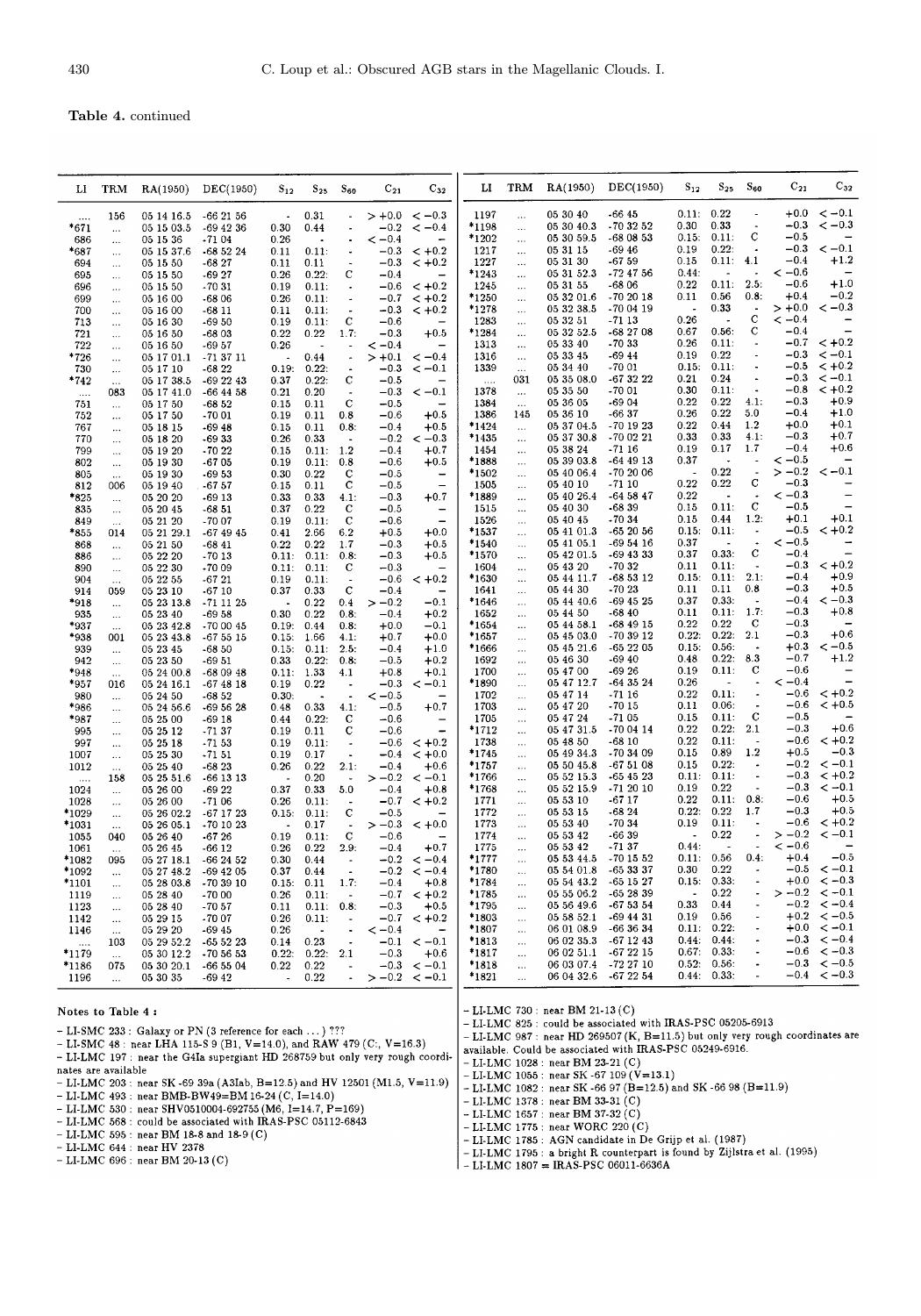Table 5. Unidentified sources from group 2

| Ы                | TRM                   | RA(1950)                 | DEC(1950)                | $S_{12}$                       | $S_{25}$                 | $S_{60}$                   | $C_{21}$                 | $C_{32}$                               | ы                | TRM                   | RA(1950)                 | DEC(1950)                | $S_{12}$       | $S_{25}$                              | $S_{60}$                 | $C_{21}$                 | $C_{32}$                      |
|------------------|-----------------------|--------------------------|--------------------------|--------------------------------|--------------------------|----------------------------|--------------------------|----------------------------------------|------------------|-----------------------|--------------------------|--------------------------|----------------|---------------------------------------|--------------------------|--------------------------|-------------------------------|
| $*221$           | $\ldots$              | 00 15 35.0               | $-735610$                | 0.19                           | $\tilde{\phantom{a}}$    |                            | $<-0.3$                  | $\overline{\phantom{0}}$               | *756             | $\ldots$              | 05 17 59.3               | $-691837$                | 0.41           | $\mathbf C$                           | c                        |                          |                               |
| $*226$           | $\ldots$              | 00 18 05.8               | -73 37 30                | $\overline{\phantom{a}}$       | $\bullet$                | 0.6                        | ÷.                       | $> +0.1$                               | 791              | $\cdots$              | 05 19 00                 | $-7130$                  | 0.11:          | ÷.                                    | $\bullet$                | $< +0.0$                 |                               |
| *227             | $\ldots$              | 00 18 49.3               | -74 52 38                | 0.19:                          | $\overline{\phantom{a}}$ | 0.6:                       | $<-0.3$                  | $> +0.1$                               | *794             | $\cdots$              | 05 19 10                 | $-6937$                  | $\bullet$      | 0.44                                  | с                        | $> +0.1$                 |                               |
| $*234$           | $\cdots$              | 00 26 28.0               | $-743747$                | $\blacksquare$                 |                          | 0.6                        | $\overline{\phantom{0}}$ | $> +0.1$                               | *810             | $\ddotsc$             | 05 19 36.4               | -69 23 21                | 0.52           | 0.56                                  | с<br>с                   | $-0.3$                   | $\rightarrow$                 |
| 238<br>*19       | $\ldots$              | 00 28 05                 | -74 29<br>$-733945$      | 0.19                           | $\blacksquare$           | C                          | $<-0.3$                  |                                        | 832<br>858       | $\cdots$              | 05 20 40<br>05 21 30     | $-69.40$<br>$-7117$      | 0.15<br>0.15   | 0.33<br>$\bullet$                     |                          | $+0.0$<br>$<-0.2$        | -                             |
| $*_{20}$         | $\ldots$              | 00 41 01.0<br>00 41 10.0 | -73 36 35                | 0.11:<br>0.11:                 | $\sim$                   | $\mathbf c$                | $< +0.0$<br>$< +0.0$     |                                        | 862              | $\ldots$<br>$\ldots$  | 05 21 40                 | $-6645$                  | 0.15:          | 0.33                                  | C                        | $+0.0$                   | -                             |
| *31              | $\ldots$<br>$\cdots$  | 00 43 47.1               | $-733433$                | 0.11                           | 0.22                     | C                          | $+0.0$                   |                                        | 863              | $\ldots$              | 05 21 40                 | $-7016$                  | 0.15           | 0.22                                  | с                        | $-0.2$                   | $\qquad \qquad -$             |
| 72               | $\cdots$              | 00 49 18                 | -73 27                   | 0.19                           | 0.22                     | $\mathbf C$                | $-0.3$                   | -                                      | 865              | $\cdots$              | 05 21 45                 | $-7014$                  | 0.15           | 0.22:                                 | $\mathbf C$              | $-0.2$                   | $\rightarrow$                 |
| 78               | $\cdots$              | 00 50 09                 | -72 57                   | 0.11:                          | 0.22                     | $\mathbf C$                | $+0.0$                   | $\overline{\phantom{0}}$               | 889              | $\cdots$              | 05 22 30                 | $-6633$                  | 0.19           | 0.22:                                 | C                        | $-0.3$                   | $\overline{\phantom{0}}$      |
| 96               | $\ldots$              | 00 52 04                 | $-72.59$                 | 0.19:                          | $\blacksquare$           | $\mathbf C$                | $<-0.3$                  | $\overline{\phantom{a}}$               | $*_{917}$        | $\ldots$              | 05 23 12.4               | $-694148$                | 0.19:          | 0.22:                                 | $\mathbf C$              | $-0.3$                   | -                             |
| 97               | $\cdots$              | 00 52 06                 | $-7300$                  | 0.19                           | 0.22:                    | C                          | $-0.3$                   |                                        | 975              | $\ldots$              | 05 24 45                 | $-6903$                  | 0.15:          | 0.22:                                 | С                        | $-0.2$                   | -                             |
| 100              | $\cdots$              | 00 52 21                 | $-73.38$                 | 0.11:                          | 0.44                     | $\mathbf C$                | $+0.3$                   | $\overline{\phantom{0}}$               | 981              | $\ldots$              | 05 24 50                 | $-7201$                  | 0.19           | $\bullet$<br>$\overline{\phantom{a}}$ | C                        | $<-0.3$<br>$<-0.2$       |                               |
| 106<br>112       | $\ldots$              | 00 53 46<br>00 54 32     | $-72.58$<br>$-7323$      | 0.19<br>$\ddot{\phantom{a}}$   | 0.22                     | C<br>$\mathbf c$           | $<-0.3$<br>$>-0.2$       | $\qquad \qquad -$<br>$\qquad \qquad -$ | *993<br>*998     | $\ldots$              | 05 25 10.5<br>05 25 18.4 | -69 53 01<br>$-690816$   | 0.15<br>0.15   | $\mathbf C$                           | с                        |                          |                               |
| 116              | $\cdots$<br>$\cdots$  | 00 55 03                 | $-72.56$                 | $\ddot{\phantom{a}}$           | 0.22                     | C                          | $>-0.2$                  |                                        | *1002            | $\ldots$<br>$\ldots$  | 05 25 23.1               | $-66$ 18 57              | 0.93           | 1.78:                                 | C                        | $+0.0$                   |                               |
| 120              | $\cdots$              | 00 55 30                 | $-7302$                  | 0.11:                          |                          | $\mathbf C$                | < 0.0                    | $\overline{\phantom{m}}$               | $*1010$          | $\ldots$              | 05 25 40                 | $-6615$                  | 0.81           | 0.89                                  | $\mathbf C$              | $-0.3$                   |                               |
| 122              | $\cdots$              | 00 55 57                 | $-7310$                  | 0.19                           | $0.22\,$                 | С                          | $-0.3$                   | $\qquad \qquad \blacksquare$           | 1057             | $\ldots$              | 05 26 40                 | $-6924$                  | 0.22           | 0.33                                  | с                        | $-0.1$                   |                               |
| 127              | $\ldots$              | 00 56 40                 | $-7227$                  | 0.19:                          | 1.44:                    | $\mathbf c$                | $+0.6$                   | $\overline{\phantom{0}}$               |                  | 096                   | 05 26 52.2               | -66 23 29                | 0.12           | 0.08                                  | $\overline{\phantom{a}}$ | $-0.5$                   | $< +0.3$                      |
| 133              | $\ldots$              | 00 57 42                 | $-7231$                  | 0.19:                          | 0.44:                    | C                          | $+0.0$                   | $\qquad \qquad$                        | *1094            | $\cdots$              | 05 27 50                 | -71 27                   | 0.33           | 0.78                                  | $\mathbf C$              | $+0.1$                   |                               |
| 143<br>150       | $\ldots$              | 00 59 25<br>01 00 27     | $-7204$<br>$-74$ 17      | $\overline{a}$                 | 0.22                     | с                          | $>-0.2$<br>$<-0.3$       | -<br>$\qquad \qquad -$                 | 1116<br>1139     | 114                   | 05 28 35<br>05 29 10     | $-6730$<br>$-6904$       | 0.15<br>0.15:  | 0.22<br>0.44                          | С<br>C                   | $-0.2$<br>$+0.1$         |                               |
| *213             | $\cdots$<br>$\cdots$  | 01 21 37.9               | $-745050$                | 0.19:<br>$\tilde{\phantom{a}}$ | $\bullet$                | 0.4:                       | -                        | $>-0.1$                                | 1147             | $\cdots$<br>$\ldots$  | 05 29 20                 | $-7016$                  | 0.11           | $\bullet$                             | $\overline{\phantom{a}}$ | $< +0.0$                 | $\qquad \qquad -$             |
|                  |                       |                          |                          |                                |                          |                            |                          |                                        | *1150            | $\ddotsc$             | 05 29 21.4               | $-691157$                | 0.15:          | 0.22:                                 | C                        | $-0.2$                   |                               |
| *1830            | $\cdots$              | 04 31 42.0               | -71 09 48                |                                | $\bullet$                | 0.4                        |                          | $>-0.1$                                | *1159            | $\cdots$              | 05 29 42.9               | -65 17 14                | 0.19:          | $\bullet$                             |                          | $<-0.3$                  | -                             |
| *1832            | $\ldots$              | 04 32 29 5               | $-711243$                |                                | $\tilde{\phantom{a}}$    | 0.6                        |                          | $> +0.1$                               | $*1242$          | $\ldots$              | 05 31 51 7               | -68 24 36                | 0.22:          | 0.33:                                 | c                        | $-0.1$                   | -                             |
| *1836            | $\cdots$              | 04 33 34.0               | $-713706$                |                                | $\blacksquare$           | 0.4                        |                          | $> -0.1$                               | 1246             | $\ldots$              | 05 31 55                 | $-7104$                  | 0.37           | 0.44                                  | C<br>C                   | $-0.2$<br>$+0.0$         | -<br>-                        |
| *1839            | $\cdots$              | 04 35 31 3               | $-690958$                |                                |                          | 0.4                        |                          | $>-0.1$                                | 1257<br>*1292    | $\cdots$<br>021       | 05 32 10<br>05 33 00.9   | $-6900$<br>$-674318$     | 0.15<br>1.18   | 0.33<br>4.22                          | с                        | $+0.2$                   | -                             |
| *1852<br>*1855   | $\cdots$<br>$\ldots$  | 04 40 54 2<br>04 42 18.3 | $-645455$<br>-65 06 03   |                                | $\blacksquare$<br>ä,     | 0.6<br>0.6                 | -<br>$\overline{a}$      | $> +0.1$<br>$> +0.1$                   | 1297             | $\ldots$              | 05 33 15                 | $-7011$                  | 0.15           | $\blacksquare$                        | $\overline{\phantom{a}}$ | $<-0.2$                  | -                             |
| 117              | $\cdots$              | 04 52 45                 | -69 19                   | 0.26                           | 0.33                     | $\mathbf C$                | $-0.2$                   | -                                      | *1315            | 039                   | 05 33 45                 | $-6727$                  | 0.19           | 0.33                                  | С                        | $-0.1$                   | -                             |
| 120              |                       | 04 53 00                 | $-6812$                  | 0.19                           | 0.22                     | $\mathbf C$                | $-0.3$                   |                                        | 1322             | $\ddotsc$             | 05 33 55                 | $-6926$                  | 0.19           | 0.22                                  | $\mathbf C$              | $-0.3$                   | -                             |
| 125              |                       | 04 53 10                 | $-6932$                  | 0.19                           | 0.22                     | $\mathbf C$                | $-0.3$                   | -                                      | 1336             | $\ldots$              | 05 34 35                 | -69 01                   | 0.22<br>0.19   | 0.44<br>0.22                          | $\mathbf C$<br>С         | $+0.0$<br>$-0.3$         | —<br>—                        |
| $*167$           |                       | 04 54 50.2               | $-693114$                | 0.07.                          | 0.11:                    | C                          | $-0.1$                   |                                        | 1350<br>$*1353$  | $\ldots$<br>$\ldots$  | 05 35 00<br>05 35 06.9   | $-6824$<br>$-694348$     | 0.19           | 0.22                                  | $\mathbf C$              | $-0.3$                   |                               |
| 170<br>173       | <br>                  | 04 55 00<br>04 55 05     | $-70.24$<br>-69 19       | 0.19<br>0.30                   | 0.33                     | с                          | $<-0.3$<br>$-0.3$        | -<br>$\overline{\phantom{0}}$          | $*1886$          | $\ldots$              | 05 35 36.8               | $-650839$                | $\bullet$      | $\blacksquare$                        | 0.6                      | $\overline{\phantom{0}}$ | $> +0.1$                      |
| *177             |                       | 04 55 13.6               | $-663614$                | 0.11:                          | 0.78                     | с                          | $+0.5$                   | -                                      | *1371            | $\ldots$              | 05 35 39 7               | $-695440$                |                | 0.11:                                 | C                        | $>-0.5$                  |                               |
| 185              |                       | 04 55 25                 | -66 57                   | 0.19                           |                          |                            | $<-0.3$                  | -                                      | 1375             | $\cdots$              | 05 35 40                 | $-7013$                  | 0.15           | 0.22                                  | $\mathbf C$              | $-0.2$                   |                               |
| 187              |                       | 04 55 30                 | $-6828$                  | 0.37                           | 0.67                     | C                          | $-0.1$                   | -                                      | 1390<br>*1408    | $\ldots$              | 05 36 10<br>05 36 43.6   | $-7003$<br>$-662609$     | 0.15<br>0.22   | 0.33<br>0.56                          | С<br>$\mathbf C$         | $+0.0$<br>$+0.1$         |                               |
| *205<br>*210     |                       | 04 56 17.0<br>04 56 24.3 | $-66$ 41 40<br>$-662948$ | 0.19<br>1.48:                  | 0.56<br>10.55:           | с<br>C                     | $+0.2$<br>$+0.5$         | —<br>$\overline{\phantom{a}}$          | *1887            | $\ldots$<br>$\cdots$  | 05 37 11.4               | $-650549$                |                |                                       | 0.4                      | $\overline{\phantom{0}}$ | $>-0.1$                       |
| $*_{219}$        | <br>                  | 04 56 48.1               | $-663534$                |                                | 1.11:                    | $\mathbf C$                | $> +0.6$                 |                                        | *1434            | $\ldots$              | 05 37 30                 | $-69.50$                 | 0.56           | 0.78                                  | С                        | $-0.2$                   |                               |
| *229             |                       | 04 57 20.6               | $-662352$                | 0.37                           | 0.56                     | C                          | $-0.1$                   | -                                      | 1443             | $\ldots$              | 05 37 50                 | $-6838$                  | 0.15           | 0.22                                  | С                        | $-0.2$                   |                               |
| *262             |                       | 04 58 29.5               | $-682837$                | 0.11:                          | C                        | С                          |                          | -                                      | *1451            | $\ldots$              | 05 38 17.7               | -69 36 07                |                | 0.33                                  | C                        | $> +0.0$                 |                               |
| *266             | $\ldots$              | 04 58 39.1               | -66 14 17                | 0.37                           | 0.89                     | $\mathbf C$<br>$\mathbf C$ | $+0.1$                   | —                                      | 1461<br>*1472    | $\ldots$              | 05 38 40<br>05 38 57.8   | -6933<br>$-685459$       | 0.44<br>0.19:  | 1.11:<br>0.22.                        | $\mathbf C$<br>С         | $+0.1$<br>$-0.3$         | -<br>$\overline{\phantom{0}}$ |
| *271<br>$*281$   |                       | 04 58 46.2<br>04 59 02.4 | -66 11 37<br>$-692148$   | 0.30<br>0.15                   | 0.33<br>0.33             | $\mathbf C$                | $-0.3$<br>$+0.0$         | -                                      | 1475             | $\cdots$<br>$\cdots$  | 05 39 00                 | $-7020$                  | 0.15           | 0.22                                  | C                        | $-0.2$                   | $\overline{\phantom{0}}$      |
| *282             | $\cdots$<br>$\cdots$  | 04 59 05.3               | $-682937$                | 0.15:                          | $\overline{\phantom{a}}$ | C                          | $<-0.2$                  | -                                      | *1485            | $\ldots$              | 05 39 21.5               | $-693616$                | 0.37:          | C                                     | $\mathbf C$              | $\overline{\phantom{0}}$ | -                             |
| $\cdots$         | 137                   | 05 03 09.6               | $-671840$                | $\hat{\phantom{a}}$            | 0.11                     | C                          | $>-0.5$                  |                                        | *1486            | $\cdots$              | 05 39 27.2               | $-701514$                | 0.26           | 0.33                                  | $\mathbf C$              | $-0.2$                   | -                             |
| 368              | $\cdots$              | 05 03 40                 | -68 35                   | 0.19                           | 0.33                     | c                          | $-0.1$                   |                                        | *1494            | $\cdots$              | 05 39 50                 | $-6908$                  | 2.96           | 11.10:                                | $\mathbf C$              | $+0.3$                   | -                             |
| *375             | 117                   | 05 03 57.1               | -67 24 37                | 0.37                           | 1.22                     | С                          | $+0.2$                   | $\overline{\phantom{0}}$               | 1516<br>*1520    |                       | 05 40 30<br>05 40 35.2   | $-6908$<br>$-693547$     | 0.93<br>0.37:  | 2.77:<br>1.11:                        | С<br>С                   | $+0.2$<br>$+0.2$         | -<br>-                        |
| *1875<br>$^*385$ | $\ldots$              | 05 04 10.9<br>05 04 16.8 | $-643324$<br>$-71$ 11 08 | $\ddot{\phantom{0}}$<br>0.07:  | 0.33                     | 0.6<br>с                   | -<br>$+0.4$              | $> +0.1$                               | 1535             | <br>                  | 05 41 00                 | $-68.54$                 | 0.30           | 0.56:                                 | $\mathbf C$              | $+0.0$                   | -                             |
| 389              | $\ldots$<br>$\ldots$  | 05 04 30                 | $-6912$                  | 0.11                           | 0.22:                    | C                          | $+0.0$                   |                                        | 1549             |                       | 05 41 15                 | $-69.47$                 | 0.74           | 1.11                                  | C                        | $-0.1$                   | -                             |
| 391              | $\ddotsc$             | 05 04 40                 | $-6808$                  | 0.19                           | 0.22                     | с                          | $-0.3$                   |                                        | *1552            | $\cdots$              | 05 41 22.2               | -69 38 37                | 0.37:          | 0.56.                                 | С                        | $-0.1$                   | -                             |
|                  | 007                   | 05 05 09.9               | -67 51 37                | 0.15                           |                          |                            | $<-0.2$                  | -                                      | 1564             | $\cdots$              | 05 41 45                 | -69 33                   | 0.15           | 0.33                                  | С                        | $+0.0$                   | -                             |
| *408             | $\cdots$              | 05 05 10.1               | $-675844$                | 0.15:                          |                          |                            | $<-0.2$                  |                                        | 1569<br>1573     |                       | 05 42 00<br>05 42 15     | $-70.39$<br>$-68.59$     | 0.19<br>0.44   | 1.00                                  | C                        | $\lt -0.3$<br>$+0.0$     | -                             |
| 435<br>476       | $\ldots$<br>          | 05 06 15<br>05 08 00     | $-6809$<br>$-7104$       | 0.22<br>0.11:                  | 0.33                     | C                          | $-0.1$<br>$< +0.0$       | -<br>-                                 | 1603             | $\ldots$<br>$\cdots$  | 05 43 20                 | $-6917$                  | 0.22:          | C                                     | C                        |                          |                               |
| 529              | $\ldots$              | 05 10 00                 | $-6846$                  | 0.19                           | 0.33                     | c                          | $-0.1$                   | $\overline{\phantom{0}}$               | 1617             | $\cdots$              | 05 43 45                 | $-7113$                  | 0.15           | 0.06:                                 |                          | $-0.7$                   | $< +0.5$                      |
| $*_{531}$        | $\ldots$              | 05 10 00.0               | -68 50 04                | 0.33                           | 0.67:                    | $\mathbf C$                | $+0.0$                   | $\overline{\phantom{0}}$               | 1635             |                       | 05 44 18                 | $-6622$                  | 0.22           | 0.33:                                 | C                        | $-0.1$                   |                               |
| *551             | $\ldots$              | 05 10 44.2               | -69 30 07                | 0.30:                          | 0.67                     | с                          | $+0.0$                   | $\overline{\phantom{0}}$               | 1642             |                       | 05 44 35                 | $-6849$                  | 0.19           | 0.33                                  | C<br>C                   | $-0.1$                   | -                             |
| $*_{564}$        | 140                   | 05 11 00.5               | $-671125$                | 0.07:                          | 0.28                     | C                          | $+0.3$                   | -                                      | *1671<br>1681    | $\ldots$              | 05 45 44.2<br>05 46 00   | -69 22 27<br>$-6932$     | 0.15:<br>0.19  | 0.33<br>0.22:                         | С                        | $+0.0$<br>$-0.3$         | -<br>-                        |
| 566<br>*611      | $\ldots$              | 05 11 05<br>05 12 45.8   | $-6903$<br>$-69$ 11 23   | 0.19<br>$\bullet$              | 0.33<br>0.33             | C<br>$\mathbf C$           | $-0.1$<br>$> +0.0$       | -<br>-                                 | *1740            | $\ldots$<br>          | 05 48 57.6               | -70 02 29                | 0.30           | 2.44                                  | С                        | $+0.6$                   | -                             |
| *1881            | $\ldots$<br>$\cdots$  | 05 12 58.2               | -65 03 28                | ÷,                             |                          | 0.4                        | $\overline{\phantom{m}}$ | $>-0.1$                                | *1743            |                       | 05 49 06.2               | -70 06 24                | 0.78           | 2.22:                                 | с                        | $+0.1$                   | -                             |
| 654              | $\ldots$              | 05 14 15                 | $-6917$                  | 0.15                           | 0.22                     | C                          | $-0.2$                   | $\overline{ }$                         | *1758            |                       | 05 50 53.8               | $-714643$                | 0.11:          |                                       |                          | $< +0.0$                 | -                             |
| 656              | $\ldots$              | 051420                   | $-6734$                  | 0.26                           | 0.33                     | C                          | $-0.2$                   | —                                      | 1765             |                       | 05 51 54                 | $-7107$                  | 0.15           | $\ddot{\phantom{1}}$                  |                          | $<-0.2$                  | -                             |
| $*679$           | $\cdots$              | 05 15 25.8               | $-692202$                | 0.15                           | 0.22                     | C                          | $-0.2$                   | —                                      | *1770            | $\ddotsc$             | 05 52 38.8<br>05 56 51.6 | $-652034$                | 0.15:<br>0.15: | $\ddot{\phantom{a}}$                  |                          | $\lt -0.2$<br>$<-0.2$    | -                             |
| 711<br>718       | $\ldots$              | 05 16 30<br>05 16 40     | $-6920$<br>$-6818$       | 0.15:<br>0.11                  | 0.33:<br>0.22            | C<br>C                     | $+0.0$<br>$+0.0$         | -<br>$\qquad \qquad -$                 | *1798<br>$*1810$ | $\cdots$<br>$\ddotsc$ | 06 02 17.1               | $-652839$<br>$-67$ 43 03 | $\bullet$      | 0.11:                                 |                          | $>-0.5$                  | $< +0.2$                      |
| *725             | $\cdots$<br>$\ddotsc$ | 05 17 00.0               | $-693040$                | 0.19:                          | $\overline{\phantom{a}}$ | $\ddot{\phantom{0}}$       | $<-0.3$                  | $\overline{\phantom{0}}$               | *1822            | $\ddotsc$             | 06 04 47.0               | $-673659$                | 0.15:          | $\blacksquare$                        |                          | $\lt -0.2$               |                               |
| 740              |                       | 05 17 30                 | -69 42                   | 0.15                           | 0.22                     | C                          | $-0.2$                   | -                                      |                  |                       |                          |                          |                |                                       |                          |                          |                               |
|                  |                       |                          |                          |                                |                          |                            |                          |                                        |                  |                       |                          |                          |                |                                       |                          |                          |                               |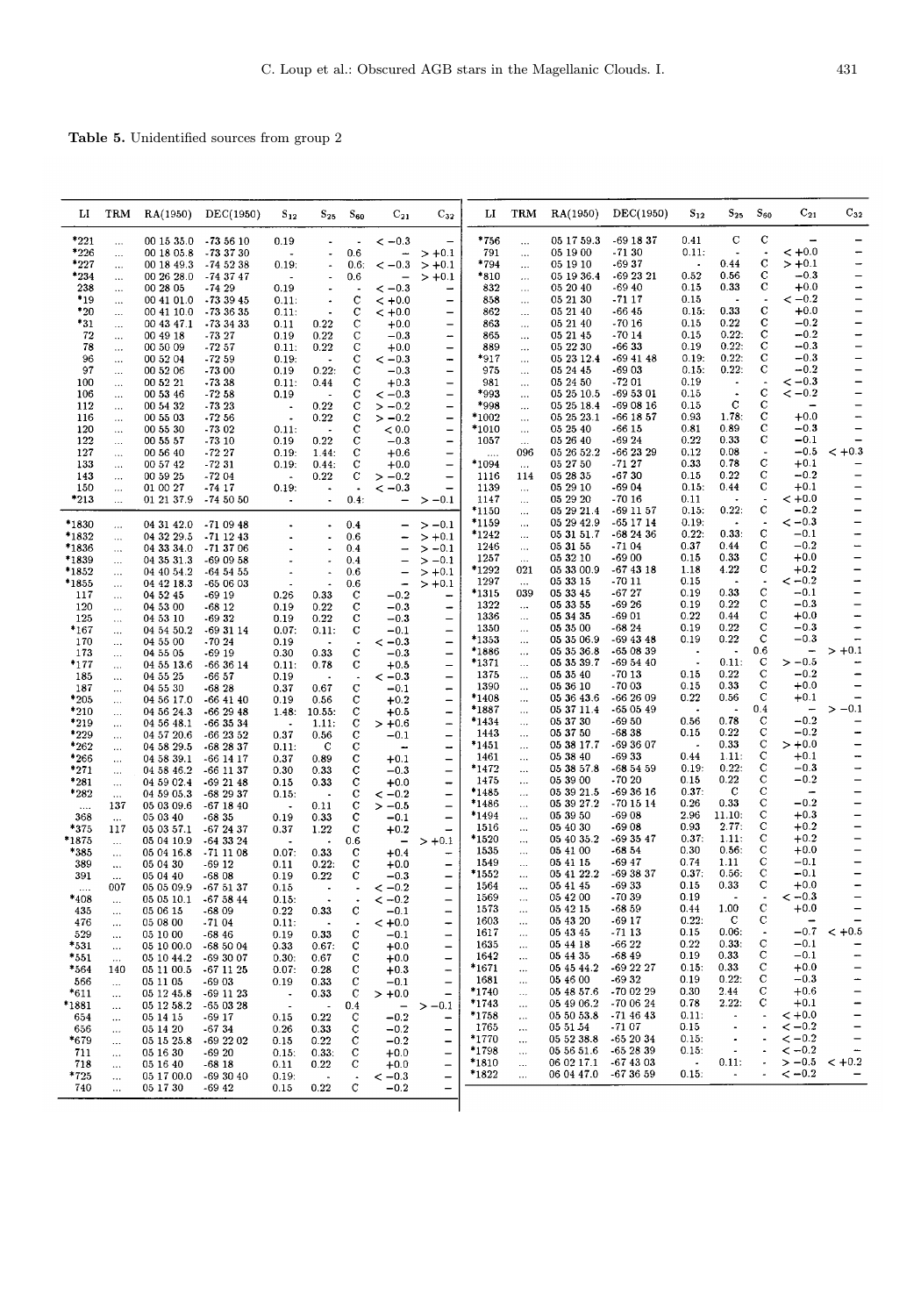Notes to Table 5:

- 
- LI-SMC 19 : near RAW 179 (C, V=16.8)<br>- LI-SMC 72 : near RAW 651 (C, V=17.3), RAW 658 (C, V=17.6), and the cepheid HV 1522 (V=14.6)
- LI-SMC 78 : in a cluster ? Near RAW 706 (C,  $V=17.0$ )
- -LI-SMC 96: 96 and 97 are probably the same IRAS source. Near RAW 822 (C, V=17.6), AzV 148 (B0, V=14.3), and the Cepheid HV 1598 (V=15.9)
- 
- -LI-SMC 100: near RAW 832 (C, V=17.3)<br>- LI-SMC 106: near RAW 832 (C, V=17.3)<br>- LI-SMC 106: near RAW 941 (C, V=17), the Cepheid HV 1649 (V=15.5), and the foreground red variable Z Tuc (B=13)
- 
- LI-SMC 112 : near the foreground star HV 5627 (F7V, V=9.5)<br>- LI-SMC 133 : near the known or suspected KM supergiants SkKM 187, SkKM 190, HV 11402, and PMMR 100 (M0.5, V=12.8)
- LI-SMC 143: near RAW 1258 (C,  $V=16.9$ ) and RAW 1254 (C, V=17.1)
- TRM 137: near HD 268931 (G, B=12.2) and HD 268933 (F, B=12.2) but only very rough coordinates are available
- LI-LMC 1839 : AGN candidate in De Grijp et al. (1987)
- -LI-LMC 478 : According to Israel & Koorneef (1991), there is a M giant or supergiant near the IRAS position. However the association is doubtful
- LI-LMC 435 : near the cepheid HV 893
- LI-LMC 433 : near the cepheid HV 893<br>- LI-LMC 531 : near the M supergiant HV 5625 (V=12.6) and the B5Iab supergiant HD 269101 (V=12.0)
- LI-LMC 541 : near BMB-BW097 (M6, I=14.0)
- LI-LMC 718 : near BM 21-10=SP 38-16 (C)
- LI-LMC 794 = IRAS-PSC 05191-6936. Near the C star SHV0518595-693653
- $\sim$  LI-LMC 832 : near the M6 star SHV0520342-693911
- -LI-LMC 1010 : near the IRAS extended structure X0525-662 - LI-LMC 1094 : near the IRAS extended structure X0527-714
- LI-LMC 1292 : near a nebulosity
- LI-LMC 1315 : could be associated with IRAS-PSC 05338-6725
- **ELLIMC 1336**: near HD 269762 (B9Ia, V=11.4), HV 2677 (M3/5, V=13.6), and the PN SMP 1-78<br>- LI-LMC 1390: near BM 33-37 and BM 33-43 (C)
- 
- LI-LMC 1434 : could be associated with IRAS-PSC 05375-6949
- LI-LMC 1494 : could be associated with IRAS-PSC 05399-6906
- $-LI-LMC$  1535: near BM 36-7(C)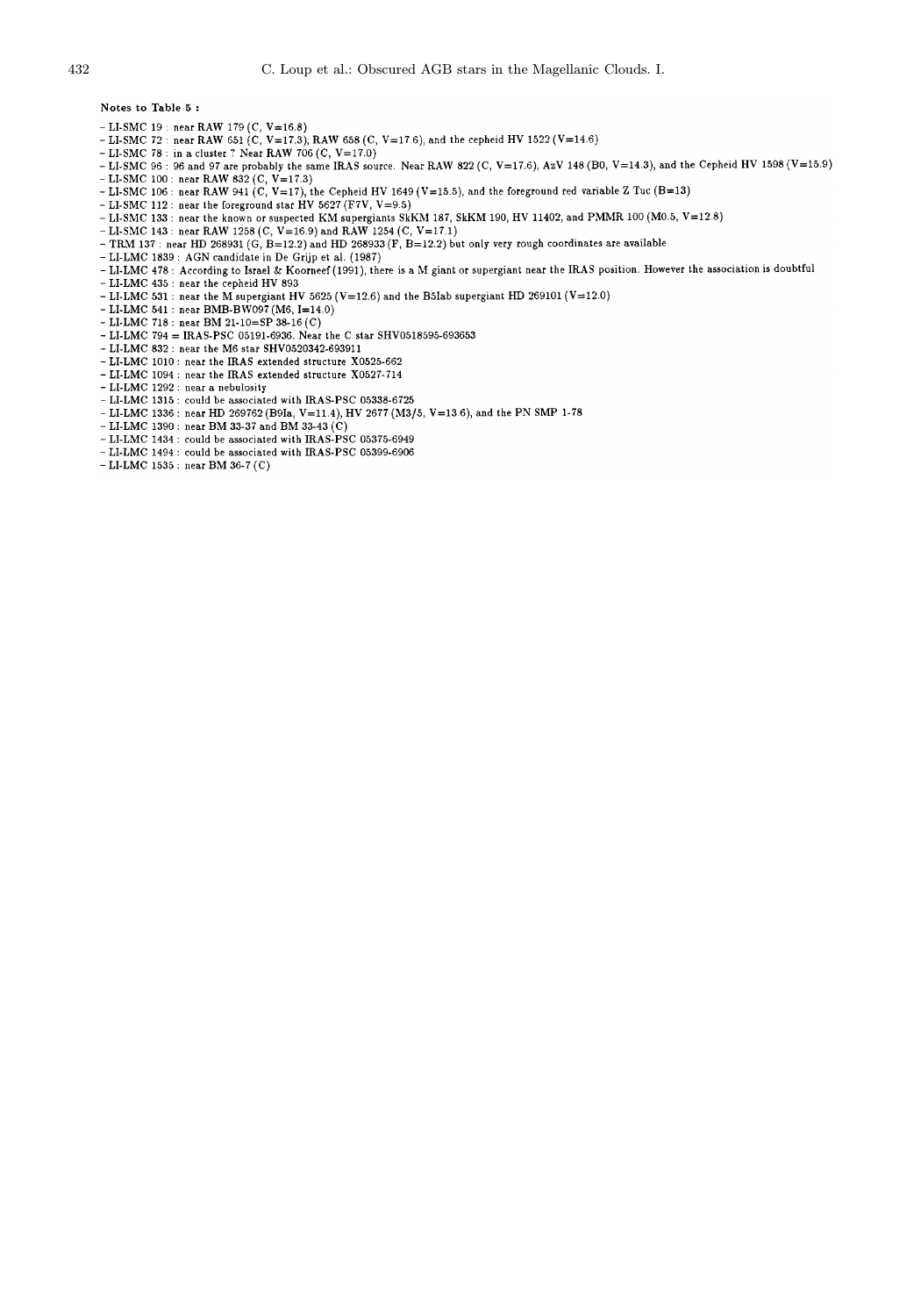Table 6. Foreground stars

| Ы                | TRM                  | RA(1950)                            | DEC(1950)              | $S_{12}$          | $S_{25}$                     |                              | $S_{60}$ $S_{100}$                         | $C_{21}$             |                                | $C_{32}$ group        | identification                                               |
|------------------|----------------------|-------------------------------------|------------------------|-------------------|------------------------------|------------------------------|--------------------------------------------|----------------------|--------------------------------|-----------------------|--------------------------------------------------------------|
| 220              | $\cdots$             | 00 14 58                            | $-7414$                | 0.19:             | 0.22:                        | $\overline{\phantom{a}}$     | $\blacksquare$                             | $-0.3$               | $<-0.1$                        | 1                     | HD 1373 (KOIII, $V=8.1$ )                                    |
| $*225$           | $\cdots$             | 00 16 35.2                          | $-74$ 18 54            | 0.52              | 0.33                         | $\blacksquare$               | $\overline{\phantom{a}}$                   | $-0.5$               | $<-0.3$                        | $\mathbf{1}$          | $VV$ Tuc $(M4, V=11)$                                        |
| *3               | $\cdots$             | 00 33 47.8                          | -74 09 09              | 0.85              | 0.22                         |                              | С                                          | $-0.9$               | $<-0.1$                        | 1                     | HD 3407 (M2III, $V=8.7$ )                                    |
| *4               | .                    | 00 34 04.0                          | $-730803$              | 0.44              | $\overline{\phantom{a}}$     |                              | $\overline{\phantom{a}}$                   | $<-0.6$              | -                              | $\mathbf 1$           | HD 3439? (K2/3, V=9.0)                                       |
| 7                | $\cdots$             | 00 36 24                            | $-7414$                | 0.11:             |                              |                              | $\overline{\phantom{a}}$                   | $< +0.0$             | $\overline{\phantom{0}}$       | $\boldsymbol{2}$      | HD 3689 (F6V, V=7.4)                                         |
| 8                | $\cdots$             | 00 36 44                            | $-73.25$               | 0.11:             | $\ddot{\phantom{0}}$         | ٠                            | С                                          | $< +0.0$             | -                              | 2<br>2                | HD 3719 (A1m, $V=6.9$ )<br>HD 4090 (K1/K2III, V=9.2)         |
| 13               |                      | 00 40 00                            | $-73.58$               | 0.19              | $\bullet$                    | $\ddot{\phantom{0}}$<br>С    | с<br>С                                     | $<-0.3$<br>$<-0.6$   | -<br>-                         | 1                     | HD $4252$ (K3/K4III, V=8.8)                                  |
| *22<br>33        | $\cdots$<br>$\cdots$ | 00 41 45.2<br>00 44 32              | $-740029$<br>$-72.52$  | 0.44<br>0.41      | $\ddot{\phantom{1}}$         | $\ddot{\phantom{a}}$         | $\bullet$                                  | $<-0.6$              | -                              | 1                     | HD $4590$ (K3/K4III, V=8.9)                                  |
| 56               | $\ldots$             | 00 47 37                            | -73 45                 | 0.44              |                              | c                            | С                                          | $\rm < -0.6$         | -                              | 1                     | HD 4893 (K2III, $V=8.4$ )                                    |
| 60               | $\cdots$             | 00 48 03                            | $-7225$                | 0.19.             | $\blacksquare$               | $\overline{a}$               | $\bullet$                                  | $<-0.3$              | -                              | $\boldsymbol{2}$      | HD $4921$ (K1III, V=9.0)                                     |
| $*_{69}$         | $\cdots$             | 00 49 00.3                          | $-712536$              | 0.11:             |                              | $\blacksquare$               | $\bullet$                                  | $< +0.0$             | -                              | 2                     | HD 5028 (F5V, V=6.9)                                         |
| 89               | $\cdots$             | 00 51 23                            | $-7323$                | 0.19              | $\overline{\phantom{a}}$     | C                            | с                                          | $<-0.3$              | -                              | 2                     | HD $5302$ (K0, V=10)                                         |
| *90              |                      | 00 51 24                            | $-74.56$               | 0.37              |                              | $\blacksquare$               | $\overline{\phantom{a}}$                   | $<-0.5$              | -                              | $\mathbf 1$           | CF Tuc $(G3V+?, V=7.6)$                                      |
| *101             | $\ldots$             | 00 52 25.2 - 71 53 26               |                        | 0.48              | $\bullet$                    | $\overline{\phantom{a}}$     | $\blacksquare$                             | $<-0.7$              | -                              | $\mathbf 1$           | PMMR 66 (M4, $V=12.2$ )<br>HD 5499 (K1IV, $V=6.7$ )          |
| *104             | $\ldots$             | 00 53 21.4                          | -74 34 35              | 0.67              | $\bullet$                    | $\blacksquare$<br>c          | $\overline{\phantom{a}}$<br>с              | $\lt -0.8$<br>$-0.6$ | -<br>-                         | 1<br>$\mathbf 1$      | CM Tuc or PMMR 82 (M4, $V=12.5$ )                            |
| *107<br>*141     | $\ldots$             | 00 54 12.7 - 73 34 43<br>00 59 13.2 | -72 58 17              | 1.15<br>0.67      | 0.56<br>0.17:                | $\blacksquare$               | $\ddot{\phantom{1}}$                       | $-0.9$               | $< +0.0$                       | 1                     | HD $6172$ (K2/K3III, V=7.7)                                  |
| *145             | $\ldots$<br>$\cdots$ | 00 59 51.8                          | -71 49 03              | 0.33              | $\blacksquare$               | $\qquad \qquad \blacksquare$ | $\tilde{\phantom{a}}$                      | $<-0.5$              |                                | 1                     | HD $6222$ (K1III, V=7.7)                                     |
| *164             | $\cdots$             | 01 02 27.8                          | -73 43 47              | 0.19              | $\tilde{\phantom{a}}$        | $\overline{a}$               | $\overline{\phantom{a}}$                   | $<-0.3$              | -                              | $\boldsymbol{2}$      | HD 6509 (K2/K3III, $V=8.7$ )                                 |
| *167             | $\cdots$             | 01 03 30.1                          | $-720008$              | 0.44              | 0.17:                        | С                            | с                                          | $-0.7$               | -                              | 1                     | $HD 6623 (KOIII, V=7.4)$                                     |
| *171             | $\cdots$             | 01 03 48.5                          | -71 12 03              | 0.37 <sub>1</sub> | $\ddot{\phantom{0}}$         |                              | $\overline{\phantom{a}}$                   | $<-0.5$              | $\qquad \qquad \blacksquare$   | 1                     | HD $6662$ (G8III, V=8.2)                                     |
| *186             |                      | 01 07 33.8                          | -72 54 39              | 2.59              | 0.78                         | 0.4                          | с                                          | $-0.8$               | $-0.7$                         | 1                     | HD $7100 (M3/M4III)$                                         |
| *191             |                      | 01 09 27.6 - 71 52 26               |                        | 1.00              | 0.17:                        | $\frac{1}{2}$                | $\bullet$                                  | $-1.1$               | $-$ +0.0                       | 1                     | PMMR 191 (M4, $V=11.5$ )                                     |
| 196              | $\ldots$             | 01 10 44                            | $-7411$                | 0.19:             | $\blacksquare$               | $\ddot{\phantom{0}}$         | $\overline{\phantom{a}}$                   | $<-0.3$              | -                              | $\boldsymbol{2}$<br>1 | HD $7442$ (F8/G0V, V=7.2)<br>CPD-71 51 $(M0, V=9.4)$         |
| *198             | $\cdots$             | 01 12 10.9                          | $-710807$              | 0.30<br>0.26      | $\blacksquare$<br>0.11:      | $\blacksquare$<br>с          | $\overline{\phantom{a}}$<br>с              | $<-0.5$<br>$-0.7$    | -<br>-                         | $\mathbf{1}$          | PMMR 197 (M0, $V=10.0$ )                                     |
| 208<br>$*244$    |                      | 01 16 06<br>01 29 07.7 - 73 25 38   | $-73.59$               | 0.22              | 0.22                         | $\qquad \qquad \blacksquare$ | $\bullet$                                  | $-0.3$               | $<-0.1$                        | 1                     | HD $9489$ (K1III, V=8.2)                                     |
| *247             | $\ldots$<br>$\cdots$ | 01 33 06.0                          | -73 21 00              | 0.19              | $\blacksquare$               | $\blacksquare$               | C                                          | $<-0.3$              | $\overline{\phantom{0}}$       | 2                     | PMMR 207 (M4, $V=11.0$ )                                     |
|                  |                      |                                     |                        |                   |                              |                              |                                            |                      |                                |                       |                                                              |
| *1824            | $\ldots$             | 04 27 23.0                          | $-710038$              | 1.70<br>0.19      | 0.67<br>$\blacksquare$       | $\blacksquare$               | $\bullet$<br>$\overline{a}$                | $-0.7$<br>$<-0.3$    | $<-0.6$<br>$\qquad \qquad$     | 1<br>2                | WOH G007 $(M, I=6.1)$<br>HD 29137 (G5V, $V = 7.7$ )          |
| 1828<br>*1829    | $\ldots$             | 04 30 10<br>04 31 35.2              | $-6759$<br>-72 29 31   | 0.30              | $\overline{\phantom{a}}$     | $\qquad \qquad \bullet$      | $\blacksquare$                             | $<-0.5$              | $\qquad \qquad -$              | 1                     | HD 29360 (K0III, $V=8.6$ )                                   |
| *1831            | $\cdots$<br>$\ldots$ | 04 32 16.6                          | $-650626$              | 0.33              | 0.11:                        | $\overline{a}$               |                                            | $-0.8$               | $< +0.2$                       | 1                     | HD 29327 (K3III, $V=8.4$ )                                   |
| 1833             | $\ldots$             | 04 32 30                            | $-6521$                | 0.15              | $\blacksquare$               | ٠                            | $\overline{a}$                             | $<-0.2$              | $\qquad \qquad -$              | 2                     | HD $29339$ (G8, V=8.3)                                       |
| *1835            |                      | 04 33 03.7                          | $-672509$              | 0.44              | 0.11:                        | ٠                            | $\overline{a}$                             | $-0.9$               | $< +0.2$                       | 1                     | HD 29440 (K3III, $V=8.7$ )                                   |
| *1840            | $\cdots$             | 04 35 35.1                          | $-700803$              | 0.81              | 0.22                         | ٠                            | $\overline{\phantom{a}}$                   | $-0.9$               | $<-0.1$                        | 1                     | WOH SG016 $(M3, I=6.8)$                                      |
| *1842            | $\ldots$             | 04 37 08.5                          | $-702438$              | 0.37              | 0.17                         |                              | $\overline{\phantom{a}}$                   | $-0.7$               | $< +0.0$                       | 1                     | $RT$ Men (Mira, $V=12.2$ )                                   |
| 1847             | $\cdots$             | 04 38 15                            | $-6512$                | 0.15              | $\sim$                       | $\blacksquare$               | $\bullet$                                  | $<-0.2$              | $\qquad \qquad$                | 2                     | HD 29943 (K4III, $V=8.9$ )                                   |
| *1848            | $\cdots$             | 04 39 03.3                          | $-693301$              | 0.78<br>0.19      | 0.22<br>$\blacksquare$       |                              | $\blacksquare$<br>$\overline{\phantom{a}}$ | $-0.9$<br>$<-0.3$    | $<-0.1$                        | $\mathbf{1}$<br>2     | HD 30083 (K5III, $V=8.0$ )<br>HD 30073 (K1III, $V=8.1$ )     |
| 1851<br>*1854    | $\ldots$<br>$\cdots$ | 04 39 30<br>04 41 31.1              | -65 46<br>$-665946$    | 0.37              | 0.11:                        | $\qquad \qquad \blacksquare$ | $\blacksquare$                             | $-0.8$               | $< +0.2$                       | 1                     | HD 30325 (K2/3III, $V=8.1$ )                                 |
| $^{\ast}7$       | $\cdots$             | 04 41 41 6                          | $-68$ 42 08            | 0.19              | $\blacksquare$               |                              | $\overline{a}$                             | $<-0.3$              | -                              | 2                     | HD 30363 (K1III, $V=7.8$ )                                   |
| 10               | $\ldots$             | 04 43 00                            | $-7135$                | 0.11:             | $\overline{\phantom{a}}$     |                              | ٠                                          | $< +0.0$             | -                              | 2                     | HD 30568 (F6V, V=8.2)                                        |
| 14               | $\ldots$             | 04 43 33                            | $-7101$                | 0.15:             | $\blacksquare$               |                              | $\ddot{\phantom{0}}$                       | $<-0.2$              | $\qquad \qquad$                | 2                     | HR $1541$ (B8II/III)                                         |
| *17              | $\cdots$             | 04 44 33.6                          | -72 13 35              | 0.33              | 0.11:                        | $\ddot{\phantom{0}}$         | $\overline{\phantom{a}}$                   | $-0.8$               | $-5 + 0.2$                     | 1                     | HD 30766 (K3III, $V=8.6$ )                                   |
| *18              | $\cdots$             | 04 45 03.0                          | $-704824$              | 0.26              | 0.11:                        |                              | $\bullet$                                  | $-0.7$               | $< +0.2$                       | 1                     | $HV 12463 (M, V=14.0)$                                       |
| 19               | $\ldots$             | 04 45 06                            | $-6829$                | 0.19              | $\sim$                       | $\blacksquare$               | ٠                                          | $<-0.3$<br>$<-0.3$   | -                              | 2                     | HD 270713 ( $V=9.2$ )<br>HD 30759 (F6/7V, V=8.1)             |
| 20               | $\ldots$             | 04 45 11<br>04 45 50                | $-6807$<br>$-6610$     | 0.19<br>0.19      |                              |                              |                                            | $\lt -0.3$           |                                | 2<br>2                | HD 30805 (F3V, $V=7.4$ )                                     |
| 1864<br>25       | $\cdots$<br>$\cdots$ | 04 46 46                            | $-6838$                | 0.22              |                              |                              |                                            | $<-0.3$              | -                              | $\mathbf{1}$          | HD 30969 (F7V, $V=7.2$ )                                     |
| 30               | $\ldots$             | 04 47 10                            | $-7112$                | 0.19              |                              |                              | $\overline{a}$                             | $<-0.3$              | -                              | 2                     | HD 31080 (G8IV, $V = 8.1$ )                                  |
| 37               | $\ldots$             | 04 48 08                            | $-68.51$               | 0.15              | $\blacksquare$               |                              | ٠                                          | $<-0.2$              | -                              | 2                     | HD 31155 (F3II/III, $V=9.0$ )                                |
| 1866             | $\ldots$             | 04 48 30                            | $-6428$                | 0.15:             | $\qquad \qquad \blacksquare$ |                              | ۰                                          | $<-0.2$              | -                              | 2                     | HD 31146 (KOIII, $V=8.6$ )                                   |
| *50              |                      | 04 49 17.1                          | -70 20 35              | 0.26              | 0.11:                        | $\frac{1}{2}$                | $\overline{a}$                             | $-0.7$               | $< +0.2$                       | $\mathbf{1}$          | HD 31335 (KOIII, $V=8.1$ )                                   |
| $*_{51}$         | $\cdots$             | 04 49 20.3                          | $-665502$              | 2.44              | 0.78                         | $\overline{\phantom{a}}$     | $\overline{\phantom{a}}$                   | $-0.8$               | $<-0.7$                        | 1                     | $WY$ Dor (M4/5III, V=9.9)                                    |
| $*78$            | $\cdots$             | 04 51 04.0                          | $-695449$              | 4.99              | 1.55                         | 0.8:                         | $\overline{\phantom{a}}$                   | $-0.8$               | $-0.7$                         | 1                     | HD 31518 (M3III, $V = 7.7$ )                                 |
| $*_{87}$         | $\ldots$             | 04 51 28.0                          | $-680900$              | 0.41              | 0.17:                        | $\overline{\phantom{a}}$     | ٠                                          | $-0.7$<br>$-0.7$     | $< +0.0$<br>$< +0.0$           | 1<br>1                | HD 31532 (G0V, $V=6.8$ )<br>HD 31576 (K4II/III, $V=8.4$ )    |
| $*_{93}$<br>*130 | $\ldots$             | 04 51 41.5<br>04 53 25.2            | $-681038$<br>$-664522$ | 0.44<br>4.33      | 0.17:<br>1.55                | $\bullet$                    | $\blacksquare$<br>٠                        | $-0.8$               | $<-1.0$                        | 1                     | HR 1598 (M0.5III, $V=6.4$ )                                  |
| *142             | $\cdots$<br>$\ldots$ | 04 53 55.1                          | -72 29 20              | 0.30:             | $\blacksquare$               | ٠                            | $\overline{\phantom{a}}$                   | $<-0.5$              | $\qquad \qquad \blacksquare$   | 1                     | HR 1606 (F6V, V=6.3)                                         |
| 147              | $\ldots$             | 04 54 15                            | $-6722$                | 0.74              | 0.33                         |                              | $\overline{\phantom{a}}$                   | $-0.7$               | $<-0.3$                        | 1                     | HD 31907 (M1III)                                             |
| 1870             | $\cdots$             | 04 55 50                            | $-64.40$               | 0.15              | $\blacksquare$               | $\qquad \qquad \blacksquare$ | $\bullet$                                  | $<-0.2$              | -                              | 2                     | HD 32108 (G8IV, $V=9.1$ )                                    |
| $*_{233}$        | $\ldots$             | 04 57 23.8                          | -71 00 02              | 0.44              |                              |                              | $\overline{\phantom{a}}$                   | $<-0.6$              | —                              | $\mathbf{1}$          | HD 32415 (G8/K0III, $V=7.2$ )                                |
| *1871            | $\cdots$             | 04 57 33.0                          | $-64$ 40 21            | 0.22              | $\bullet$                    | $\overline{a}$               | $\overline{\phantom{a}}$                   | $<-0.3$              | -                              | $\mathbf{1}$          | HD 32339 (K3III, $V=9.1$ )                                   |
| 294              | $\cdots$             | 05 00 03                            | $-6839$                | 0.15:             | $\centerdot$                 |                              |                                            | $<-0.2$              | $\qquad \qquad -$              | $\boldsymbol{2}$      | HD 32762 (A5III, $V=8.0$ )                                   |
| *1872            | $\sim$               | 05 00 14.2                          | -64 27 47              | 0.89              | 0.17                         |                              | $\frac{1}{2}$<br>$\overline{\phantom{a}}$  |                      | $-1.0 < +0.0$<br>$-0.9 < -0.7$ | 1<br>1                | HD 32714 (K1/2III, $V=7.3$ )<br>HD 32972 (M3III, $V = 8.2$ ) |
| *321<br>$*324$   | <br>                 | 05 01 39.1<br>05 01 41.4            | $-680554$<br>$-681003$ | 2.92<br>4.40      | 0.78<br>2.66                 |                              | $\overline{\phantom{a}}$                   |                      | $-0.5 < -1.2$                  | 1                     | RX Dor (M7, mira, $B=11.4$ )                                 |
| 327              | $\ldots$             | 05 01 55                            | $-6934$                | 0.19              | 0.11:                        | $\overline{\phantom{a}}$     | $\overline{\phantom{a}}$                   |                      | $-0.6 < +0.2$                  | 1                     | HD 33031 (A7V, $V=8.1$ )                                     |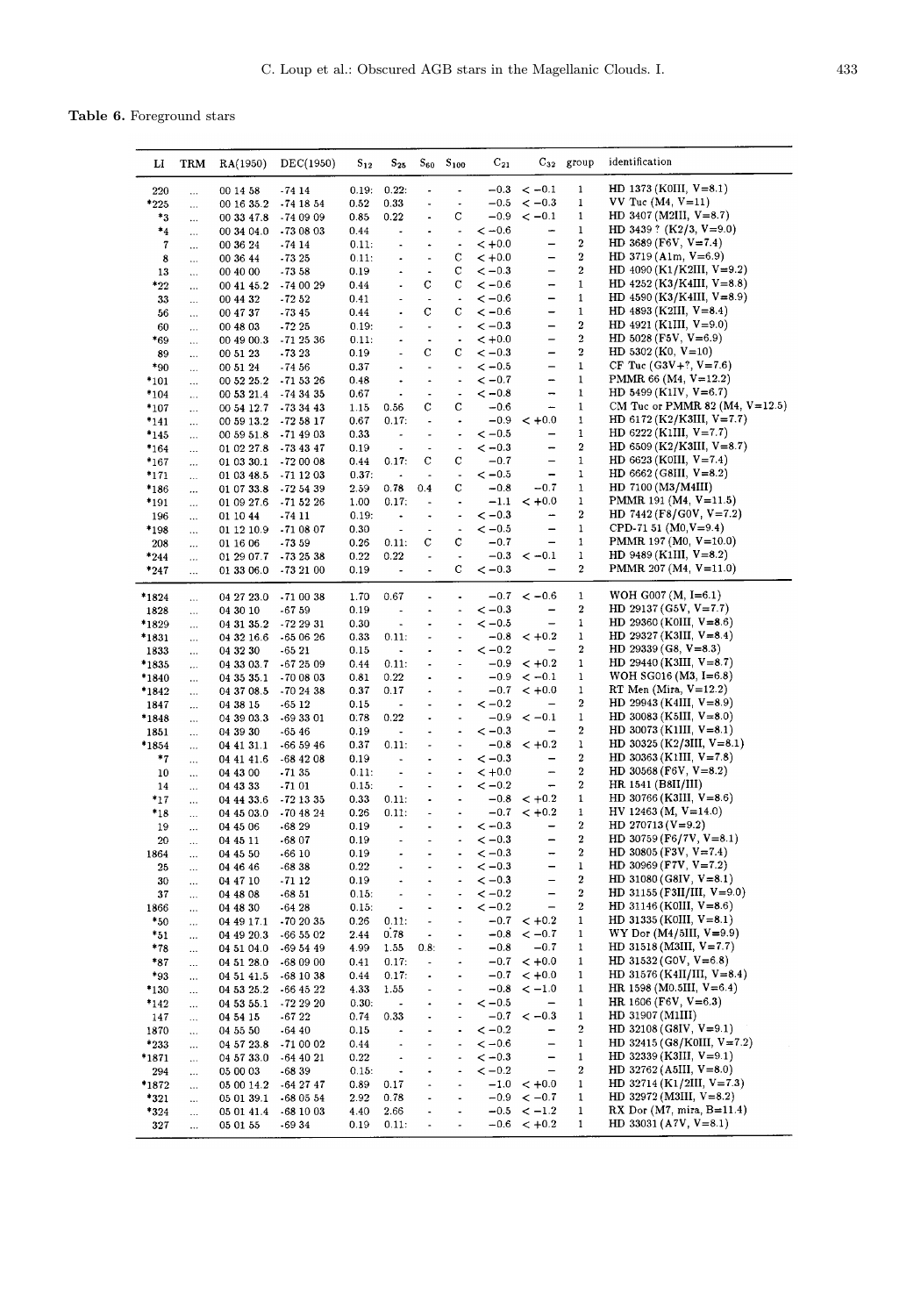|  | Table 6. continued |
|--|--------------------|
|--|--------------------|

| Ы        | TRM       | RA(1950)   | DEC(1950)   | $S_{12}$ | $S_{25}$                 | $S_{60}$                     | $S_{100}$                | $C_{21}$   |                              | $C_{32}$ group   | identification                                      |
|----------|-----------|------------|-------------|----------|--------------------------|------------------------------|--------------------------|------------|------------------------------|------------------|-----------------------------------------------------|
|          |           |            |             |          |                          |                              |                          |            |                              |                  |                                                     |
| *332     |           | 05 02 00.5 | -69 03 22   | 0.41     | 0.33                     | 1.2:                         | С                        | $-0.4$     | $+0.2$                       | 1                | HD 33030 (K5III, $V=9.0$ )                          |
| $*1873$  |           | 05 02 57.0 | $-643611$   | 0.59     | 0.11                     | $\overline{\phantom{a}}$     | $\overline{a}$           | $-1.0$     | $< +0.2$                     | 1                | HD 33076 (MOIII, $V = 8.7$ )                        |
|          |           |            |             |          |                          |                              | ٠                        | $<-0.2$    | $\overline{\phantom{m}}$     | $\boldsymbol{2}$ | HD 33263 (K1IV, $V=8.3$ )                           |
| *352     |           | 05 03 06.3 | $-715435$   | 0.15     | $\blacksquare$           | $\overline{\phantom{0}}$     |                          |            |                              |                  |                                                     |
| *359     |           | 05 03 21.0 | $-712258$   | 2.29     | 0.67                     | $\overline{\phantom{a}}$     | $\ddot{\phantom{0}}$     | $-0.9$     | $<-0.6$                      | 1                | HR 1677 (G8III, $V=5.3$ )                           |
| *1874    | $\cdots$  | 05 03 41.9 | $-650445$   | 4.81     | 1.44                     | 0.2:                         | ٠                        | $-0.8$     | $-1.2$                       | $\,1$            | HD 33213 (M4III, $V=8.1$ )                          |
| 376      | $\ddotsc$ | 05 04 00   | $-7129$     | 0.15     | $\blacksquare$           | $\blacksquare$               | $\blacksquare$           | $<-0.2$    | —                            | 2                | <b>WOH SG136 (M0)</b>                               |
| 1876     | $\cdots$  | 05 04 30   | $-64.37$    | 0.19     | $\ddot{\phantom{0}}$     |                              |                          | $<-0.3$    |                              | $\boldsymbol{2}$ | HD 33293 (K0III, $V = 7.7$ )                        |
| *406     | $\cdots$  | 05 05 09.0 | $-685811$   | 0.15     | 0.11:                    | $\hbox{\small -}$            | ٠                        | $-0.5$     | $< +0.2$                     | 1                | HD 33477 (K1III, $V=8.0$ )                          |
| 424      |           | 05 05 48   | $-7229$     | 0.26     | $\blacksquare$           |                              |                          | $\lt -0.4$ | $\overline{\phantom{0}}$     | $\mathbf{1}$     | HD 33652 (KOIII, $V=8.2$ )                          |
| *437     | .         | 05 06 26.7 | $-652626$   | 0.30:    | 0.11:                    | $\bullet$                    | $\blacksquare$           | $-0.8$     | $< +0.2$                     | 1                | HD 33616 (K2III/IV, $V=7.8$ )                       |
| *470     |           | 05 07 44.2 | -71 19 53   | 0.59     | 0.22:                    | ä,                           | ÷                        | $-0.7$     | $\lt -0.1$                   | 1                | SAO 256161 (K2III)                                  |
| 500      |           | 05 08 53   | -67 14      | 0.22     | 0.11:                    | ۰                            | ٠                        | $-0.6$     | $< +0.2$                     | 1                | HD 33986 (F5V, $V=9.1$ )                            |
| 522      | .         | 05 09 45   | $-6913$     | 0.15:    | $\blacksquare$           |                              | ٠                        | $<-0.2$    | -                            | 2                | HD 34144 (A4III/IV, $V=9.4$ )                       |
| 526      |           | 05 09 50   | -69 47      | 0.11:    | $\overline{a}$           |                              |                          | $< +0.0$   | -                            | $\boldsymbol{2}$ | HD 34170 (F6V, $V=8.4$ )                            |
|          | $\ldots$  |            |             |          | 0.22                     |                              |                          | $-0.9$     | $<-0.1$                      | $\mathbf 1$      | HD 34127 (K5III, $V=7.9$ )                          |
| *532     | 091       | 05 10 00.2 | $-662903$   | 0.78     |                          | $\qquad \qquad \blacksquare$ |                          |            |                              | $\boldsymbol{2}$ |                                                     |
| 554      | $\ldots$  | 05 10 50   | $-6923$     | 0.11:    | $\overline{a}$           | ä,                           | $\bullet$                | $< +0.0$   |                              |                  | HD 34276 (K1III, $V=8.7$ )                          |
| *565     | $\ddotsc$ | 05 11 01.4 | $-720813$   | 0.11     | ٠                        | $\overline{a}$               | ٠                        | $< +0.0$   | -                            | $\bf 2$          | HD 34397 (G8/K0III, $V=7.9$ )                       |
| *585     |           | 05 11 49.7 | $-693616$   | 0.96     | 0.33                     | 1.2                          | $\blacksquare$           | $-0.8$     | $+0.2$                       | $\mathbf 1$      | HD 34437 (K5III, $V=7.6$ )                          |
| 1879     |           | 05 11 50   | $-6514$     | 0.19     | Ĭ.                       |                              | $\overline{\phantom{a}}$ | $\,< -0.3$ | $\qquad \qquad -$            | $\boldsymbol{2}$ | HD 34349 (F5V, V=7.0)                               |
| *639     |           | 05 13 47.3 | -67 14 30   | 6.47     | 1.72                     |                              |                          | $-0.9$     | $<-1.0$                      | $\mathbf{1}$     | HR 1744 (K2.5III, $V=4.8$ )                         |
| *664     |           | 05 14 55.4 | $-720557$   | 0.22:    | 0.17:                    |                              | $\blacksquare$           | $-0.4$     | $< +0.0$                     | $\mathbf{1}$     | WOH SG203 $(M0+)$                                   |
| 670      | $\cdots$  | 05 15 00   | $-7133$     | 0.15:    | $\frac{1}{2}$            | ٠                            |                          | $<-0.2$    | $\qquad \qquad -$            | $\boldsymbol{2}$ | HD 34916 (K0III, $V=8.6$ )                          |
| *678     | 110       | 05 15 24.2 | $-653548$   | 4.07     | 2.00                     | 1.2:                         | ÷                        | $-0.6$     | $-0.6$                       | $\mathbf{1}$     | HD $271114$ (F0, B=11.7)                            |
| 714      | $\ddotsc$ | 05 16 33   | $-7031$     | 0.11:    | $\ddot{\phantom{0}}$     | ٠                            | ÷,                       | $< +0.0$   | $\qquad \qquad \blacksquare$ | $\boldsymbol{2}$ | HD 35095 (A4/5IV/V, V=8.6)                          |
| *732     |           | 05 17 11.8 | $-704842$   | 0.26     | 0.17                     | 0.4:                         |                          | $-0.5$     | $+0.0$                       | 1                | HV 928 (M3, $V=13.2$ )                              |
| *750     |           | 05 17 49.1 | $-683840$   | 0.26     | 0.06:                    |                              | ٠                        | $-1.0$     | $< +0.5$                     | 1                | HD 35230 (G8III, $V=7.6$ )                          |
|          | Ш,        | 05 18 05   |             |          | $\ddot{\phantom{1}}$     |                              | ٠                        | $<-0.3$    |                              | 2                | HD 271151 (M0, $V=9.4$ )                            |
| 761      |           |            | $-6535$     | 0.19     |                          |                              |                          |            | $\overline{\phantom{0}}$     | 1                |                                                     |
| *763     | $\ddotsc$ | 05 18 12.4 | $-724456$   | 0.26:    | $\bullet$                | $\blacksquare$               | $\overline{\phantom{a}}$ | $<-0.4$    |                              |                  | HD 35390 (K4III, $V=8.3$ )                          |
| 775      | 028       | 05 18 30   | $-6736$     | 0.22     | 0.11:                    |                              |                          | $-0.6$     | $< +0.2$                     | $\mathbf{1}$     | $(V=9.8)$                                           |
| *800     | 008       | 05 19 23.6 | $-675439$   | 0.30     | 0.11:                    | $\blacksquare$               | $\overline{\phantom{a}}$ | $-0.8$     | $< +0.2$                     | 1                | HD 269344 (K5III, $V=9.8$ )                         |
| 814      | 090       | 05 19 47   | $-6630$     | 0.26     | $\blacksquare$           |                              | ٠                        | $<-0.4$    | -                            | 1,2              | HD 35461 (K1III, $V=8.5$ )                          |
| *838     | $\ldots$  | 05 20 50   | $-7101$     | 0.19     | $\bullet$                |                              | $\overline{\phantom{a}}$ | $<-0.3$    | —                            | 2                | HD 35705 (K0III, $V=8.3$ )                          |
| *1883    | $\ddotsc$ | 05 20 50.6 | $-645930$   | 0.33     | 0.22                     | $\blacksquare$               | $\overline{\phantom{a}}$ | $-0.5$     | $\lt -0.1$                   | 1                | WOH G281 (M, $V=12.5$ )                             |
| 841      |           | 05 21 00   | $-6802$     | 0.15     | 0.33:                    | с                            | c                        | $+0.0$     | ÷                            | $\boldsymbol{2}$ | HD 35665 (K0III/IV, $V = 8.5$ )                     |
| *871     |           | 05 21 55.1 | -72 08 27   | 0.30     | 0.17:                    | $\overline{\phantom{0}}$     | $\ddot{\phantom{1}}$     | $-0.6$     | $< +0.0$                     | 1                | HD 35906 (K4III, $V=8.5$ )                          |
| 893      |           | 05 22 40   | $-6724$     | 0.19     | 0.11:                    | $\overline{a}$               | ٠                        | $-0.6$     | $< +0.2$                     | 1                | HD 35905 (K0III, $V=9.2$ )                          |
| 954      | $\ddotsc$ | 05 24 10   | $-6933$     | 0.11:    | $\blacksquare$           | ۰                            | $\overline{\phantom{a}}$ | $< +0.0$   | $\qquad \qquad$              | $\boldsymbol{2}$ | HD 269474 ( $V=9.4$ )                               |
| *971     | $\ldots$  | 05 24 40.2 | $-700349$   | 1.22     | 0.33                     |                              | $\ddot{\phantom{0}}$     | $-0.9$     | $<-0.3$                      | $\mathbf{1}$     | HD 36241 (M3/4, V=9.6)                              |
|          | 111       | 05 25 05.8 | -67 56 29   | 0.12     | $\ddot{\phantom{0}}$     | $\overline{a}$               | $\tilde{\phantom{a}}$    | $<-0.1$    |                              | $\boldsymbol{2}$ | HD 36207 (K1III, $V=9.0$ )                          |
| $\cdots$ | 013       | 05 26 45.6 | -67 50 37   | 0.13     | 0.09                     |                              |                          | $-0.5$     | $<-10.3$                     | 1                | HD 36347 (G2V)                                      |
| $\cdots$ |           |            |             |          |                          |                              |                          | $<-0.3$    |                              | $\boldsymbol{2}$ | HD 36637 (G6/8II/III, V=9.7)                        |
| 1075     | $\cdots$  | 05 27 05   | -72 31      | 0.19:    | $\overline{a}$           | -                            | $\ddot{\phantom{0}}$     |            |                              |                  |                                                     |
| *1077    | $\ddotsc$ | 05 27 06.6 | $-700610$   | 0.30     | $\ddot{\phantom{0}}$     |                              |                          | $<-0.5$    | $\overline{\phantom{0}}$     | 1                | HD 36598 (Kp/C, V=8.1)                              |
| 1081     | $\ddotsc$ | 05 27 16   | $-6840$     | 0.44     | 0.22                     | 1.2:                         | $\overline{\phantom{a}}$ | $-0.6$     | $+0.4$                       | $\mathbf{1}$     | HD 36584 (F0IV/V, V=6.0)                            |
| 1095     | $\ldots$  | 05 27 53   | $-6807$     | 0.11     | $\blacksquare$           |                              | ٠                        | $< +0.0$   |                              | $\boldsymbol{2}$ | HD 36650 (K0III, $V=8.8$ )                          |
| *1117    | $\cdots$  | 05 28 35.2 | $-652912$   | 0.59:    | 0.17:                    | $\overline{a}$               |                          | $-0.9$     | $< +0.0$                     | $\mathbf 1$      |                                                     |
| *1135    | 085       | 05 29 06.4 | $-66$ 43 31 | 0.30     | 0.17:                    | $\blacksquare$               | $\blacksquare$           | $-0.6$     | $< +0.0$                     | 1                | HD 36805 (K2III, $V=8.1$ )                          |
| 1174     | $\ddotsc$ | 05 30 05   | -70 18      | 0.19     |                          |                              |                          | $<-0.3$    |                              | 2                | HD 37084 $(K2/3)$                                   |
| *1188    | $\ddotsc$ | 05 30 24.5 | $-700023$   | 0.30     | $\frac{1}{2}$            | -                            |                          | $<-0.5$    | -                            | 1                | HD $37122$ (K2/3III)                                |
| *1884    | $\cdots$  | 05 30 53.4 | $-650925$   | 0.30     |                          |                              |                          | $<-0.5$    |                              | 1                | HD 37093 (K5III)                                    |
| *1266    | 104       | 05 32 25.5 | $-655134$   | 4.25     | 1.55                     |                              | -                        |            | $-0.8 < -1.0$                | $\mathbf{1}$     | HD 37298 (M6III, $V=10.1$ )                         |
| *1319    | $\cdots$  | 05 33 51.9 | -71 59 42   | 0.70     | 0.22                     | ÷,                           | ٠                        |            | $-0.8 < -0.1$                | 1                | HV 12830 (M, $V=12.4$ )                             |
| *1346    | $\ldots$  | 05 34 52.3 | $-681412$   | 0.41     | 0.22                     | $\overline{\phantom{0}}$     |                          | $-0.6$     | $<-0.1$                      | 1                | HD 37668 (K2III, $V=8.0$ )                          |
| *1380    | $\cdots$  | 05 35 55.3 | -71 10 01   | 1.04     | 0.22                     | $\qquad \qquad \blacksquare$ | $\blacksquare$           | $-1.0$     | $<-0.1$                      | 1                | HD 37899 (K3III, $V = 7.7$ )                        |
| *1385    | $\ldots$  | 05 36 06.1 | -71 42 21   | 0.33     | $\bullet$                |                              | $\centerdot$             | $<-0.5$    | -                            | 1                | HD 37936 (G8III, $V=8.2$ )                          |
| *1395    | 098       | 05 36 19.5 | -66 19 09   | 1.59     | 0.44                     | ٠                            | $\overline{\phantom{a}}$ | $-0.9$     | $<-0.4$                      | 1                | SAO 249320 (M4III, $V=8.7$ )                        |
|          |           |            |             |          |                          |                              |                          |            |                              |                  |                                                     |
| 1418     | $\ldots$  | 05 36 55   | $-6635$     | 0.30     | 0.22                     | $\ddot{\phantom{a}}$         | ٠                        | $-0.5$     | $\lt -0.1$                   | 1                | HD 37935 (B9.5e, $V=6.3$ )<br>HD 269838 (G, B=11.3) |
| *1427    | $\cdots$  | 05 37 08.7 | $-704515$   | 0.26     | $\sim$ $\sim$            | ٠                            | $\frac{1}{2}$            | $\lt -0.4$ | $\qquad \qquad -$            | 1                |                                                     |
| 1476     | $\ldots$  | 05 39 04   | $-7141$     | 0.11:    | $\hat{\phantom{a}}$      | $\overline{\phantom{0}}$     | $\blacksquare$           | $< +0.0$   | $\qquad \qquad -$            | 2                | HD 38330 (G5III/IV, $V=10.2$ )                      |
| 1517     | $\cdots$  | 05 40 30   | $-7107$     | 0.59     | 0.11                     | ۰                            | $\overline{\phantom{a}}$ | $-1.0$     | $< +0.2$                     | 1                |                                                     |
| 1530     |           | 05 40 52   | -72 30      | 0.19:    | $\bullet$                | $\overline{\phantom{a}}$     | ÷,                       | $<-0.3$    | $\qquad \qquad -$            | 2                | HD 3860? (K2III, $V=8.6$ )                          |
| $*1556$  | $\cdots$  | 05 41 31 4 | $-720426$   | 0.89     | 0.22                     | ٠                            |                          | $-0.9$     | $\lt -0.1$                   | 1                |                                                     |
| *1558    | $\cdots$  | 05 41 33.1 | -68 47 38   | 0.89     | 0.44                     | $\overline{\phantom{a}}$     | $\hat{\phantom{a}}$      | $-0.6$     | $<-0.4$                      | 1                | HD 38617 (K3III, $V = 7.4$ )                        |
| 1565     | $\ldots$  | 05 41 49   | $-6726$     | 0.19     | $\overline{\phantom{a}}$ | $\overline{\phantom{a}}$     | $\hat{\phantom{a}}$      | $<-0.3$    | $\qquad \qquad \blacksquare$ | $\boldsymbol{2}$ | HD 38616 (A2Ib/IIp, $V=7.1$ )                       |
| *1566    | $\cdots$  | 05 41 50.2 | -68 54 08   | 0.19:    | C                        | с                            | С                        |            | -                            | 2                | HD 38654 (M0/1, $V=10.0$ )                          |
| *1567    | $\ldots$  | 05 41 58 8 | -70 03 20   | 2.96     | 0.78                     | $\hat{\bullet}$              | С                        | $-0.9$     | $<-0.7$                      | 1                | HD 38706 (M4III, $V=9.9$ )                          |
| 1575     | $\ldots$  | 05 42 20   | $-6844$     | 0.19     | 0.11:                    | $\bullet$                    | $\overline{\phantom{a}}$ | $-0.6$     | $< +0.2$                     | 1                | HD $38727$ (G5III, V=8.5)                           |
| 1587     | 055       | 05 42 46   | $-6710$     | 0.15     | $\blacksquare$           | $\downarrow$                 | $\hat{\phantom{a}}$      | $<-0.2$    | $\overline{\phantom{m}}$     | 2                | HD 38746 (F7V, $V=7.5$ )                            |
| *1616    | $\ldots$  | 05 43 43 5 | $-682927$   | 0.70     | 0.17                     | 1.2:                         | 2.1:                     | $-0.9$     | $+0.5$                       | 1                | HD 38922 (M, $V=10.4$ )                             |
| *1623    | 019       | 05 43 54 4 | $-674310$   | 8.18     | 4.55                     | 0.8:                         | С                        | $-0.6$     | $-1.1$                       | 1                | HD 38941 (M5/6III, V=9.3)                           |
|          |           |            |             |          | 0.33                     | 0.4:                         | $\blacksquare$           | $-0.9$     | $-0.3$                       | $\mathbf{1}$     | HR 2015 (A7V, $V=4.3$ )                             |
| $*1644$  | $\ldots$  | 05 44 39 5 | $-654519$   | 1.22     |                          |                              |                          |            |                              |                  |                                                     |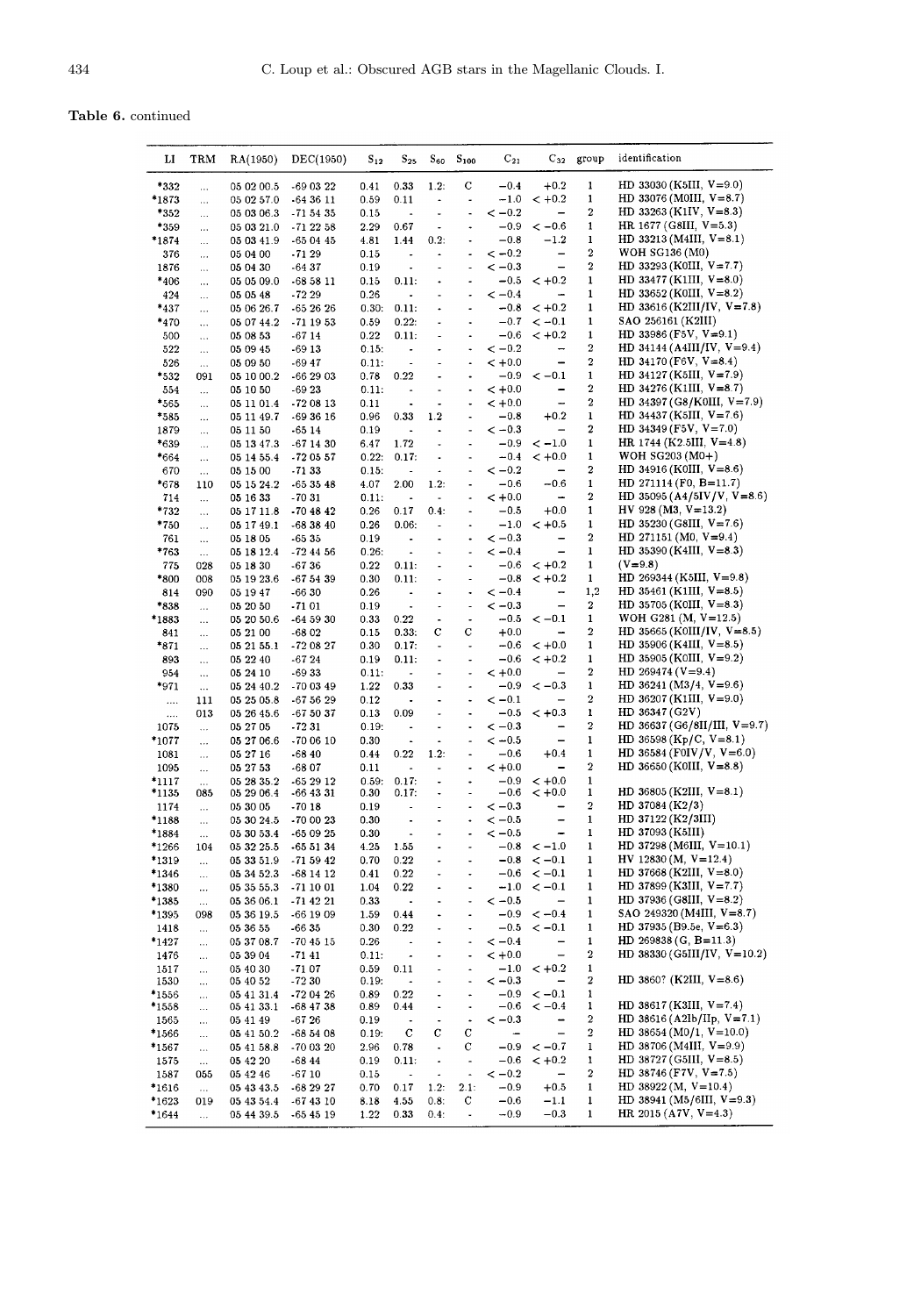Table 6. continued

| LI      | TRM          | RA(1950)   | DEC(1950)   | $S_{12}$ | $S_{25}$ | $S_{60}$       | $S_{100}$                | $C_{21}$ | $C_{32}$      | group                   | identification                |
|---------|--------------|------------|-------------|----------|----------|----------------|--------------------------|----------|---------------|-------------------------|-------------------------------|
| 1686    | $\mathbf{r}$ | 05 46 15   | $-6744$     | 0.15:    |          |                |                          | $<-0.2$  |               | $\overline{2}$          | HD 39282 (A1/5III+F0, $V=$ )  |
| *1710   | $\ddotsc$    | 05 47 31.0 | $-674629$   | 2.77     | 0.89     |                |                          | $-0.8$   | $<-0.7$       | 1                       | WOH SG500 $(M4, I=2.9)$       |
| 1725    | $\ddotsc$    | 05 48 14   | $-7100$     | 0.15     | 0.11:    |                |                          | $-0.5$   | $< +0.2$      | 1                       | HD 39675 (F5V, $V = 8.9$ )    |
| 1728    | $\ddotsc$    | 05 48 19   | $-6639$     | 0.22     | 0.11:    |                |                          | $-0.6$   | $< +0.2$      | 1                       | HD 39580 (K0III, $V=7.9$ )    |
| *1891   | $\ddotsc$    | 05 48 24.7 | $-651054$   | 0.44     |          |                |                          | $<-0.6$  |               | 1                       | HD 39567 (K2III, $V=7.5$ )    |
| *1731   | $\ddotsc$    | 05 48 26.6 | $-694553$   | 1.11     | 0.33:    | ٠              |                          |          | $-0.8 < -0.3$ | 1                       | HD 39674 (M3III, $V=9.0$ )    |
| *1736   | $\ddotsc$    | 05 48 49.0 | $-724304$   | 0.78:    |          |                |                          | $<-0.9$  |               | 1                       | HR 2062 (K0III, $V=6.5$ )     |
| *1748   | $\cdots$     | 05 49 55.5 | $-665453$   | 0.26     |          |                |                          | $<-0.4$  |               | 1                       | HR 2064 (B6V, $V=5.1$ )       |
| *1752   | $\ddotsc$    | 05 50 24.1 | $-694148$   | 0.26:    | 0.11:    |                |                          |          | $-0.7 < +0.2$ | $\mathbf{1}$            | HD 39980 (K3III, $V=8.6$ )    |
| *1782   | $\cdots$     | 05 54 17.4 | -69 14 55   | 0.11:    |          | 0.4:           |                          | $< +0.0$ | $>-0.1$       | 2                       | HD 40597 (K2/3III, $V=8.9$ )  |
| *1788   | $\ddotsc$    | 05 55 38 0 | $-673431$   | 0.19     |          |                |                          | $<-0.3$  |               | $\overline{\mathbf{2}}$ | HD $40749$ (K1III, $V=8.1$ )  |
| *1789   | $\ddotsc$    | 05 55 50.4 | $-680315$   | 0.44     | 0.11:    | $\blacksquare$ |                          |          | $-0.9 < +0.2$ | 1                       | HD 40810 (K2III, $V = 7.5$ )  |
| *1793   | $\cdots$     | 05 56 10 7 | $-673251$   | 0.26     |          |                |                          | $<-0.4$  |               | 1                       | HD 40845 (K2/3III, $V=8.4$ )  |
| *1797   | $\cdots$     | 05 56 51.3 | $-661842$   | 0.11:    |          |                |                          | $< +0.0$ |               | 2                       | HD 40924 (K2III, $V=8.3$ )    |
| *1800   | $\cdots$     | 05 57 12.5 | $-700701$   | 0.19     |          |                | ٠                        | $<-0.3$  |               | $\overline{2}$          | WOH SG523 $(M)$               |
| *1802   | $\cdots$     | 05 58 30.9 | $-690129$   | 0.26:    |          |                |                          | $<-0.4$  |               | 1                       | WOH SG524 $(M2, I=7.4)$       |
| *1804   | .            | 05 58 59.7 | $-695129$   | 0.81     | 0.17:    |                |                          | $-1.0$   | $< +0.0$      | 1                       | HD 41356 (K4III, $V=8.1$ )    |
| 1805    | $\cdots$     | 05 59 03   | $-7120$     | 0.19:    |          |                | $\overline{\phantom{0}}$ | $<-0.3$  |               | $\overline{2}$          | HD 41412 (K2III, $V=8.3$ )    |
| *1809   | $\cdots$     | 06 02 14.3 | $-700641$   | 0.74     | 0.22     |                |                          | $-0.8$   | $<-0.1$       | 1                       | HD 41925 (K3III/IV, $V=8.0$ ) |
| $*1811$ | $\cdots$     | 06 02 25.4 | -70 35 29   | 2.77.    | 1.66:    |                |                          | $-0.5$   | $\le -1.0$    | 1                       | RU Men (Me, B=12.3)           |
| $*1812$ | $\cdots$     | 06 02 25.5 | $-664554$   | 0.15:    |          |                |                          | $<-0.2$  |               | 2                       | $OM 88 (B3, B=10.5)$          |
| *1814   | $\cdots$     | 06 02 38.2 | $-720844$   | 1.37:    | 0.33:    |                |                          | $-0.9$   | $<-0.3$       | 1.                      | HD 42082 (M0III, $V=7.8$ )    |
| *1815   | $\cdots$     | 06 02 40.4 | $-704022$   | 1.55     | 0.56     |                |                          | $-0.8$   | $<-0.5$       | 1                       | HD 42030 (M2III, $V=8.5$ )    |
| 1816    | $\cdots$     | 06 02 51   | $-7103$     | 0.15:    |          |                |                          | $<-0.2$  |               | 2                       | HD 42080 (Fm, $V=9.2$ )       |
| *1820   | $\cdots$     | 06 04 13.0 | $-69$ 42 22 | 0.89:    | 0.56:    |                |                          |          | $-0.5 < -0.5$ | 1                       | NSV 2830 (M3III, V=9.0)       |

Notes to Table 6: LI-SMC 90 could be identified with IRAS 00515-7455; LI-LMC 147 could be identified with IRAS 04544-6722; LI-LMC 338 could be identified with IRAS 04544-6722;

Table 7. Ruled out sources

| п         | TRM        | RA(1950)   | DEC(1950)   | $S_{12}$                 | $S_{25}$                     | $S_{60}$                 | $S_{100}$                    | $C_{21}$                 |                          | $C_{32}$ group          | identification                |
|-----------|------------|------------|-------------|--------------------------|------------------------------|--------------------------|------------------------------|--------------------------|--------------------------|-------------------------|-------------------------------|
| $*_{2}$   | $\cdots$   | 00 33 43.2 | $-733749$   | 0.07:                    | 0.44                         | 0.8                      | 1.0                          | $+0.5$                   | $-0.1$                   | $\mathbf{1}$            | AGN candidate                 |
| 32        | $\cdots$   | 00 43 51   | $-73.39$    | 0.33                     | 0.22                         | $\mathbf C$              | $\mathbf C$                  | $-0.5$                   | $\qquad \qquad$          | 1                       | LHA 115-N 13(AB), HII region  |
| $*36$     | $\cdots$   | 00 44 47.0 | -73 22 29   | 0.52                     | 1.78                         | 21.0                     | 42.0                         | $+0.2$                   | $+0.7$                   | 3                       | LHA 115-N 12A, HII region [5] |
| $*_{54}$  | $\cdots$   | 00 47 26.9 | $-733045$   | 0.19:                    | $\mathbf C$                  | $\mathbf C$              | $\mathbf C$                  | $\overline{\phantom{m}}$ | -                        | $\overline{2}$          | SNR 0047-73.5                 |
| 74        | $\ddotsc$  | 00 49 30   | $-7300$     | 0.19                     | 0.22:                        | С                        | C                            | $-0.3$                   | -                        | $\overline{2}$          | Lindsay 41, cluster           |
| $^{*}$    | $\cdots$   | 00 52 06.0 | $-705421$   | 0.25:                    | 0.84                         | 1.11                     | $\bullet$                    | $+0.2:$                  | -                        | 3                       | galaxy [5]                    |
| 155       | $\dddotsc$ | 01 01 19   | $-7218$     | 0.26                     | 0.78                         | $\mathbf C$              | $\mathcal{C}$                | $+0.2$                   | -                        | $\overline{2}$          | OB assoc.                     |
| $*156$    | $\cdots$   | 01 01 31.0 | $-722216$   | 0.37                     | 0.67                         | $\mathbf C$              | $\mathbf C$                  | $-0.1$                   | -                        | $\overline{2}$          | OB assoc.                     |
| $*158$    | $\cdots$   | 01 01 32.8 | $-710659$   | 0.67                     | $\qquad \qquad \blacksquare$ | $\overline{\phantom{a}}$ | $\bullet$                    | $<-0.8$                  | -                        | $\mathbf{1}$            | NGC 362, cluster              |
| 172       | $\cdots$   | 01 03 50   | $-7212$     | $\overline{\phantom{a}}$ | 0.28                         | 0.8                      | C                            | $> +0.0$                 | $+0.1$                   | $\mathbf{1}$            | AzV 358a (B0)                 |
| *173      |            | 01 03 56.9 | $-730559$   | 0.19                     | 1.00                         | 3.7                      | 6.3                          | $+0.4$                   | $+0.2$                   | 3                       | $[5]$                         |
| 182       | $\cdots$   | 01 06 41   | $-7310$     | 0.19                     | $\overline{\phantom{a}}$     | $\mathbf C$              | $\mathbf C$                  | $<-0.3$                  | -                        | $\boldsymbol{2}$        | NGC 419, cluster              |
| *200      | $\ddotsc$  | 01 12 41.2 | -73 32 42   | 0.70                     | 4.00                         | $\mathbf C$              | $\mathbf C$                  | $+0.4$                   | —                        | $\overline{2}$          | NGC 456, cluster              |
| $*_{201}$ | $\cdots$   | 01 13 19.1 | -73 33 42   | 0.30                     | 2.00                         | $\mathbf C$              | $\mathbf C$                  | $+0.5$                   | -                        | $\bf 2$                 | NGC 460, cluster              |
| $*205$    | $\cdots$   | 01 14 18.1 | -73 26 04   | $\blacksquare$           | 0.44                         | $\mathbf C$              | $\mathbf C$                  | $> +0.1$                 | -                        | $\overline{2}$          | HW 72, cluster                |
| *1838     |            | 04 35 14.5 | $-664359$   |                          |                              | 0.4                      | $\blacksquare$               | -                        | $>-0.1$                  | $\boldsymbol{2}$        | $ESO$ 84-23, galaxy           |
| 63        | $\cdots$   | 04 49 55   | $-6917$     | 0.48                     | 1.44                         | $\mathbf C$              | $\mathbf C$                  | $+0.2$                   |                          | $\overline{\mathbf{2}}$ | LHA 120-N 77E, HII region     |
| $*67$     |            | 04 50 29.8 | $-693447$   | 0.56                     | 0.89                         | 14.9                     | 47.8                         | $-0.1$                   | $+0.8$                   | $\mathbf{3}$            | $[5]$                         |
| *138      | $\cdots$   | 04 53 46.0 | $-692236$   | 0.22                     | 1.11                         | $\mathbf C$              | $\mathbf C$                  | $+0.4$                   |                          | $\boldsymbol{2}$        | LHA 120-N 82 (WC9)            |
| *162      | $\cdots$   | 04 54 40.6 | $-691539$   | 1.41                     | 12.76                        | 41.4:                    | $\mathbf C$                  | $+0.6$                   | $+0.1$                   | $\mathbf{1}$            | NGC 1748, HII region          |
| 182       | $\cdots$   | 04 55 20   | $-6925$     | 0.30                     | 0.22                         | $\mathbf C$              | $\mathbf C$                  | $-0.5$                   | —                        | $\mathbf{1}$            | LHA 120-N 89                  |
| 222       | $\cdots$   | 04 57 00   | $-6639$     | 0.26                     | $\mathbf C$                  | $\mathbf C$              | $\mathbf C$                  | $\overline{\phantom{0}}$ | $\overline{\phantom{0}}$ | $\overline{2}$          | HD $268732$ (B1Ia, $V=11.6$ ) |
| $*225$    | $\cdots$   | 04 57 08.5 | $-695458$   | 0.81                     | 1.22                         | 0.4.                     | $\qquad \qquad \blacksquare$ | $-0.1$                   | $-0.9$                   | $\mathbf{1}$            | HD 268835 (B8Ia, LBV)         |
| $*226$    | $\cdots$   | 04 57 09.2 | $-662745$   | 1.00:                    | 4.99:                        | $\mathbf C$              | $\mathbf C$                  | $+0.4$                   | $\overline{a}$           | $\boldsymbol{2}$        | LHA 120-N 11A, HII region     |
| $*235$    | .          | 04 57 25.9 | $-682936$   | 2.81                     | 12.9                         | 118.0                    | 228.4                        | $+0.3$                   | $+0.6$                   | $\bf{3}$                | HD 268804 (B2Iab, V=11.2) [5] |
| *276      | .          | 04 58 56.7 | $-65$ 47 38 | 0.07:                    | 0.44                         | $\bullet$                | $\blacksquare$               | $+0.5$                   | $<-0.4$                  | $\mathbf{1}$            | LH 15, cluster                |
| 283       | $\cdots$   | 04 59 15   | $-6617$     | 0.11                     | 0.11                         | 1.7                      | $\mathbf C$                  | $-0.3$                   | $+0.8$                   | $\mathbf{1}$            | $SK-6647(09, V=13.1)$         |
| 309       | $\cdots$   | 05 00 50   | $-6600$     | 0.07:                    | 0.22                         | $\overline{\phantom{a}}$ | $\overline{\phantom{a}}$     | $+0.2$                   | $<-0.1$                  | 1                       | HD 270948 (O); X ray          |
| *346      | $\cdots$   | 05 02 44.2 | $-712415$   | 0.81                     | 8.88                         | 5.0                      | 2.1                          | $+0.7$                   | $-0.6$                   | $\mathbf{1}$            | HD 269006 (LBV)               |
| 355       | $\cdots$   | 05 03 15   | $-6553$     | 0.22                     | 0.11                         | $\blacksquare$           | ٠                            | $-0.6$                   | $< +0.2$                 | 1                       | SK-65 26 (O)                  |
| 379       | $\ddotsc$  | 05 04 07   | $-6631$     | 0.19                     | $\tilde{\phantom{a}}$        | ٠                        | $\overline{\phantom{a}}$     | $<-0.3$                  |                          | $\overline{2}$          | NGC 1818, cluster             |
| $\ldots$  | 113        | 05 04 54.3 | $-673606$   | 0.13                     | 0.13                         | $\blacksquare$           | $\blacksquare$               | $-0.3$                   | $< +0.1$                 | $\mathbf{1}$            | LH 22, cluster                |
| 411       | $\cdots$   | 05 05 15   | $-6806$     | 0.19                     | 0.11                         | $\mathbf C$              | $\mathbf C$                  | $-0.6$                   |                          | $\mathbf{1}$            | CPD-68 312 (B1, $V=11.7$ )    |
| $*423$    | .          | 05 05 46.4 | $-675644$   | $\blacksquare$           | 0.17:                        | 0.4:                     | $\ddot{\phantom{0}}$         | $>-0.3$                  | $+0.0$                   | $\mathbf{1}$            | SNR0505-67.9                  |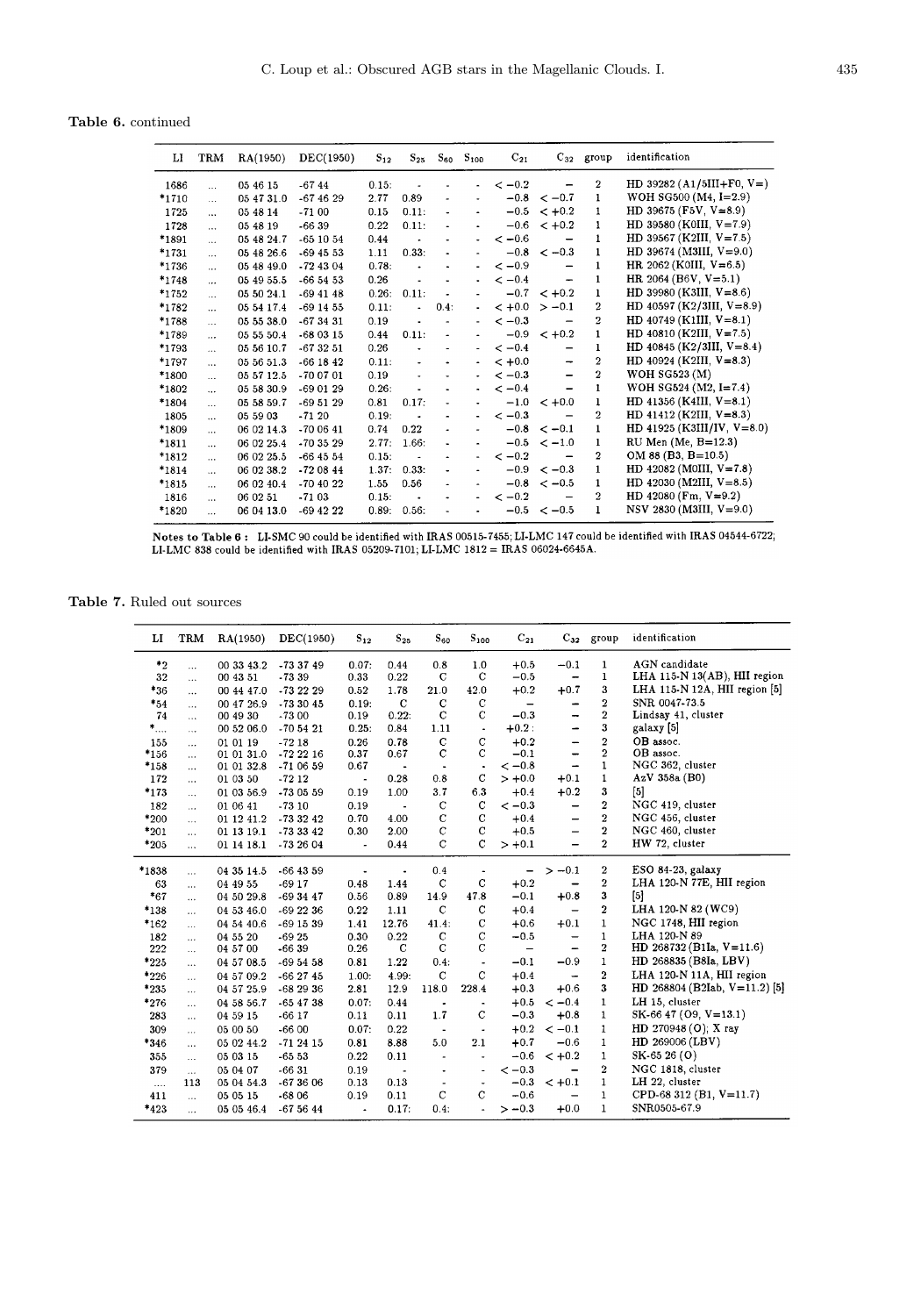Table 7. continued

| ы          | TRM                  | RA(1950)                 | DEC(1950)              | $\mathrm{S}_{12}$        | $\mathrm{S}_{25}$        | $\mathrm{s_{60}}$        | $S_{100}$            | $C_{21}$                 |                          | $C_{32}$ group          | identification                                   |
|------------|----------------------|--------------------------|------------------------|--------------------------|--------------------------|--------------------------|----------------------|--------------------------|--------------------------|-------------------------|--------------------------------------------------|
| $*_{510}$  | $\ddotsc$            | 05 09 16.1               | -68 48 15              | 0.52                     | 1.00                     | 14.5                     | 45.8                 | $_{0.0}$                 | $+0.8$                   | 3                       | cluster [5]                                      |
| *520       | $\ddotsc$            | 05 09 38.6               | $-684930$              | 0.41                     | 1.55                     | C                        | $\mathbf C$          | $+0.3$                   |                          | $\boldsymbol{2}$        | LHA 120-N 103A, HII region                       |
| 573        | $\ddotsc$            | 05 11 20                 | $-6857$                | 0.26                     | 0.44                     | $\mathbf C$              | с                    | $-0.1$                   |                          | $\bf 2$                 | CSI-68-05114 (B8Ib)                              |
| *588       | $\ddotsc$            | 05 11 51.7               | -68 47 17              | $\blacksquare$           | 0.11:                    | $\blacksquare$           | $\ddot{\phantom{0}}$ | $>-0.5$                  | $< +0.2$                 | $\overline{\mathbf{2}}$ | HD 269158 (A), NGC 1863                          |
| 594        | $\ddotsc$            | 05 12 10                 | $-6715$                | 0.26                     | 0.44                     | $\mathbf C$              | $\mathbf C$          | $-0.1$                   |                          | $\boldsymbol{2}$        | CSI-67-05122 1 and 2 (B9Ib, B9II)                |
| *620       | $\ddotsc$            | 05 13 00.2               | $-702759$              | 0.74                     | 2.00                     | 19.0                     | 25.0                 | $+0.1$                   | $+0.6$                   | 3                       | LHA 120-N 193C, HII region [5]                   |
| 734        | $\ddotsc$            | 05 17 15                 | $-6856$                | 0.15                     | 0.11                     | 2.1:                     | С                    | $-0.4$                   | $+0.9$                   | $\mathbf 1$             | cluster                                          |
| 736        | $\ddotsc$            | 05 17 20                 | -69 11                 | 0.15                     | 0.11                     | $\blacksquare$           | $\ddot{\phantom{a}}$ | $-0.5$                   | $< +0.2$                 | $\mathbf{1}$            | BI 122 (B1II, $V=13.1$ )                         |
| $*772$     | $\cdots$             | 05 18 28.7               | $-693542$              | 0.59                     | 0.56                     | 4.1:                     | $\mathbf C$          | $-0.3$                   | $+0.5$                   | $\mathbf{1}$            | cluster                                          |
| *816       | $\ldots$             | 05 19 48.4               | $-694140$              | 1.85                     | 4.44                     | С                        | с                    | $+0.1$                   |                          | $\overline{2}$          | HD $269382$ (B5), HD $35517$ (WC)                |
| *859       | $\ldots$             | 05 21 30 7               | $-670800$              | 0.11:                    | 0.11:                    | 1.2                      | 2.1:                 | $-0.3$                   | $+0.7$                   | $\mathbf{1}$            | HD 269400 (B5, $V=11.6$ )                        |
| $\ldots$   | 105                  | 05 21 34.9               | -65 47 54              | 0.18                     | ٠.                       | $\cdot$                  |                      | $<-0.2$                  |                          | $\boldsymbol{2}$        | HD 271191 (B), SK-65 52 (B0)                     |
| *866       | $\ddot{\cdot}$       | 05 21 45.7               | -70 01 54              | 0.56                     | 0.78                     | 9.1                      | 18.7                 | $-0.2$                   | $+0.7$                   | $\bf{3}$                | $[5]$                                            |
| *876       | $\ddotsc$            | 05 22 03.5               | $-675816$              | 0.56:                    | 8.88                     | 20.7:                    | C                    | $+0.9$                   | $+0.0$                   | $\mathbf{1}$            | NGC 1929, cluster                                |
| *887       | $\ddotsc$            | 05 22 23.7               | $-680128$              | 1.11:                    | 22.20                    | С                        | С                    | $+1.0$                   |                          | $\boldsymbol{2}$        | HII region                                       |
| *908       | $\cdots$             | 05 23 01.3               | $-685819$              | 0.22                     | 0.33:                    | ÷,                       |                      | $-0.1$                   | $<-0.3$                  | $\mathbf{1}$            | CSI-68-05230 2 (A1Ib, B=13.6)                    |
| 913        | $\ldots$             | 05 23 10                 | $-6648$                | 0.15                     | 0.22                     | $\mathbf C$              | $\mathbf C$          | $-0.2$                   |                          | $\bf 2$                 | LMC-CO21, molec. cloud                           |
| 926        | $\cdots$             | 05 23 25                 | -67 12                 | 0.07                     | 0.11                     | C                        | C                    | $-0.1$                   | $\overline{\phantom{0}}$ | $\overline{\mathbf{2}}$ | BI 153 (B2II, $V=13.6$ )                         |
| 951        | $\ddotsc$            | 05 24 06                 | $-7115$                | 0.15                     | 0.17:                    | C                        | C                    | $-0.3$                   | L,                       | $\boldsymbol{2}$        | $CSI-71-052401$ (B9II, B=13.0)                   |
| *961       | $\ldots$             | 05 24 26.9               | $-683232$              | 0.63                     | 1.66                     | 11.2                     | C                    | $+0.1$                   | $+0.5$                   | 3                       | LHA 120-N 138D, HII region [5]                   |
| 985        | $\cdots$             | 05 24 54                 | $-7137$                | 0.26:                    | 0.33:                    | С                        | С                    | $-0.2$                   |                          | $\bf 2$                 | HS 274, cluster                                  |
|            | 128                  | 05 25 01.3               | $-66$ 14 57            | 0.15                     | $\ddot{\phantom{1}}$     | $\hat{\phantom{a}}$      | ÷,                   | $<-0.2$                  |                          | $\bf 2$                 | Brey $30 (WR)$                                   |
| $\cdots$   | 037                  | 05 26 06.9               | $-673104$              | 0.11                     | $\ddot{\phantom{1}}$     |                          | $\overline{a}$       | < 0.0                    | $\rightarrow$            | $\boldsymbol{2}$        | BI 169 (B1II, V=12.5), SK-67 101 (O9III, V=12.6) |
| *1100      | $\ldots$             | 05 28 00.3               | $-691025$              | 3.88                     | 23.31                    | 10.3                     | 4.2                  | $+0.5$                   | $-0.7$                   | $\mathbf{1}$            | NGC 1984, cluster                                |
| 1112       | $\ldots$             | 05 28 30                 | -6743                  | 0.11:                    | 0.11:                    | $2.5\,$                  | 4.2                  | $-0.3$                   | $+1.0$                   | $\mathbf{1}$            | HD 269593 (B5, $V=11.4$ )                        |
| *1126      | $\ldots$             | 05 28 42.1               | $-66$ 16 $26$          | 0.19                     | $\overline{\phantom{a}}$ |                          | ÷.                   | $<-0.3$                  | -                        | $\overline{2}$          | NGC 1978                                         |
| *1127      | $\ldots$             | 05 28 43.1               | -69 10 59              | 1.11                     | 1.44                     | $\mathbf C$              | С                    | $-0.2$                   |                          | $\boldsymbol{2}$<br>1   | NGC 1994 7, cluster                              |
| *1130      | 099                  | 05 28 58.9               | $-66$ 1741             | 0.11                     | 0.44                     | $\overline{\phantom{a}}$ | $\downarrow$<br>C    | $+0.3$                   | $<-0.4$<br>$+0.0$        | $\mathbf{1}$            | $^{[7]}$<br>BI 180 (B1II)                        |
| 1160       | $\ldots$             | 05 29 45                 | $-7009$                | 0.22                     | 0.33                     | 0.8:                     | 52.0                 | $-0.1$                   | $+0.9$                   | 3                       | cluster [5]                                      |
| *1199      | $\ddotsc$            | 05 30 42.4               | -71 07 15              | 0.52                     | 1.33                     | 24.8<br>$\overline{a}$   |                      | $+0.1$<br>$-0.6$         |                          | $\mathbf{1}$            | cluster                                          |
| .<br>*1209 | 050                  | 05 30 43.1<br>05 31 03.1 | $-671916$<br>-69 13 47 | 0.21<br>0.11:            | 0.12<br>0.33:            | $\mathbf C$              | C                    | $+0.2$                   | $< +0.2$                 | $\boldsymbol{2}$        | HV 2605 (Be)                                     |
| 1211       | $\ldots$             | 05 31 05                 | $-68.45$               | 0.15                     | 0.22:                    | $\mathbf{C}$             | $\mathbf C$          | $-0.2$                   | $\overline{\phantom{0}}$ | $\overline{\mathbf{2}}$ | $SK-68109 (A0Iab, V=12.5)$                       |
| 1215       | $\ldots$<br>$\ldots$ | 05 31 10                 | $-6908$                | 0.11                     | 0.33                     | $\mathbf C$              | C                    | $+0.2$                   | -                        | $\bf 2$                 | SK -69 168 (B1.5, $V=12.8$ )                     |
| *1239      |                      | 05 31 45.3               | -69 07 39              | $\ddot{\phantom{a}}$     | 0.78                     | C                        | $\mathbf C$          | $> +0.4$                 | -                        | $\bf 2$                 | HD 269687 (Ofpe/WN9)                             |
| *1259      | $\cdots$<br>112      | 05 32 10.8               | -67 44 30              | 1.48                     | 5.99                     | $\mathbf C$              | $\mathbf C$          | $+0.3$                   | $\overline{\phantom{0}}$ | 2,1                     | HII region $(?)$                                 |
|            | 030                  | 05 32 27.7               | -67 34 35              | 0.18                     | 0.18                     | $\overline{a}$           | ä,                   | $-0.3$                   | $< +0.0$                 | $\mathbf{1}$            | HD 269726 (B8Iab)                                |
| <br>*1274  | 022                  | 05 32 34.9               | $-674341$              | 1.78                     | 8.88                     | 113.3                    | 280.8                | $+0.4$                   | $+0.7$                   | $\bf{3}$                | LHA 120-N 57A, HII region                        |
| *1295      | $\ddotsc$            | 05 33 14.8               | -70 25 29              | 0.15:                    | $\overline{\phantom{a}}$ |                          | ٠                    | $<-0.2$                  |                          | $\boldsymbol{2}$        | NOVA LMC 1981                                    |
| *1317      | 149                  | 05 33 48.7               | -66 17 29              | $\overline{\phantom{a}}$ | 0.11:                    | $\ddot{\phantom{0}}$     |                      | $>-0.5$                  | $< +0.2$                 | $\bf 2$                 | BI 206 (B1II)                                    |
| 1342       | $\ddotsc$            | 05 34 45                 | $-6912$                | 0.22                     | 0.33                     | $\mathbf C$              | С                    | $-0.1$                   |                          | $\bf 2$                 | $SK-69192(B1.5, V=12.8)$                         |
| *1370      | $\ddotsc$            | 05 35 35.2               | -69 15 55              | $\overline{\phantom{a}}$ | 1.33 <sup>2</sup>        | C                        | С                    | $> +0.6$                 | $\overline{\phantom{0}}$ | $\boldsymbol{2}$        | Brey 56 (WN, V=13.6), BI 227 (O, V=13.7)         |
| *1383      | $\ldots$             | 05 36 02.2               | -69 14 22              | 1.48                     | 5.55                     | 124.2                    | 228.8                | $+0.2$                   | $+1.0$                   | $\bf 3$                 | Brey 58 (WN), nebula [5]                         |
| 1387       | $\ddotsc$            | 05 36 10                 | $-6732$                | 0.15                     | 0.22:                    | c                        | с                    | $-0.2$                   |                          | $\boldsymbol{2}$        | SK-67 221 (V=12.9)                               |
| *1406      | $\ldots$             | 05 36 38.0               | $-69$ 43 00            | 0.59                     | 1.11                     | 24.8                     | с                    | $-0.0$                   | $+1.0$                   | 3                       | $[5]$                                            |
| *1413      | $\ddotsc$            | 05 36 48.6               | -69 24 43              | 1.00                     | 0.78                     | c                        | С                    | $-0.4$                   |                          | $\mathbf{1}$            | HD 37974 (Be, LBV)                               |
| *1425      | $\ddotsc$            | 05 37 07.6               | $-693127$              | 0.07:                    | 1.33                     | 2.1:                     | С                    | $+1.0$                   | $-0.2$                   | $\mathbf 1$             | NGC 2055                                         |
| .          | $\cdots$             | 05 38.7                  | -69 27                 | 0.38:                    | 0.85                     | с                        | C                    | $+0.1$                   | -                        | $\overline{2}$          | $[5]$                                            |
| 1467       | $\cdots$             | 05 38 55                 | $-6901$                | 0.93:                    | 2.77:                    | $\mathbf C$              | C                    | $+0.2$                   | -                        | $\bf{2}$                | HD 269926 (WN, $V=13.1$ )                        |
| 1483       | $\cdots$             | 05 39 21.3               | $-693052$              | 0.74                     | $\mathbf C$              | $\mathbf C$              | $\mathbf C$          | $\overline{\phantom{0}}$ | -                        | $\bf 2$                 | HD 269923 (B6Iab), Brey 91 (WN)                  |
| *1519      | $\cdots$             | 05 40 33.5               | $-690054$              | 0.19:                    | 0.56                     | $\mathbf C$              | $\mathbf C$          | $+0.2$                   | $\overline{\phantom{0}}$ | $\overline{\mathbf{2}}$ | BI 264 (B1II)                                    |
| *1522      | $\ldots$             | 05 40 36.7               | $-692414$              | 0.85                     | 0.78                     | $\mathbf C$              | с                    | $-0.4$                   | -                        | $\mathbf{1}$            | HD 38489 (Be)                                    |
| 1523       |                      | 05 40 40                 | $-6951$                | 0.56                     | 1.66                     | $\mathbf C$              | $\mathbf C$          | $+0.2$                   | $\overline{\phantom{0}}$ | $\boldsymbol{2}$        | HII region                                       |
| *1582      | $\cdots$             | 05 42 32.1               | -69 14 23              | 0.37                     | $\ddot{\phantom{0}}$     | С                        | С                    | $<-0.5$                  |                          | 1                       | LH 111, OB assoc.                                |
| *1622      | $\ldots$             | 05 43 52.0               | $-692605$              | 0.37:                    | 1.11                     | 12.4:                    | с                    | $+0.2:$                  | $+0.7$ :                 | 3                       | [5]                                              |
| *1678      | $\ldots$             | 05 45 57.0               | $-67\ 15\ 35$          | 0.07:                    | 1.66                     | 1.2                      | с                    | $+1.1$                   | $-0.5$                   | $\mathbf{1}$            | SK -67 266 (O8Iab)                               |
| *1763      | $\ddotsc$            | 05 51 30.1 - 71 03 45    |                        | 0.15                     | 0.11:                    | $\overline{\phantom{a}}$ | C                    |                          | $-0.5 < +0.2$            | $\mathbf{1}$            | HD 270190 (A3); NGC 2134                         |
|            |                      |                          |                        |                          |                          |                          |                      |                          |                          |                         |                                                  |

Notes to Table 7 : [], references as defined in Table 2; see also section 4.2. LL-LMC 1130: Zijlstra et al. (paper II) find a bright R counterpart (SP 44-29), and Reid et al. find 2 possible optical identifications; the in